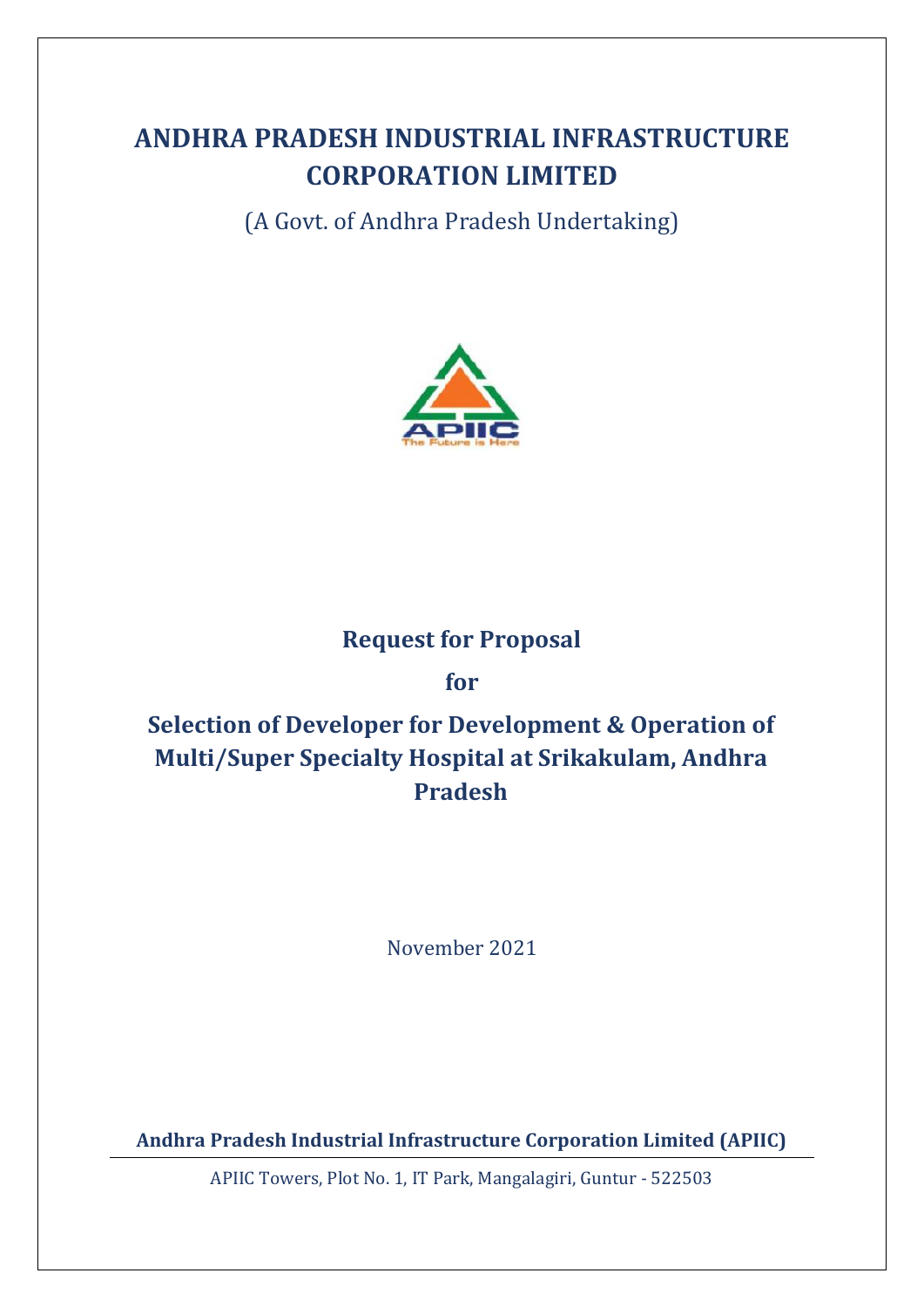## **TABLE OF CONTENTS**

| 1.  |                                                                           |
|-----|---------------------------------------------------------------------------|
| 2.  |                                                                           |
| 3.  |                                                                           |
| 4.  |                                                                           |
| 5.  |                                                                           |
| 6.  |                                                                           |
| 7.  |                                                                           |
| 8.  |                                                                           |
| 9.  | EXHIBIT-2: FORMAT OF LETTER OF ACCEPTANCE (IN CASE OF A BIDDING           |
| 10. | EXHIBIT-3: PROFORMA OF BANK GUARANTEE FOR BID SECURITY  36                |
| 11. | EXHIBIT-4: DESCRIPTION OF THE BIDDING ENTITY/ BIDDING CONSORTIUM  38      |
| 12. | EXHIBIT-5: PRINCIPLES OF THE MEMORANDUM OF UNDERSTANDING (MOU) TO BE      |
| 13. | <b>EXHIBIT-6: FORMAT FOR INFORMATION SUBMISSION FOR BUSINESS PROPOSAL</b> |
| 14. | <b>EXHIBIT-7: PROFORMA OF BANK GUARANTEE FOR PERFORMANCE SECURITY  42</b> |
| 15. |                                                                           |
| 16. | ANNEXURE-2: FEES AND DEPOSITS TO BE PAID BY THE BIDDERS FOR THE PROPOSED  |
| 17. |                                                                           |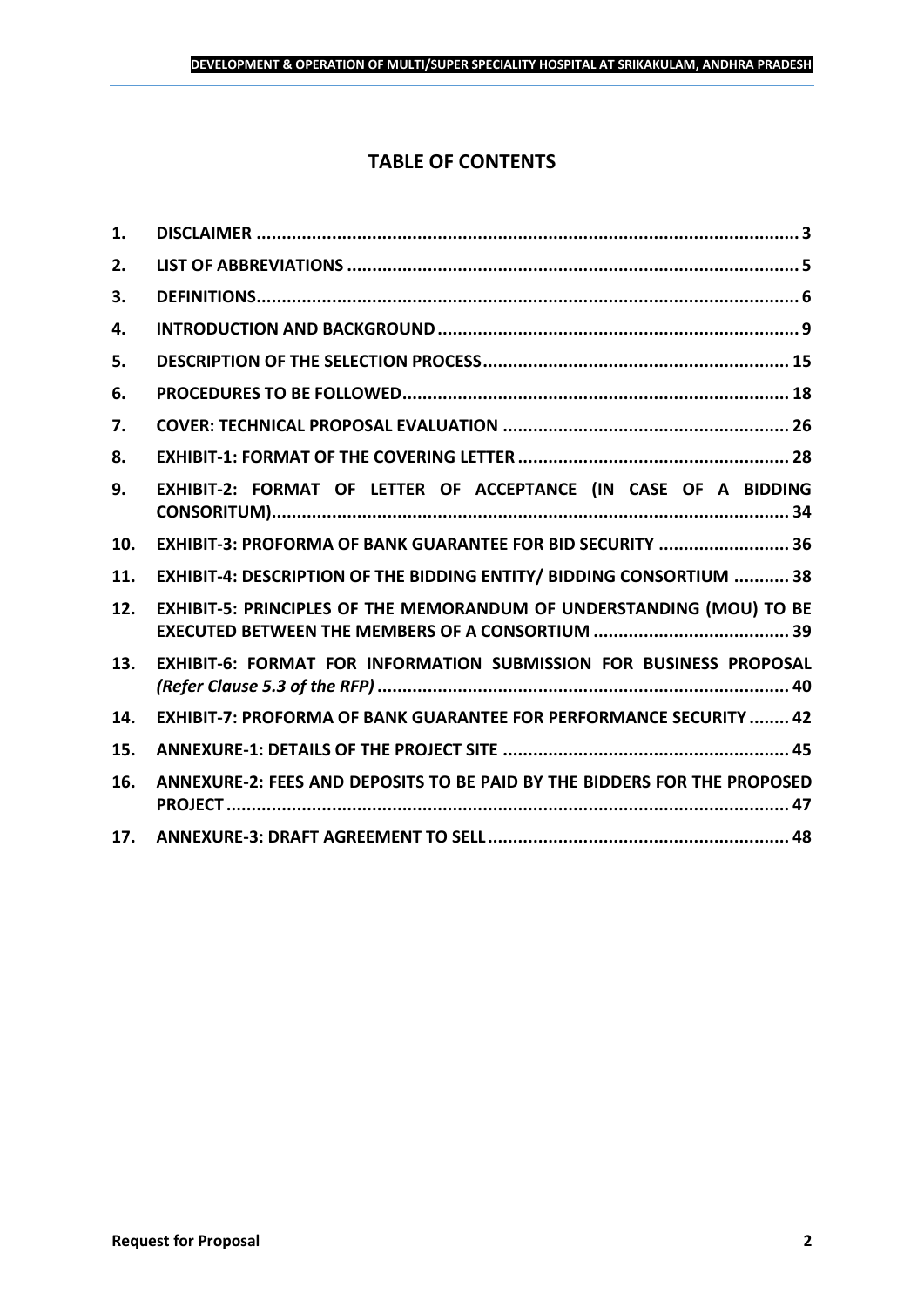## <span id="page-2-0"></span>**1. DISCLAIMER**

The information contained in this Request for Proposal ("RFP") or subsequently provided to Bidder(s), whether verbally or in documentary or any other form by or on behalf of APIIC or any of its employees or advisers, is provided to Bidder(s) on the terms and conditions set out in this RFP and such other terms and conditions subject to which such information is provided.

This RFP is not an agreement and is neither an offer nor invitation by APIIC to the prospective Bidders or any other person. The purpose of this RFP is to provide interested parties with information that may be useful to them in making their financial offers pursuant to this RFP (the "Bid"). This RFP includes statements, which reflect various assumptions and assessments arrived at by APIIC in relation to the Project. Such assumptions, assessments and statements do not purport to contain all the information that each Bidder may require. This RFP may not be appropriate for all persons, and it is not possible for APIIC, its employees or advisors to consider the investment objectives, financial situation and particular needs of each party who reads or uses this RFP. The assumptions, assessments, statements and information contained in this RFP, may not be complete, accurate, adequate or correct. Each Bidder should, therefore, conduct its own investigations and analysis and should check the accuracy, adequacy, correctness, reliability and completeness of the assumptions, assessments, statements and information contained in this RFP and obtain independent advice from appropriate sources.

Information provided in this RFP to the Bidder(s) is on a wide range of matters, some of which depends upon interpretation of law. The information given is not an exhaustive account of statutory requirements and should not be regarded as a complete or authoritative statement of law. APIIC accepts no responsibility for the accuracy or otherwise for any interpretation or opinion on law expressed herein.

APIIC, its employees and advisors make no representation or warranty and shall have no liability to any person, including any Applicant or Bidder under any law, statute, rules or regulations or tort, principles of restitution or unjust enrichment or otherwise for any loss, damages, cost or expense which may arise from or be incurred or suffered on account of anything contained in this RFP or otherwise, including the accuracy, adequacy, correctness, completeness or reliability of the RFP and any assessment, assumption, statement or information contained therein or deemed to form part of this RFP or arising in any way in this Bid Stage.

APIIC also accepts no liability of any nature whether resulting from negligence or otherwise howsoever caused arising from reliance of any Bidder upon the statements contained in this RFP. APIIC may in its absolute discretion, but without being under any obligation to do so, update, amend or supplement the information, assessment or assumptions contained in this RFP.

The issue of this RFP does not imply that APIIC is bound to select a Bidder or to appoint the Selected Bidder, as the case may be, for the Project and APIIC reserves the right to reject all or any of the Bidders or Bids without assigning any reason whatsoever.

The Bidder shall bear all its costs associated with or relating to the preparation and submission of its Bid including but not limited to preparation, copying, postage, delivery fees, expenses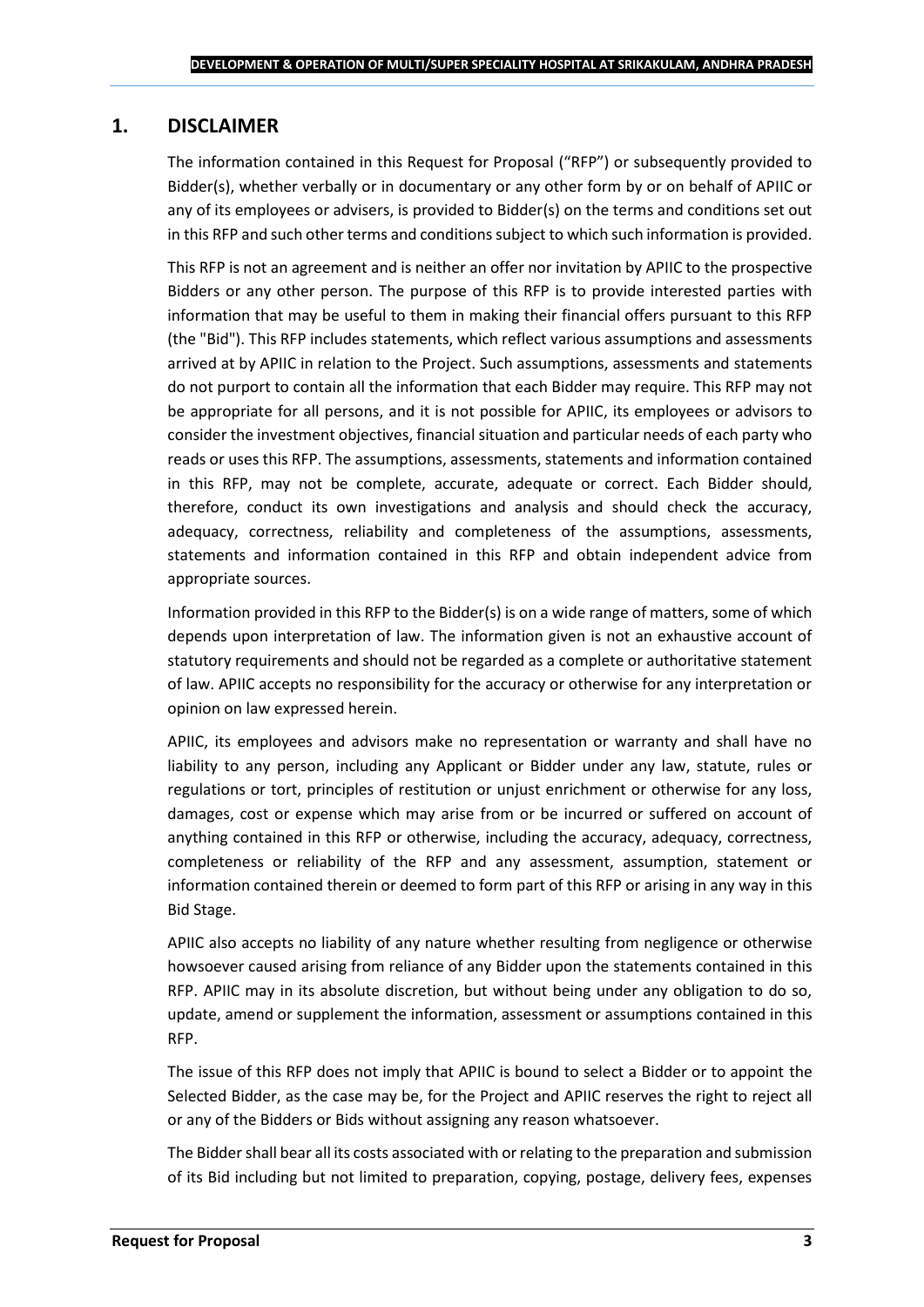associated with any demonstrations or presentations which may be required by APIIC or any other costs incurred in connection with or relating to its Bid. All such costs and expenses will remain with the Bidder and APIIC shall not be liable in any manner whatsoever for the same or for any other costs or other expenses incurred by a Bidder in preparation or submission of the Bid, regardless of the conduct or outcome of the Bidding Process.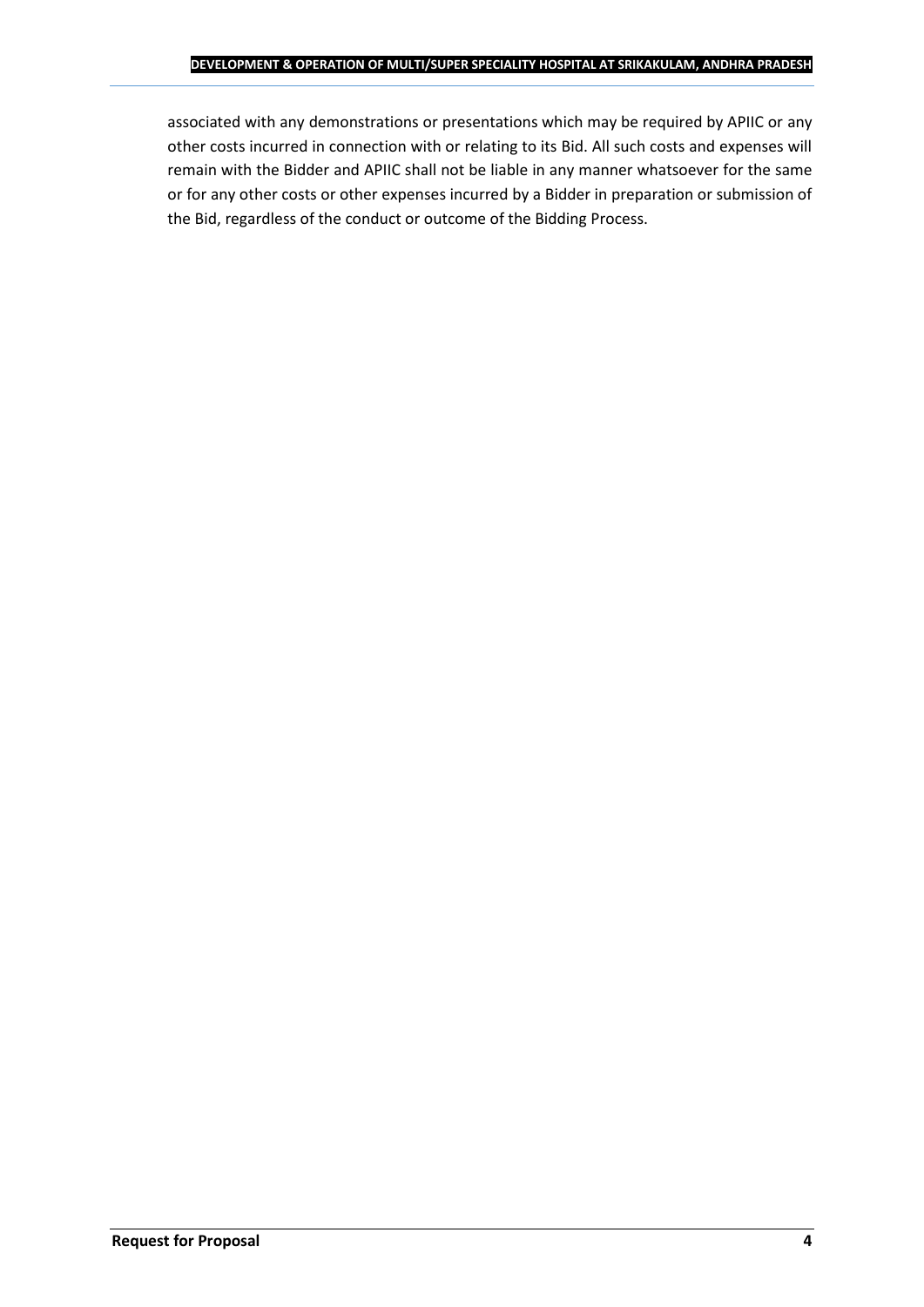## <span id="page-4-0"></span>**2. LIST OF ABBREVIATIONS**

sqm Square Meter

| <b>APIIC</b> | Andhra Pradesh Industrial Infrastructure Corporation Limited |
|--------------|--------------------------------------------------------------|
| <b>DPR</b>   | <b>Detailed Project Report</b>                               |
| <b>FAR</b>   | Floor Area Ratio                                             |
| FSI          | Floor Space Index                                            |
| GoAP         | Government of Andhra Pradesh                                 |
| LoA          | Letter of Award                                              |
| <b>MOU</b>   | Memorandum of Understanding                                  |
| 0&M          | <b>Operation and Maintenance</b>                             |
| <b>ORS</b>   | Outright Sale                                                |
| <b>RFP</b>   | Request for Proposal                                         |
| <b>SPV</b>   | Special Purpose Vehicle                                      |
|              |                                                              |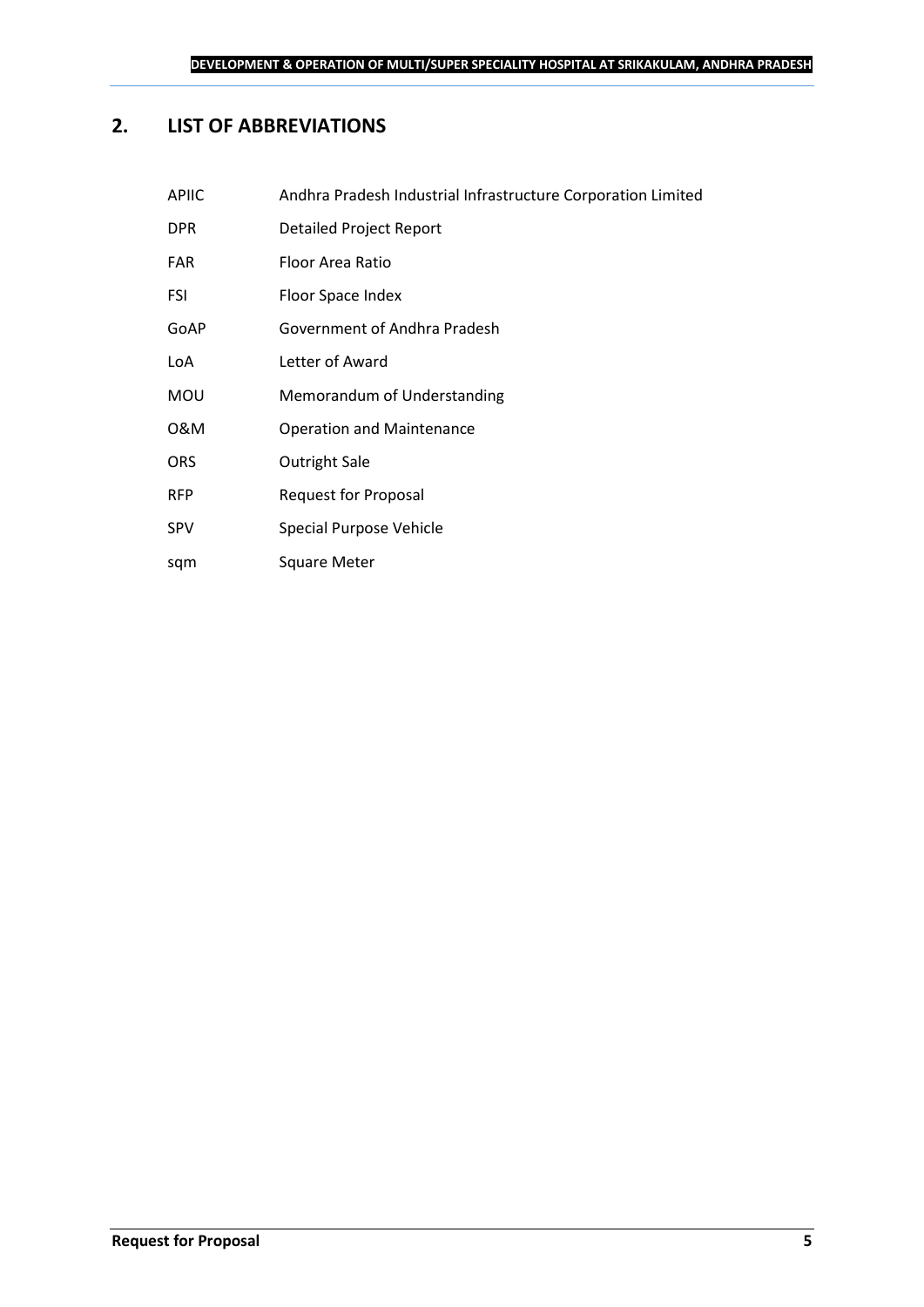### <span id="page-5-0"></span>**3. DEFINITIONS**

## **3.1 AGREEMENT**

The 'Agreement to Sell' that would be entered between APIIC and the Developer

#### **3.2 BID**

The Proposals submitted by the prospective Bidders in response to this Request for Proposal issued by APIIC.

#### **3.3 BIDDER**

Bidding Entity or Bidding Consortium, as defined below.

#### **3.4 BIDDING ENTITY**

If the bid for the Project is made by a single entity (Individual/ Proprietorship/ Partnership/ Firm/ Company), it shall be referred to as a Bidding Entity.

#### **3.5 BIDDING CONSORTIUM**

If the bid for the Project is made by more than one entity, then this group of entities shall be referred to as a Bidding Consortium.

#### **3.6 COMMENCEMENT DATE**

Commencement Date means the date of signing of the Agreement or the date of handing over of the Project Site, whichever is later.

#### **3.7 CONSORTIUM MEMBER**

Each entity in the Bidding Consortium shall be referred to as a Consortium Member.

#### **3.8 CRITICAL CLEARANCES**

All such clearances, licenses and permits, the obtaining of which are necessary for the construction of the Project.

#### **3.9 DEVELOPER**

Developer shall mean the corporate entity to be floated by the Selected Bidder under the Indian Companies Act 2013, to serve as the Special Purpose Vehicle for the execution of the Project. In the event that the Selected Bidder is a Consortium, the Consortium Members would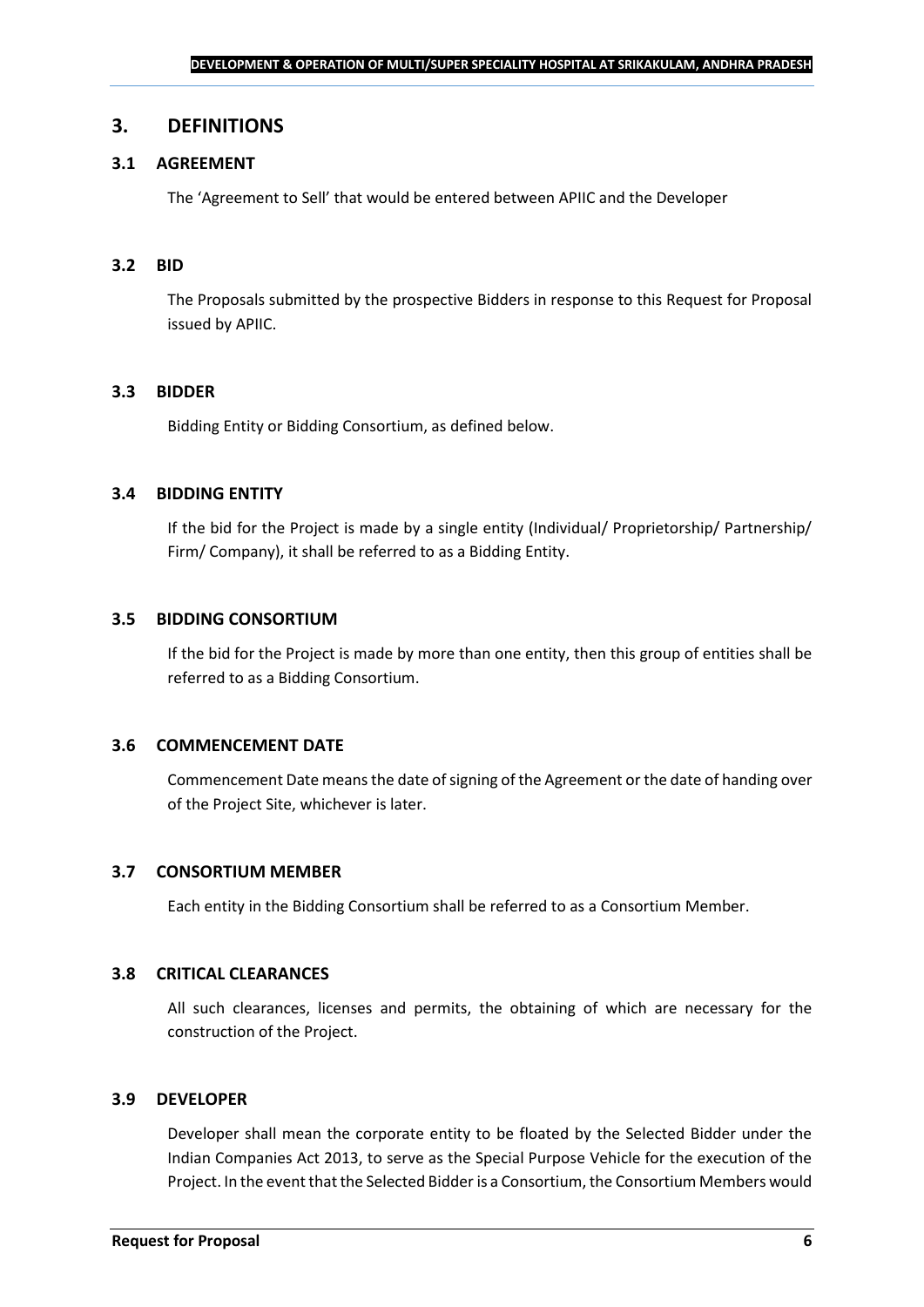be required to form the Developer with the same representative equity stock holding as was proposed by the Consortium Members in their Bid and reflecting the same roles and responsibilities detailed in the MOU submitted with the Bid, there shall not be any change in equity holding without prior approval of APIIC. The Agreements will be executed by APIIC with the Developer

## **3.10 FINANCIALLY SIGNIFICANT CONSORTIUM MEMBER**

A Consortium Member having more than 26% (twenty six percent) shareholdings in the Bidding Consortium would be considered as a Financially Significant Consortium Member.

## **3.11 LEAD MEMBER**

In case of a Bidding Consortium, members of the Bidding Consortium shall nominate one of the Financially Significant Consortium Member as the Lead Member, who shall have an equity share of at least 51% (fifty one percent) paid up and subscribed equity of the Developer.

## **3.12 MEMORANDUM OF UNDERSTANDING**

The memorandum of understanding as described in Section 12/ Exhibit-5 of this RFP.

## **3.13 PROJECT**

The Project is to be developed on land parcel mentioned in Annexure  $-1$  of this RFP. The Hospital development in the Project shall be developed as per the conditions laid out in Annexure-3 of this RFP. The Project is to be developed as per the terms of this RFP and all items contracted to be created as per Agreement to be signed with the Selected Bidder.

## **3.14 PROJECT COMPLETION DATE**

Project Completion Date is the date of completion of construction of the Project as per the provisions of the Agreement to be entered between APIIC and the Developer.

## **3.15 REQUEST FOR PROPOSAL**

The document, issued to the prospective Bidders, asking for their Proposals.

## **3.16 RUPEES (Rs.)**

The official currency of the Republic of India.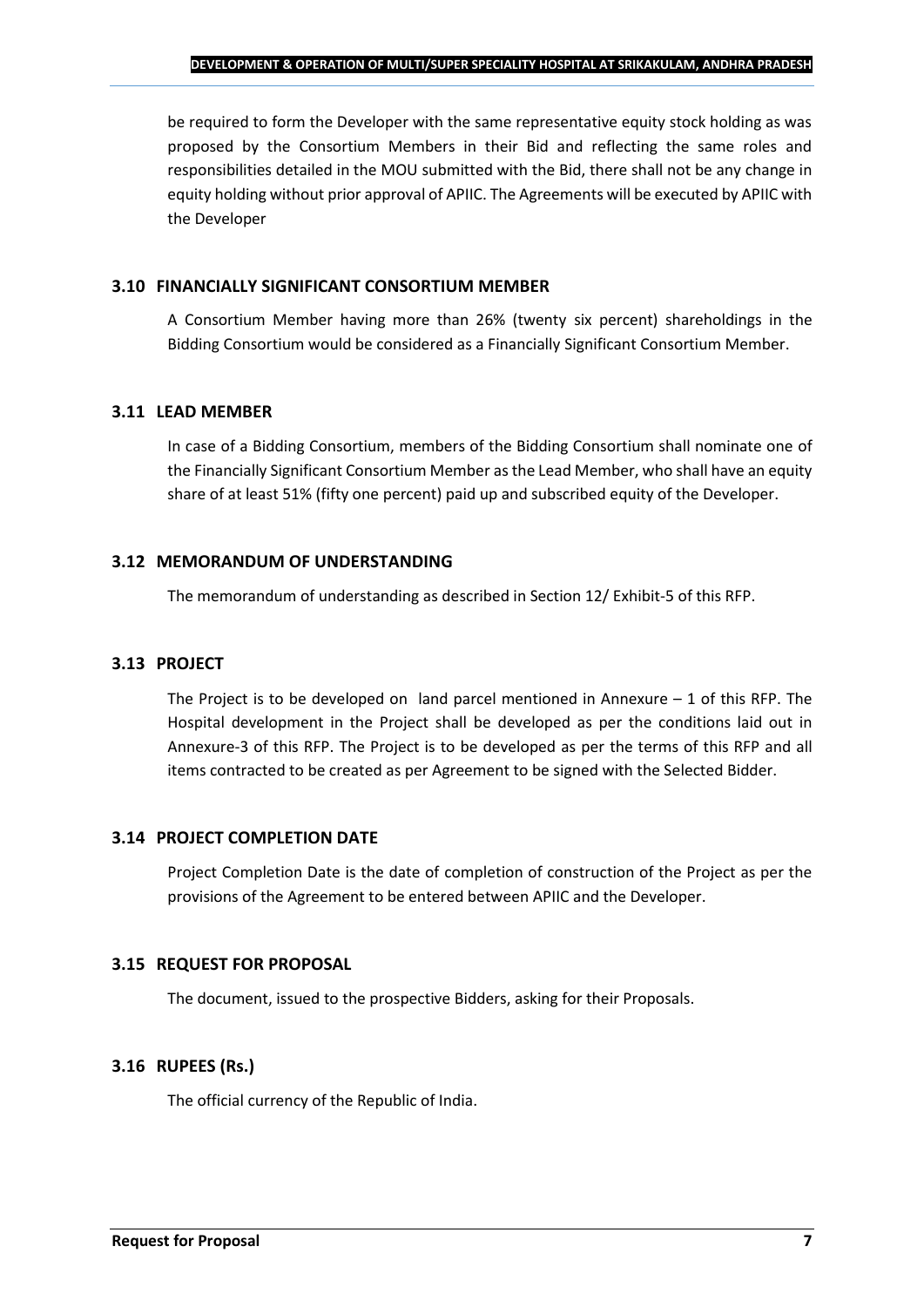#### **3.17 SELECTED BIDDER/ PREFERRED BIDDER**

The Bidder finally selected to develop the Project.

## **3.18 SELECTION COMMITTEE**

The Selection Committee shall comprise of officers chosen by the Government of Andhra Pradesh to oversee the entire Bidding Process and exercise its discretion in recommendation of the Selected Bidders through the RFP Process in a fair and transparent manner.

#### **3.19 TECHNICAL MEMBER**

In case of a Bidding Consortium, a member who brings in substantial/ part project experience over and above the minimum Project experience as specified in RFP to qualify the consortium's proposal for the Bid shall be designated as the Technical Member.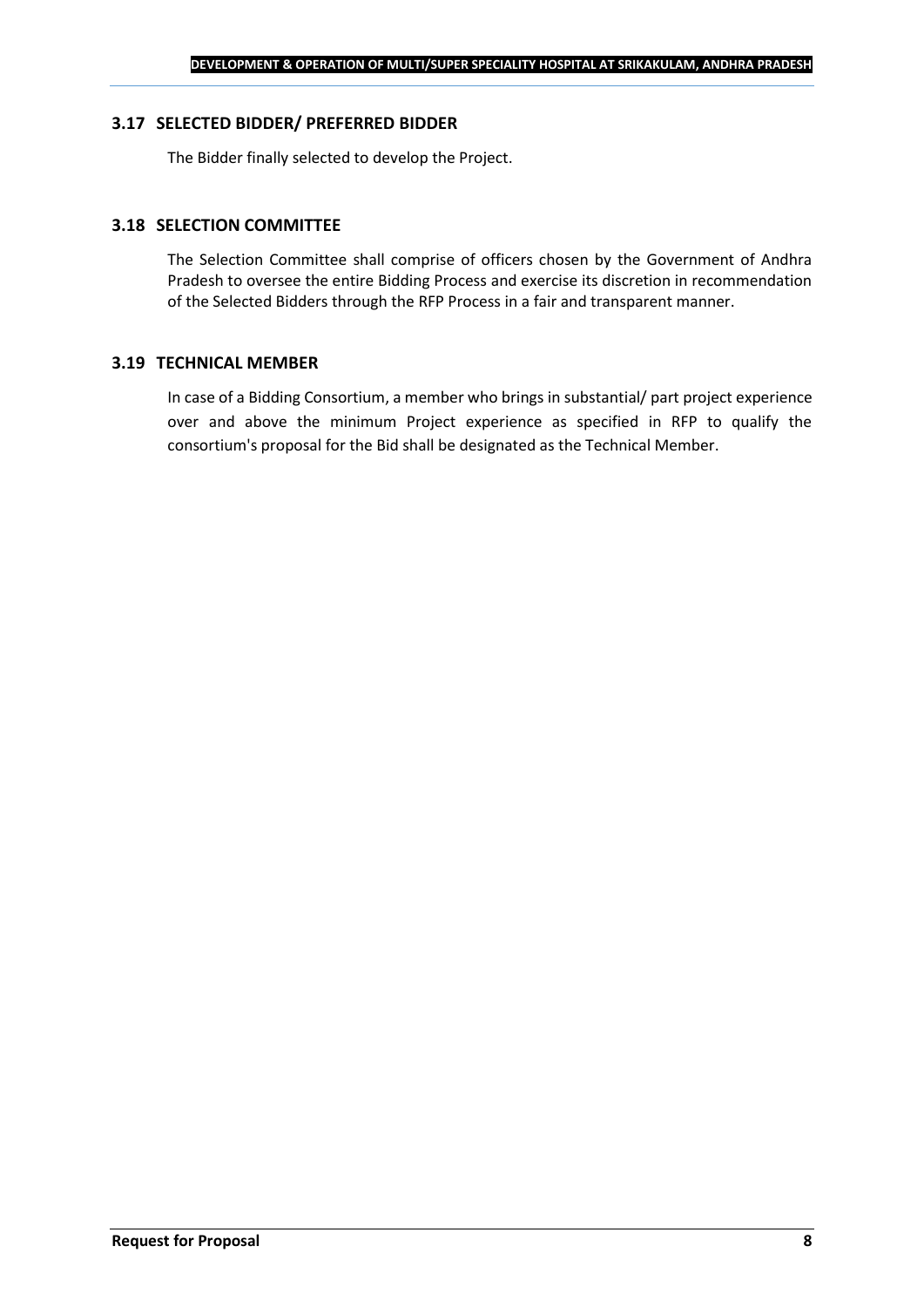## <span id="page-8-0"></span>**4. INTRODUCTION AND BACKGROUND**

### **4.1 INTRODUCTION**

Andhra Pradesh is one of the most progressive, forward-looking and advanced states in the country when it comes to infrastructure development & employment generation efforts. Andhra Pradesh Industrial Infrastructure Corporation Limited (the **"APIIC"**), fully owned by the GoAP, is a progressive organization responsible for development of Industrial Infrastructure in the state of Andhra Pradesh. APIIC is known for creating landmark infrastructure projects in the state, which are fueling the economic growth in the state. APIIC has so far developed about 475 industrial parks/estates and created land banks for the future industrial development.

During the Covid-19 pandemic, it was realized that post bifurcation of the Andhra Pradesh, the state became deficient in tertiary healthcare sector as most of the multi/specialty hospitals were located in Hyderabad.

To overcome the said deficiency, APIIC has identified prime land parcels at multiple locations in Andhra Pradesh which would be handed over to Multi/Super Specialty Hospital Developers cum Operators free of cost provided that they commit the minimum investment threshold fixed by APIIC for that particular land parcel for which it chooses to bid so that it shall be handed over to the Developer on a free hold basis if it is the Selected Bidder.

Further the Selected Bidder shall also have to commit the presence of doctors and equipment for atleast one Multi/Super Specialty treatment and minimum 50% of the total bed capacity committed by the Selected Bidder has to be reserved for enrollment of patients under the Dr. YSR Aarogyasri Scheme. The method of selection of the Selected Bidder is described in this RFP.

## **4.2 PROPOSED PROJECT**

With above background, APIIC has planned for the development of a Multi/Super Specialty Hospital over a 4.66 acre land parcel located at Siddipeta, Srikakulam District which shall cater to the tertiary healthcare requirements of people settled in Srikakulam District primarily and people from neighboring districts as well by collaborating with the experienced private sector healthcare players. APIIC has decided to undertake the development of the Project through private sector participation by allotting the land on Outright Sale (ORS) basis and has decided to carry out the bidding process for selection of a private entity to whom the Project may be awarded as per the terms and conditions laid down in this Request for Proposal (**"RFP"**).

Following is the burden of disease for the Srikakulam location for the period of Financial Year 2020 as per the data made available by Dr. YSR Aarogyasri Trust.

| S. No. | <b>Name of Specialty</b>           | No. of patients |
|--------|------------------------------------|-----------------|
|        | <b>ONCOLOGY</b>                    | 6,491           |
|        | OPHTHALMOLOGY SURGERY              | 1,205           |
|        | <b>NEPHROLOGY</b>                  | 1,098           |
| 4      | CARDIAC AND CARDIOTHORACIC SURGERY | 871             |
|        | POLY TRAUMA                        | 706             |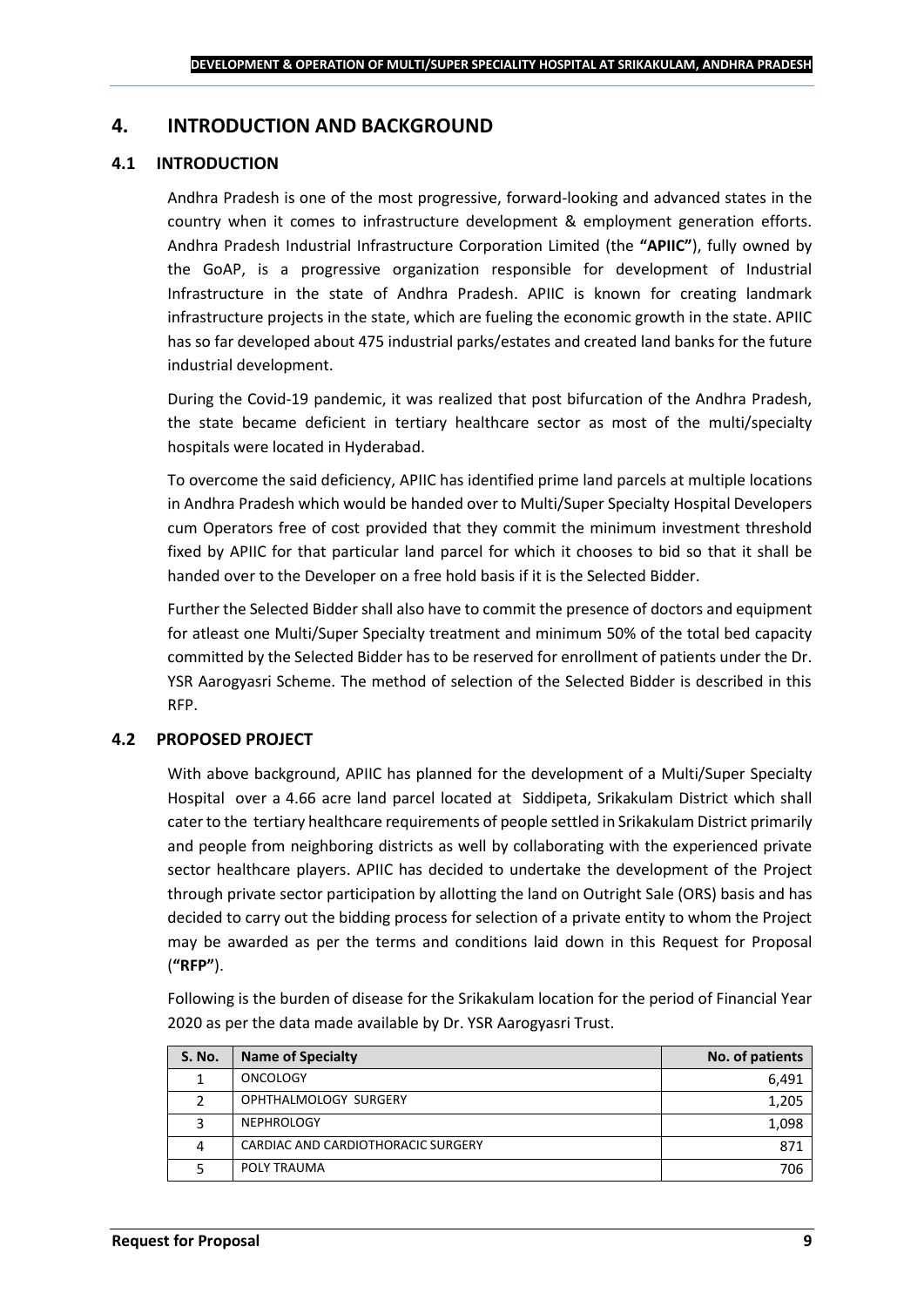| <b>S. No.</b> | <b>Name of Specialty</b>                  | No. of patients |
|---------------|-------------------------------------------|-----------------|
| 6             | <b>GENITO URINARY SURGERIES</b>           | 556             |
| 7             | ORTHOPEDIC SURGERY AND PROCEDURES         | 440             |
| 8             | <b>GYNAECOLOGY AND OBSTETRICS SURGERY</b> | 438             |
| 9             | <b>NEUROSURGERY</b>                       | 417             |
| 10            | <b>PEDIATRICS</b>                         | 349             |
| 11            | <b>GENERAL SURGERY</b>                    | 292             |
| 12            | CARDIOLOGY                                | 249             |
| 13            | <b>NEUROLOGY</b>                          | 160             |
| 14            | <b>ENT SURGERY</b>                        | 147             |
| 15            | <b>GASTROENTEROLOGY</b>                   | 114             |
| 16            | PULMONOLOGY                               | 66              |
| 17            | <b>PLASTIC SURGERY</b>                    | 60              |
| 18            | PEDIATRIC SURGERIES                       | 54              |
| 19            | SURGICAL GASTRO ENTEROLOGY                | 32              |
| 20            | <b>GENERAL MEDICINE</b>                   | 31              |
| 21            | <b>ENDOCRINOLOGY</b>                      | 13              |
| 22            | <b>COCHLEAR IMPLANT SURGERY</b>           | 8               |
| 23            | <b>DERMATOLOGY</b>                        | 6               |
| 24            | <b>RHEUMATOLOGY</b>                       | 6               |
| 25            | <b>CRITICAL CARE</b>                      | 3               |
|               | <b>TOTAL</b>                              | 13,812          |

For this purpose, Proposals are invited from Bidders with the objective to select a developer, having the financial capability, project management and development experience to successfully develop, finance, build, operate and maintain the Project, who offers the highest and best investments and operational terms for bringing high quality and affordable healthcare to the residents of the state of Andhra Pradesh.

APIIC proposes to enter into an Agreement with the Bidder having the required strengths to:

- Design, finance and construct the proposed Project
- Operate and maintain the Project effectively.
- Market the Project to achieve optimum levels of capacity utilization and efficient, costcompetitive, value added service to the users.
- Provide at least 50% of the committed Bed Capacity towards patients enrolled under the Dr. YSR Aarogyasri Scheme.
- Commit certain minimum number of full time Srikakulam city stationed specialist doctors and equipment to offer multi/super specialty healthcare treatment as per the choice of the Selected Bidder

Towards this end, APIIC invites proposals from interested parties for implementation of the Project as per the terms and conditions of this RFP.

## **4.3 PROJECT STRUCTURE**

APIIC would provide the land for the development of the Project on 'Outright Sale (ORS) Basis' to the Selected Bidder. The relationship between APIIC and the Selected Bidder would be set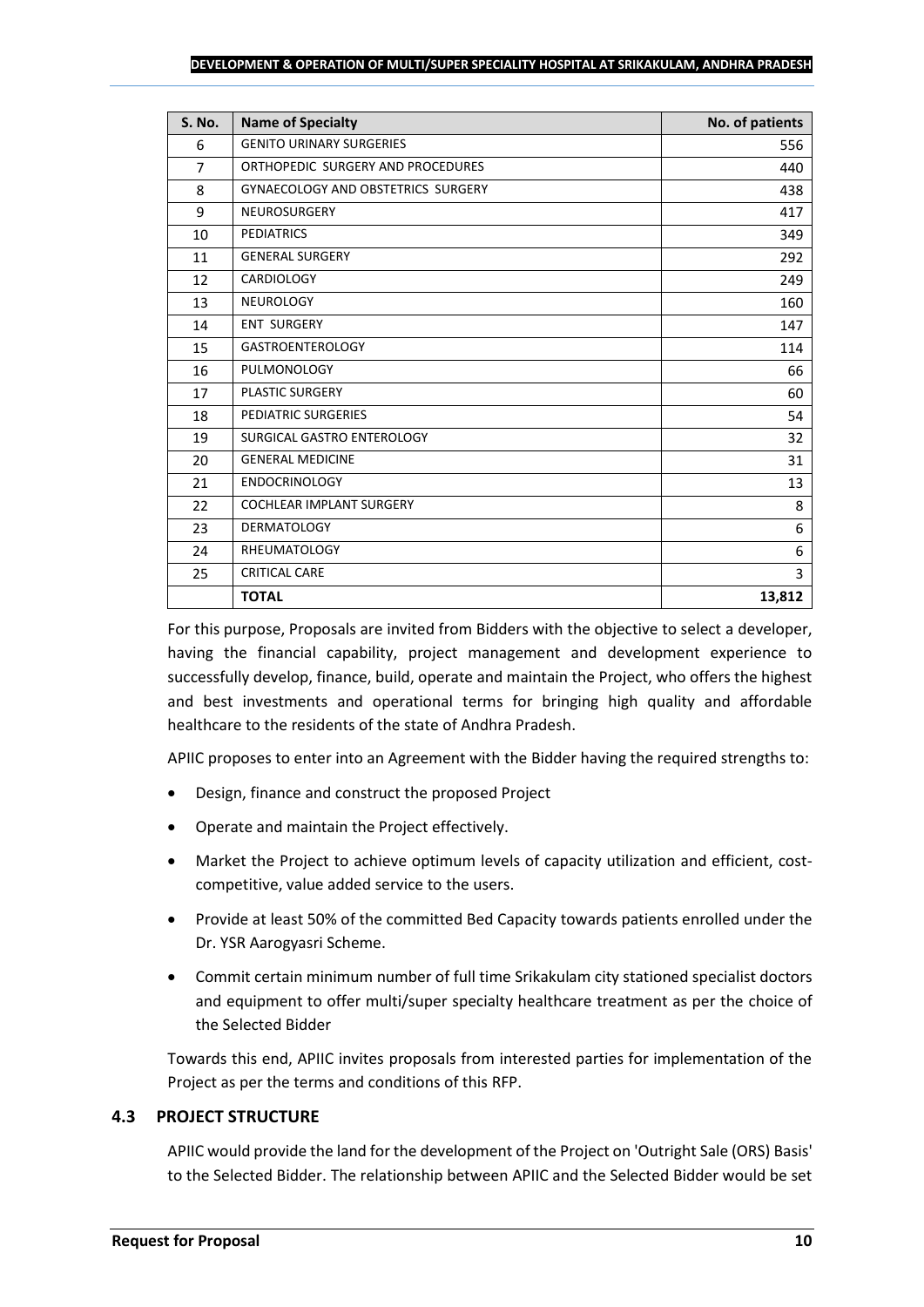forth and described under the terms and conditions of the Agreement to be entered between APIIC with the Developer.

#### **4.3.1 Responsibilities of the Selected Bidder**

The Selected Bidder shall be entirely responsible for:

- a) Payment of Performance Security to APIIC (as detailed in Annexure-2 of this RFP) within 30 (thirty) days of from the issuance of Letter of Award (LoA) by APIIC
- b) Submission of Detailed Project Report (DPR) within 30 (thirty) days from the date of issuance of Letter of Award (LoA) by APIIC. The DPR shall cover details including, but not limited to, detailed layout plan, building plans, elevation plans, construction schedule, cost estimates, no. of specialist doctors to be stationed at Srikakulam, bed capacity, etc.

APIIC shall reserve the right to solicit any clarifications/ modifications to the DPR and suggest modifications to the technical and architectural specifications of the Project which may result in a change in the Project Cost up to a maximum of 5% (five percent) as compared to the one estimated in the DPR. APIIC shall examine the DPR in order to verify whether the DPR adheres to the general guidelines (as specified in the RFP) for development of the Project and specific approval for the layout plan and designs need to be obtained from the concerned authorities.

- c) Mobilizing funds for the Project and achievement of financial closure within 3 (three) months from the Commencement Date.
- d) Procurement of all necessary approvals, sanctions, permits etc. required for commencing and implementing the Project within 3 (three) months from the Commencement Date,
- e) Start construction within 3 (three) months from the Commencement Date,
- f) Implementation of the Project as per specifications and time schedule given in the RFP & subsequently in the Agreement,
- g) Achievement of Project Completion Date within 2 (two) years from the Commencement Date,
- h) Marketing and promotion of the Project,
- i) Operation and maintenance of the Project safely and securely as per the standards to provide the required levels of service to its users,
- j) The upkeep of safety and quality standards at all facilities of the Project,
- k) Collection, appropriation and allocation of revenue, fees, charges from the users of the Project,
- l) Payment of all dues under the Agreement to APIIC.

The Selected Bidder may sub-contract/ franchise-out functions of operations/ maintenance / management of the Project with such agencies as it may consider competent and fit. However, the Developer would at all times be responsible for discharging all its obligations under the Agreement without any reference to any other party operating in the premises and all such subcontracts/ franchise shall be dependent of and co-terminus with the agreement.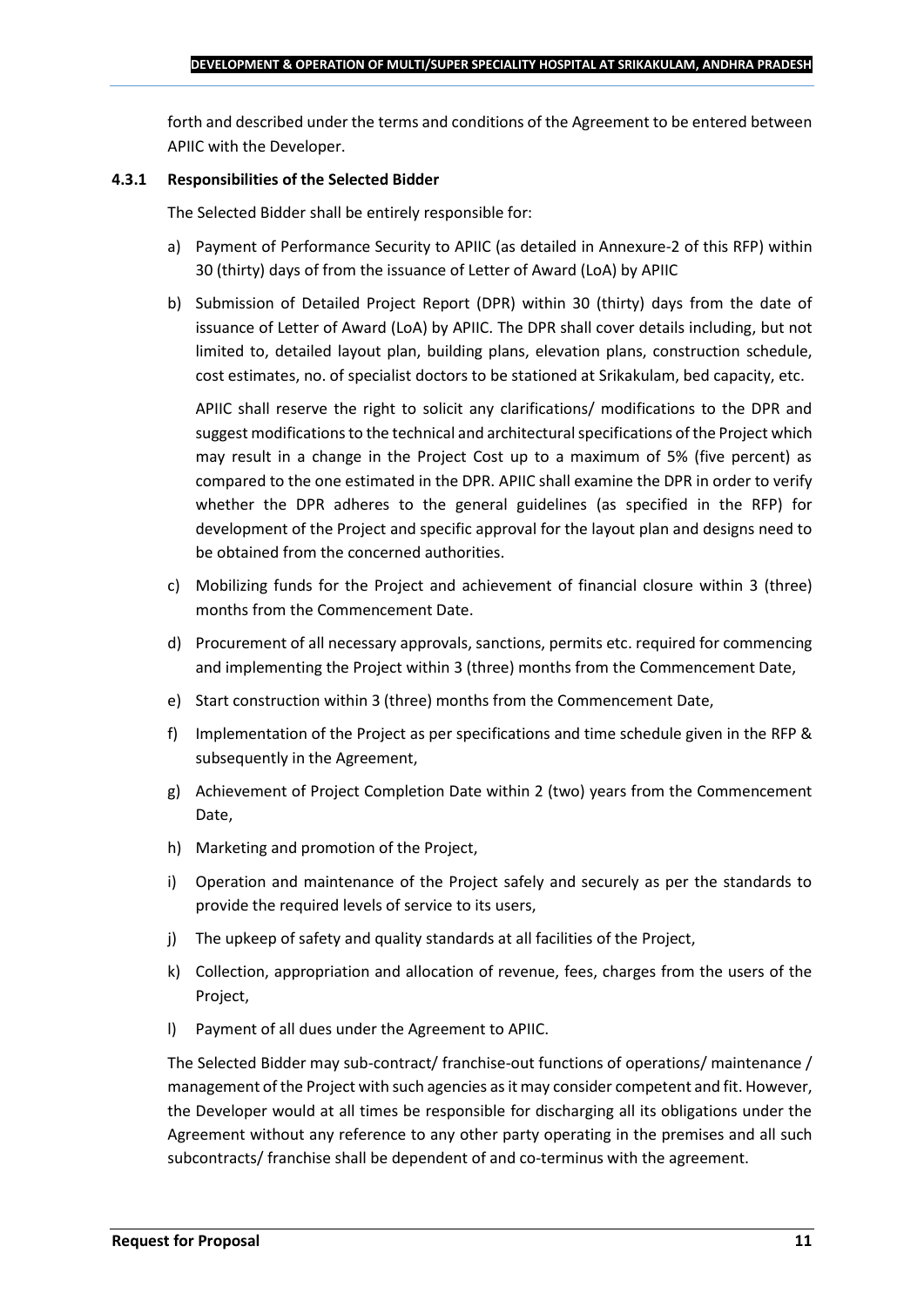#### **4.3.2 Role of APIIC**

- a) Allotment, transfer of land for free to the Selected Bidder on "as is where is basis", in accordance with the terms and conditions of the Agreement provided as Annexure-3 of this RFP, provided that the Concessionaire shall have given a bank guarantee to the APIIC as Performance Security in accordance with the terms hereof;
- b) Provide reasonable support and assistance to the Selected Bidder in procuring Applicable Permits required from any Government Instrumentality for implementation and operation of the Project
- c) Provide reasonable assistance to the Selected Bidder in obtaining access to all necessary infrastructure facilities and utilities, including water and electricity at rates and on terms no less favorable to the Selected Bidder than those generally available to commercial customers receiving substantially equivalent services

#### **4.3.3 Conditions Precedent for executing Agreement to Sell**

APIIC shall enter into an 'Agreement to Sell' with the Selected Bidder within 30 (thirty) days from the fulfillment of the below conditions:

a) Payment of Performance Security to APIIC (as detailed in Annexure-2 of this RFP) within 30 (thirty) days of from the issuance of Letter of Award (LoA) by APIIC

#### **4.3.4 Conditions Precedent for executing the Sale Deed**

Sale Deed will be issued by APIIC in favor of the Selected Bidder in one instance. Sale Deed for a particular land parcel will be issued upon meeting the following criteria: -

- a) 100% (hundred percent) construction completion of the built-up area proposed on that land parcel. The Selected Bidder shall achieve Project Completion Date within 2 (two) years from the Commencement Date. In case of failure to comply with this timeline, APIIC shall have right to cancel the allotment made through 'Agreement to Sell' and to resume the land.
- b) Achievement of license to operate the hospital with the bed capacity that shall be committed by the Selected Bidder in its Business Proposal in Section 13 / Exhibit – 6 of this RFP
- c) Installation of the bed capacity as per the number of Multi/Super Specialty that shall be committed by the Selected Bidder in its Business Proposal in Section 13 / Exhibit – 6 of this RFP.
- d) The Developer has on its rolls the number of Specialist Doctors that it commits in its Business Proposal in Section 13 / Exhibit – 6 of this RFP.
- e) The Developer has made the committed investment in the Project as stated in its Business Proposal in Section 13 / Exhibit – 6 of this RFP. The certificate for proof of investment shall be produced to certify the investment from a Chartered Accountant or Statutory Auditor of the SPV.
- f) The Developer has created a Board of Directors to oversee the proposed project and has appointed at least one official nominated by the Government, preferably of Joint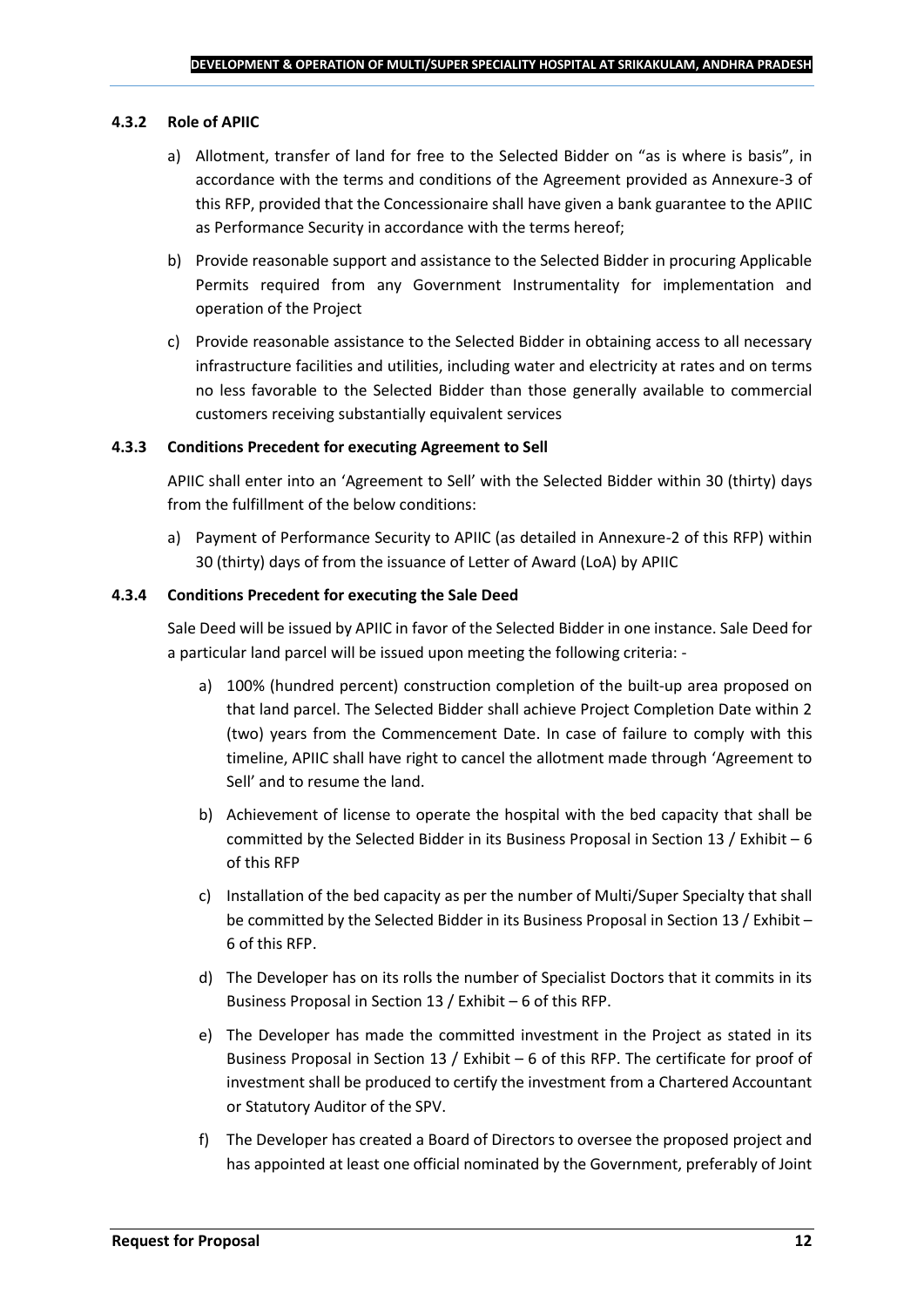Collector or above cadre, as recommended by the Government in the Board of SPV.

- g) The Developer has empaneled with the Dr. YSR Aarogyasri Health Care Trust and committed % of the Bed Capacity stated in the Business Proposal towards patients enrolled through the Dr. YSR Aarogyasri Health Care Scheme
- h) The Project is consistent with all applicable norms of the Andhra Pradesh Allopathic Private Medical Care Establishments (Registration and Regulation) Rules, 2007 published vide Notification No. G.O. Ms. No. 135, Health, Medical and Family Welfare (K2), dated 28.04.2007 and its subsequent modifications, if any

## **4.4 PROJECT CONCEPT**

The basic project concept conceived by APIIC requires the Selected Bidder to develop multi/super specialty hospital as per the terms of this RFP and all items contracted to be created/invested in as per Agreement to be signed with the Selected Bidder. The Bidders shall provide information concerning this as per the format specified in Exhibit-6.

## **4.5 CONFORMANCE TO STANDARDS**

The Selected Bidder shall conform and comply with all relevant laws, rules and regulations including the following:

- Project Design and Layout as approved by Competent Authority.
- Statutory guidelines issued by Central / State / Local Authority (ies) on development of Allopathic Private Medical Care Establishments .
- Compliance with relevant Zoning Regulations.
- Environmental Standards and Pollution Control Norms as laid down by Central / State Pollution Control Board.
- Standards / Restrictions as laid down by the relevant Central / State / Local Authority (ies) for proper treatment and discharge of solid and liquid waste.
- Energy efficient techniques to be utilized in the building design and operation.
- Rainwater management systems should be adopted to recharge ground water and reduce run-off.
- Existing local development controls, under law for the time being in force shall be binding if they are more limiting than the Project Specifications.

## **4.6 APPROVALS AND SUPPORT OF APIIC TO THE PROJECT**

It shall be the responsibility of the Bidder to secure all necessary approvals, sanctions, permits etc. from the concerned authorities for development & operation of the project at their cost and expense and APIIC and Department of Health, Medical and Family Welfare (GoAP) will provide reasonable assistance to the Selected Bidder in obtaining clearances and approvals.

#### **4.7 COMMITMENT TO A FAIR AND TRANSPARENT PROCESS**

APIIC is keen to ensure that the process leading to the selection of the Bidder is fair, transparent, efficient, interactive, and protects the confidentiality of the information shared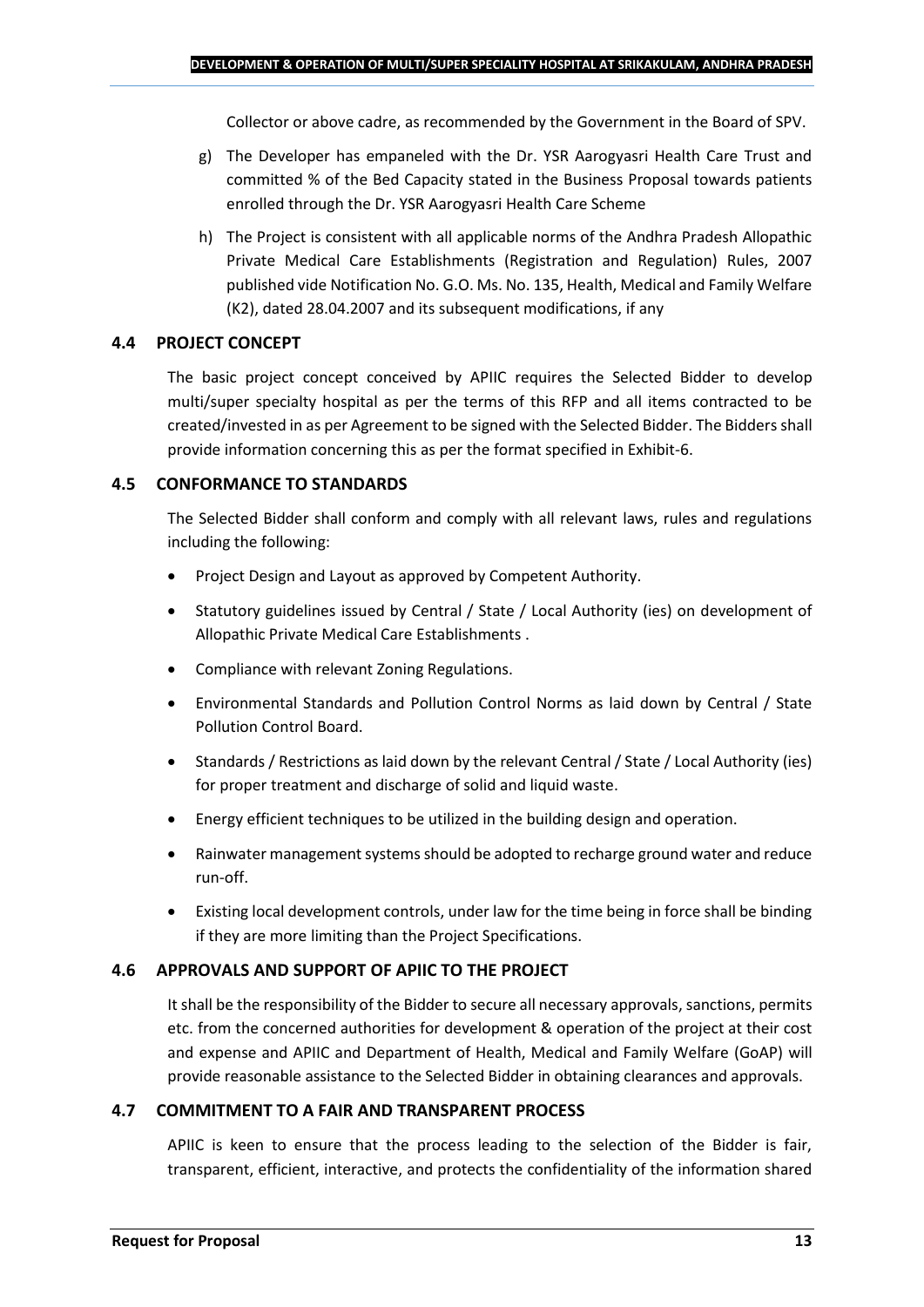by Bidders with it. The selection process has been designed keeping these objectives in mind, and APIIC shall take all steps to ensure that the above objectives are realized.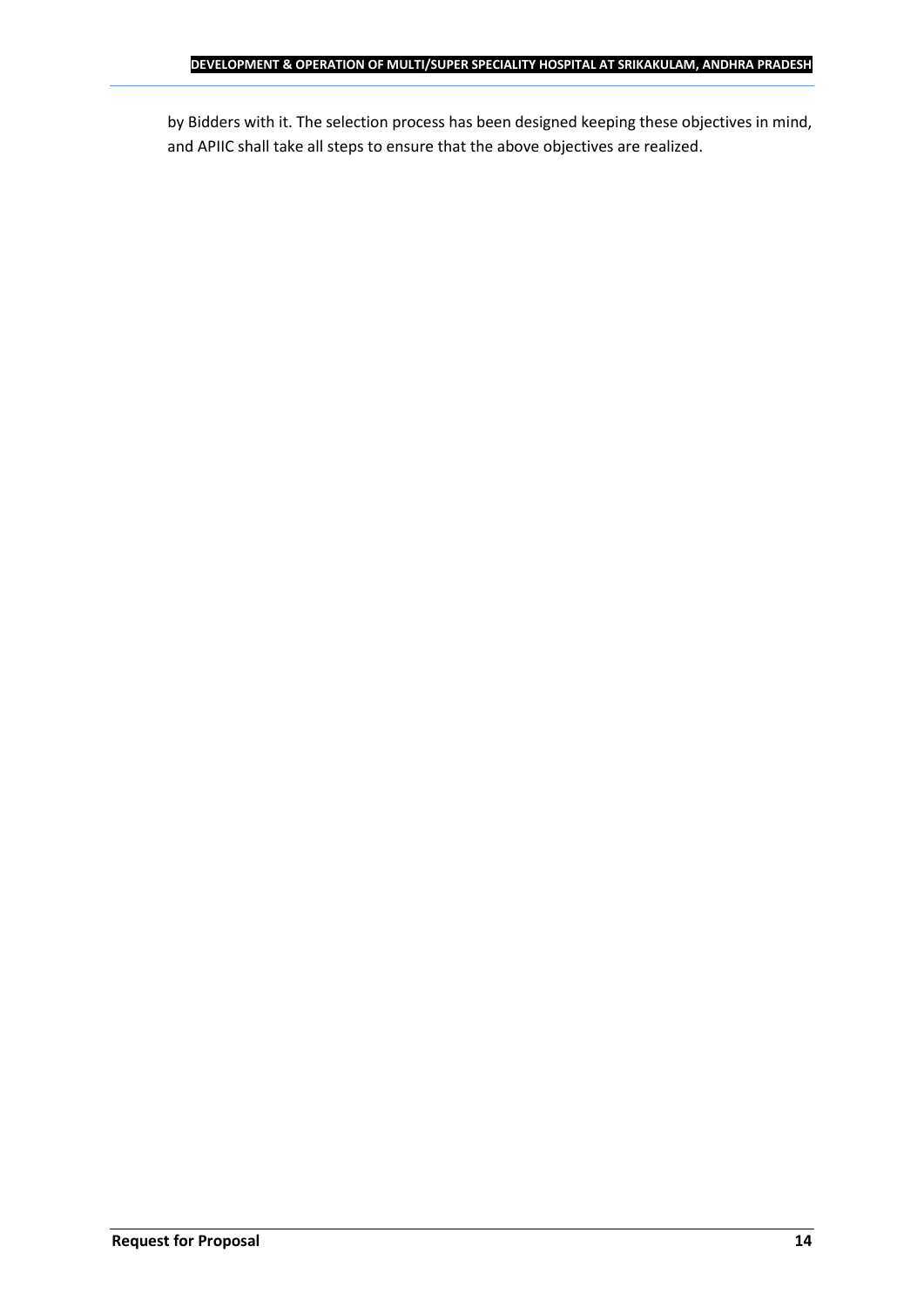## <span id="page-14-0"></span>**5. DESCRIPTION OF THE SELECTION PROCESS**

## **5.1 SELECTION PROCESS**

The submission of Bids by interested parties in response to the Request for Proposal is based on a single cover system as indicated below:

#### Cover: Business Proposal

The Bids received would be subject to a responsiveness check followed by a stepwise evaluation procedure as described below.

#### **5.2 RESPONSIVENESS OF BID**

The Bids submitted by Bidders shall be initially scrutinized to establish "Responsiveness". A Bid may be deemed "Non-responsive" if it does not satisfy any of the following conditions:

- It is not received within the time and date specified.
- It does not include sufficient information for evaluation and/or is not in the formats specified or incomplete in any respect.
- It is not signed and/or sealed in the manner and to the extent indicated in Section 6 of this RFP.
- It is not accompanied by the requisite Bid Processing Fee and/or the valid Bid Security.

Following is the process of Evaluation of Responsive Bids.

### **5.3 EVALUATION OF BUSINESS PROPOSAL**

The Evaluation Criteria for the Business Proposal and the information to be submitted are detailed in Section 7 of this RFP. The contents of the Business Proposal shall be first examined towards meeting the key requirements from the Applicant i.e.: -

- a. Any individual / public entity / private entity / consortium / not-for-profit organization / Joint Venture or any combination of the above shall be considered as a Bidder who can submit Business Proposal in response to the RFP.
- b. At least ₹100 crore investment in the Project needs to be committed in the Business Proposal.
- c. At least 100 beds in the Project needs to be committed in the Business Proposal. Out of the proposed number of beds, at least 50% of the beds shall be committed for patients availing the benefit under Dr. YSR Aarogyasri scheme.
- d. At least 40% equity contribution from Bidder out of the investment committed in the proposed hospital.
- e. Bidder should propose at least 2 specialty/super-specialty treatment in the proposed hospital.
- f. Timelines committed for 100% operationalizing the Project shall be within a period of 2 years from handing over of possession of land to the Selected Bidder.

All the Bidders who satisfy the above-mentioned criteria, will be termed as a 'Qualified Bidder'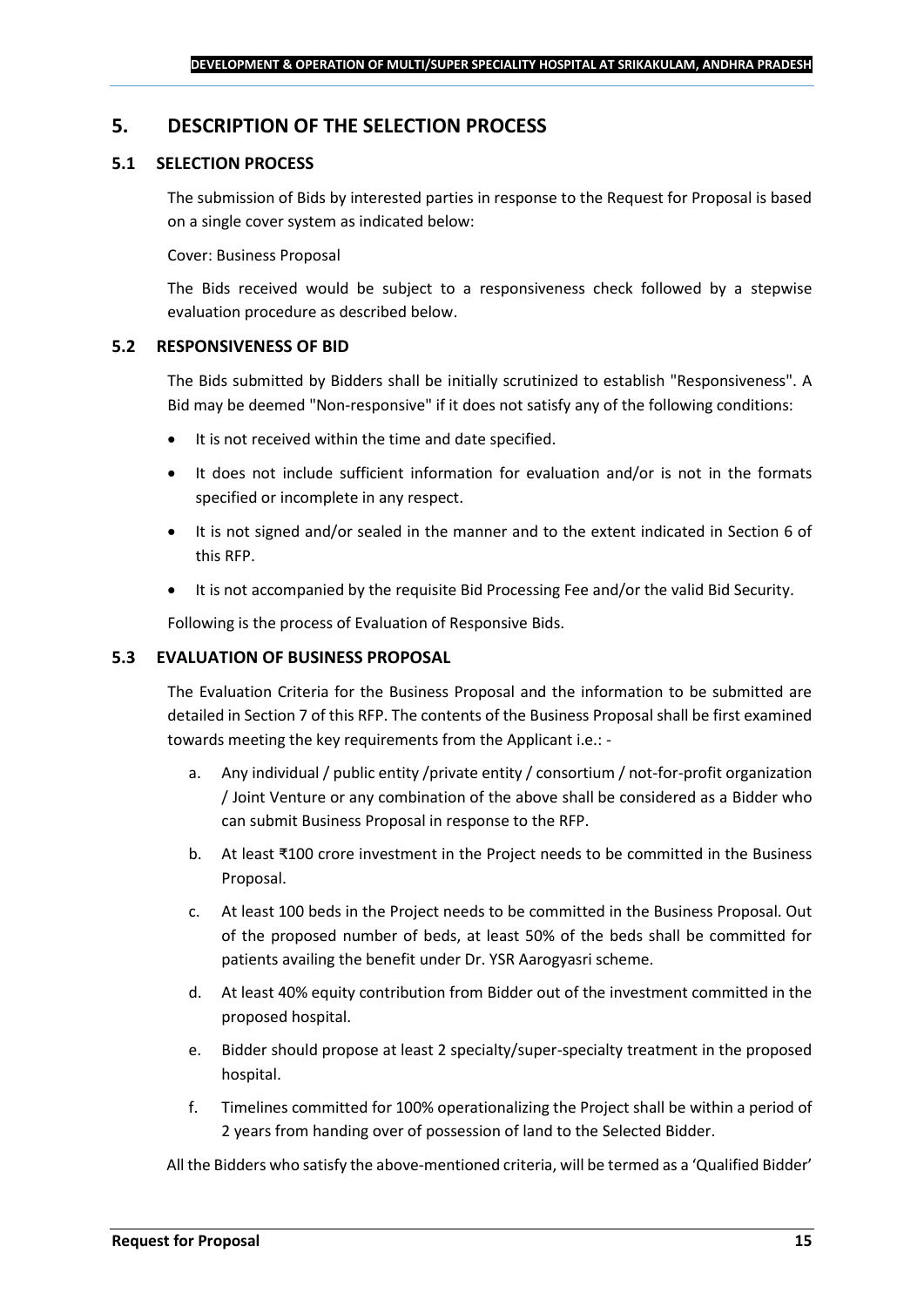and the bids submitted by the Qualified Bidders shall be shortlisted for scoring against the following parameters:

| <b>PARAMETERS</b>                                                                                                                                                                                                                                                                                                                                           | <b>Total Marks - 100</b> |  |
|-------------------------------------------------------------------------------------------------------------------------------------------------------------------------------------------------------------------------------------------------------------------------------------------------------------------------------------------------------------|--------------------------|--|
| A. INVESTMENT                                                                                                                                                                                                                                                                                                                                               | Max. Marks - 20          |  |
| Investment committed of ₹100 crore                                                                                                                                                                                                                                                                                                                          | 0 Mark                   |  |
| For every additional investment of ₹10 Crore proposed over<br>minimum stipulated investment of ₹100 crore                                                                                                                                                                                                                                                   | 1 Mark                   |  |
| <b>B. COMMITTED BED CAPACITY</b>                                                                                                                                                                                                                                                                                                                            | Max. Marks - 20          |  |
| Bed capacity committed for 100 beds                                                                                                                                                                                                                                                                                                                         | 0 Mark                   |  |
| For every 10 additional beds committed over minimum stipulated<br>bed capacity of 100 beds                                                                                                                                                                                                                                                                  | 1 Mark                   |  |
| PROPOSED NO. OF DR. YSR AAROGYASRI SCHEME BEDS<br>C.                                                                                                                                                                                                                                                                                                        | Max. Marks $-25$         |  |
| For 100% of the bed capacity committed towards Dr. YSR Aarogyasri<br>Scheme                                                                                                                                                                                                                                                                                 | 25 marks                 |  |
| For bed capacity committed equal to or more than 90% and less<br>than 100 % towards Dr. YSR Aarogyasri Scheme                                                                                                                                                                                                                                               | 20 marks                 |  |
| For bed capacity committed equal to or more than 80% and less<br>than 90 % towards Dr. YSR Aarogyasri Scheme                                                                                                                                                                                                                                                | 15 marks                 |  |
| For bed capacity committed equal to or more than 70% and less<br>than 80 % towards Dr. YSR Aarogyasri Scheme                                                                                                                                                                                                                                                | 10 marks                 |  |
| For bed capacity committed equal to or more than 60% and less<br>than 70 % towards Dr. YSR Aarogyasri Scheme                                                                                                                                                                                                                                                | 05 marks                 |  |
| For bed capacity committed equal to or more than 50% and less<br>than 60 % towards Dr. YSR Aarogyasri Scheme                                                                                                                                                                                                                                                | 2.5 marks                |  |
| For bed capacity committed less than 50% towards Dr. YSR<br>Aarogyasri Scheme                                                                                                                                                                                                                                                                               | Disqualified             |  |
| <b>D. SPECIALTY TREATMENT</b><br>(The 'Selection Committee' shall be the adjudicator of<br>classification of the proposed treatment type by the Bidder as<br>Specialty/Super Specialty for award of marks. The decision of<br>the Committee in this regard shall be final and will hold true for<br>all the bidders who participate in the bidding process) | Max. Marks $-15$         |  |
| For any two or more-transplant surgical specialty is committed for<br>either kidney, liver, lung, heart or bone marrow                                                                                                                                                                                                                                      | 8 mark                   |  |
| For any one transplant surgical specialty is committed for either<br>kidney, liver, lung, heart or bone marrow                                                                                                                                                                                                                                              | 5 mark                   |  |
| For Oncology related specialties/Super specialties                                                                                                                                                                                                                                                                                                          | 4 mark                   |  |
| For Cardiology related specialties/Super specialties                                                                                                                                                                                                                                                                                                        | 4 mark                   |  |
| For Neurology related specialties/Super specialties                                                                                                                                                                                                                                                                                                         | 3 mark                   |  |
| For any other Super Specialty other than in<br>Oncology/Cardiology/Neurology                                                                                                                                                                                                                                                                                | 2 mark                   |  |
| For any other Specialty other than in<br>Oncology/Cardiology/Neurology                                                                                                                                                                                                                                                                                      | 1 mark                   |  |
| NO OF SPECIALIST DOCTORS PROPOSED TO BE PERMANENTLY<br>E.<br><b>STATIONED IN THE HOSPITAL</b>                                                                                                                                                                                                                                                               | Max. Marks-20            |  |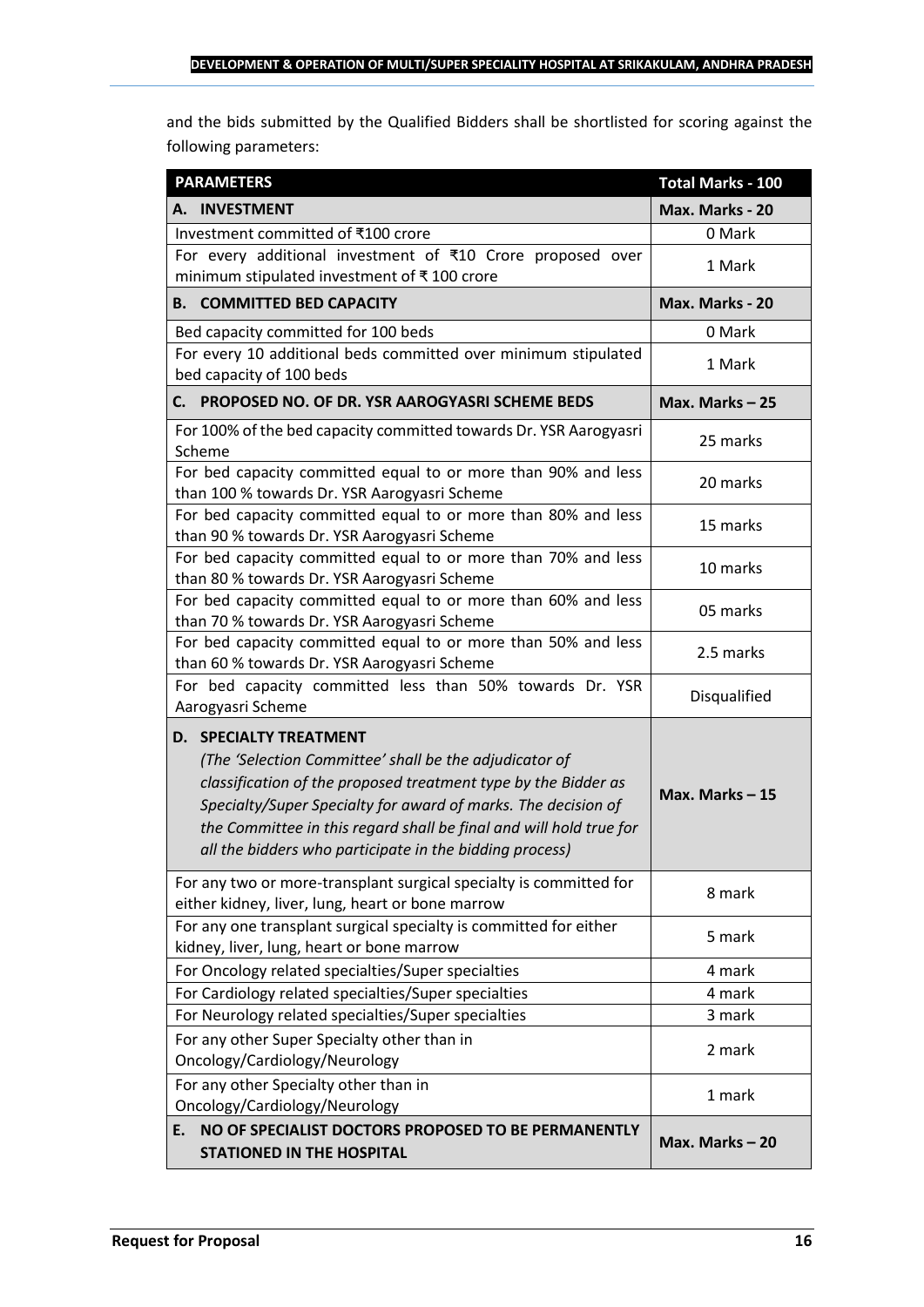#### **DEVELOPMENT & OPERATION OF MULTI/SUPER SPECIALITY HOSPITAL AT SRIKAKULAM, ANDHRA PRADESH**

| <b>PARAMETERS</b>                                                                 | <b>Total Marks - 100</b> |
|-----------------------------------------------------------------------------------|--------------------------|
| No. of beds per specialist doctor is equal to or less than 10                     | 20 marks                 |
| No. of beds per specialist doctor is equal to or less than 11 and<br>more than 10 | 15 marks                 |
| No. of beds per specialist doctor is equal to or less than 12 and<br>more than 11 | 10 marks                 |
| No. of beds per specialist doctor is equal to or less than 13 and<br>more than 12 | 5 marks                  |
| No. of beds per specialist doctor is equal to or less than 14 and<br>more than 13 | 2.5 marks                |
| No. of beds per specialist doctor is more than 14                                 | 0 marks                  |

The Qualified Bidder who secures the maximum marks out of 100 shall be the Selected Bidder. Ranking of the 'Qualified Bidders'shall be performed in the descending order of marks secured i.e. the Qualified Bidder who secures the highest marks shall be ranked 1<sup>st</sup>, the Qualified Bidder who scores the next highest marks shall be ranked 2<sup>nd</sup> so on and so forth.

The  $2^{nd}$  and the  $3^{rd}$  ranked Bidder shall be kept in 'Reserve' and upon the sole discretion of the Selection Committee, the  $2^{nd}$  and the  $3^{rd}$  ranked Bidder may be invited to invest in 'Public Interest', if balance land is available in immediate vicinity after allotment to Selected Bidder.

## **5.4 TIMETABLE AND MILESTONES**

| <b>S. No.</b> | <b>Milestones</b>                                                                                                                                                                                              | <b>Envisaged Schedule</b> |
|---------------|----------------------------------------------------------------------------------------------------------------------------------------------------------------------------------------------------------------|---------------------------|
| 1.            | Issuance of RFP                                                                                                                                                                                                | 05-11-2021                |
| 2.            | Last date for receiving queries/clarifications.<br>Bidders who are interested to participate in<br>Pre-Bid Meeting should confirm the same by<br>conformation<br>sending<br>email<br>an<br>(Refer Section 6.3) | 12:00 Hours on 11-11-2021 |
| 3.            | Pre-bid Meeting with prospective bidders<br>through Video Conference (Refer Section 6.3).<br>Link shall be shared with Bidders who have<br>provided email confirmation                                         | 15:00 Hours on 11-11-2021 |
| 4.            | Proposal Due Date - Last date for submission of<br>Proposals/Bids                                                                                                                                              | 15:00 hours on 25-11-2021 |
| 5.            | Opening of Sealed Envelope                                                                                                                                                                                     | 15:30 hours on 25-11-2021 |
| 6.            | Declaration of Selected Bidder                                                                                                                                                                                 | by 15.12.2021             |

In order to enable APIIC meet the target dates, Bidders are requested to respond expeditiously to clarifications, if any, requested during the evaluation process. APIIC will adhere to the above schedule to the extent possible. APIIC, however, reserve the right to modify the same. Intimation to this effect will be posted on the Official Website (http://www.apiic.in/downloads\_tenders.html) for the benefit of all Bidders.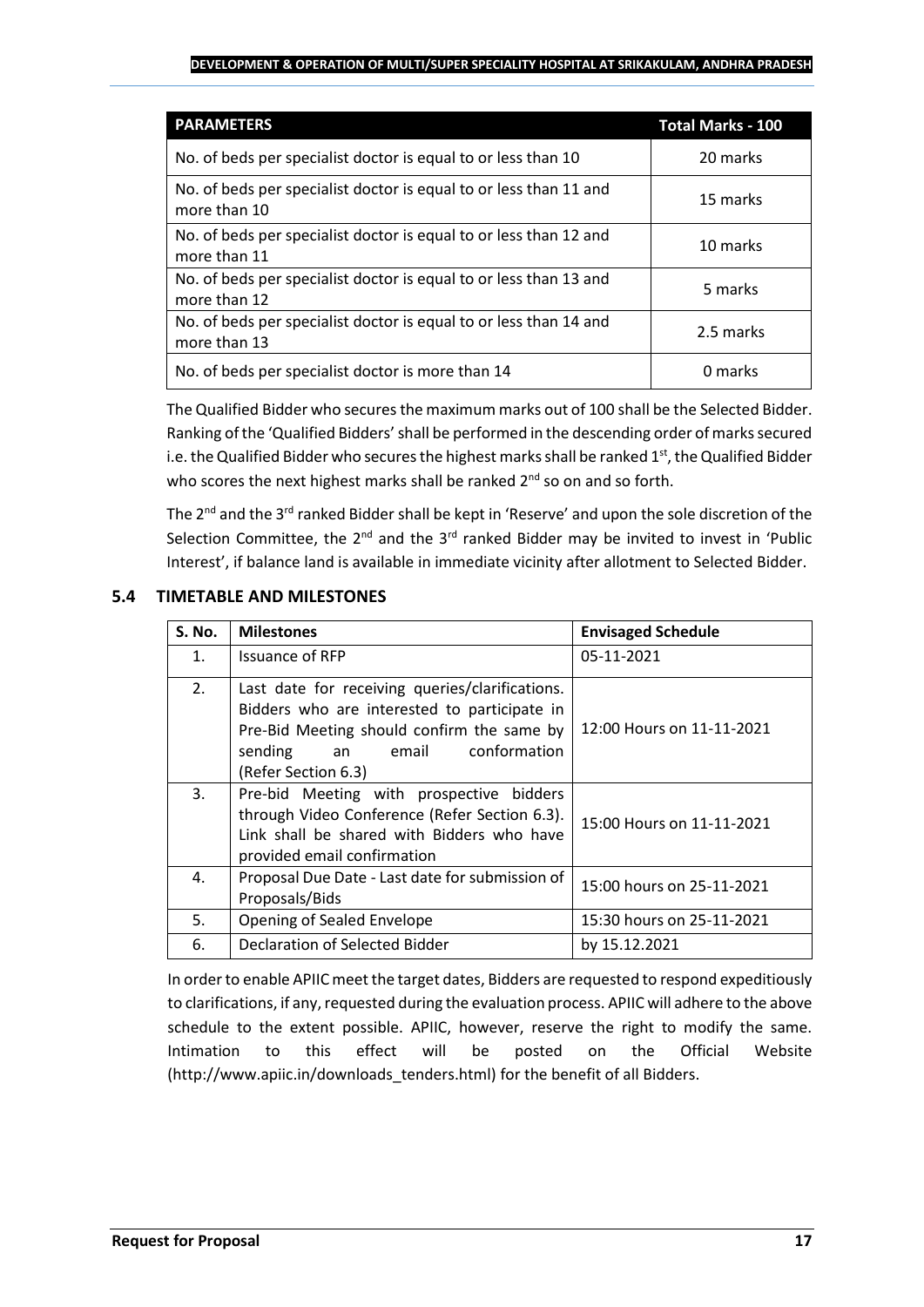## <span id="page-17-0"></span>**6. PROCEDURES TO BE FOLLOWED**

#### **6.1 REPLIES TO CLARIFICATIONS**

APIIC shall prepare a response to all the queries received on or before the date mentioned in Section 5.4. APIIC will post the reply to all such queries on the Official Website (specified in Section 5.4) without identifying the source of queries. APIIC reserves the right not to respond to any queries or provide any clarifications, in its sole discretion, and nothing in this RFP shall be construed as obliging APIIC to respond to any question or to provide any clarification.

Bidders are advised that their Bids be completely devoid of any conditions, whatsoever. Conditions, if any, may be addressed in writing before Proposal Due Date mentioned in Section 5.4 of this RFP. In respect of conditions received, the following shall apply:

- 1. APIIC reserves the right not to consider any condition that in the sole discretion of APIIC, is found unacceptable.
- 2. If in APIIC's opinion, certain conditions are acceptable, in whole or in part, the same shall be finalized by APIIC and the "Common Accepted Conditions" will be made available to all Bidders by posting it on the Official Website (specified in Section 5.4 of this RFP).
- 3. In respect of suggestions / alterations proposed in the Project Concept or other aspects of the Project, APIIC will consider them and the result will be made available to all Bidders by posting it on the Official Website (specified in Section 5.4 of this RFP).
- 4. In case any conditions accepted by APIIC has material impact on the proposal, the bidding process will be annulled, and fresh proposals will be invited.

At any time prior to the deadline for submission of Bids, APIIC may, for any reason, whether at its own initiative or in response to clarifications requested by a Bidder, modify the RFP by the issuance of Addendum/ Amendment and posting it on the Official Website (specified in Section 5.4 of this RFP).

#### **6.2 ENQUIRIES & CLARIFICATIONS**

Enquiries, if any, shall be addressed to:

**Sri. CHSS Prasad,** Engineer-in-Chief Andhra Pradesh Industrial Infrastructure Corporation Limited 9 th floor, APIIC Towers, Plot No. 1, IT Park, Mangalagiri, Guntur - 522503 Phone No.: (+91)95050 15007 Email: engineer-in-chief@apiic.in

#### **6.3 PRE-BID MEETING**

Pre-Bid meeting of the Bidders shall be convened at the designated date and time. Bidders who are interested to participate in Pre-Bid Meeting should confirm the same by sending an email conformation to the email IDs provided at Section 6.2 of this RFP. The email confirmation shall be sent or before the date mentioned in Section 5.4 of this RFP. Invitation to the meeting will be sent against the receipt of email conformation only. Pre-Bid meeting will be conducted in video conference mode only.

During the course of Pre-Bid meeting, the Bidders will be free to seek clarifications and make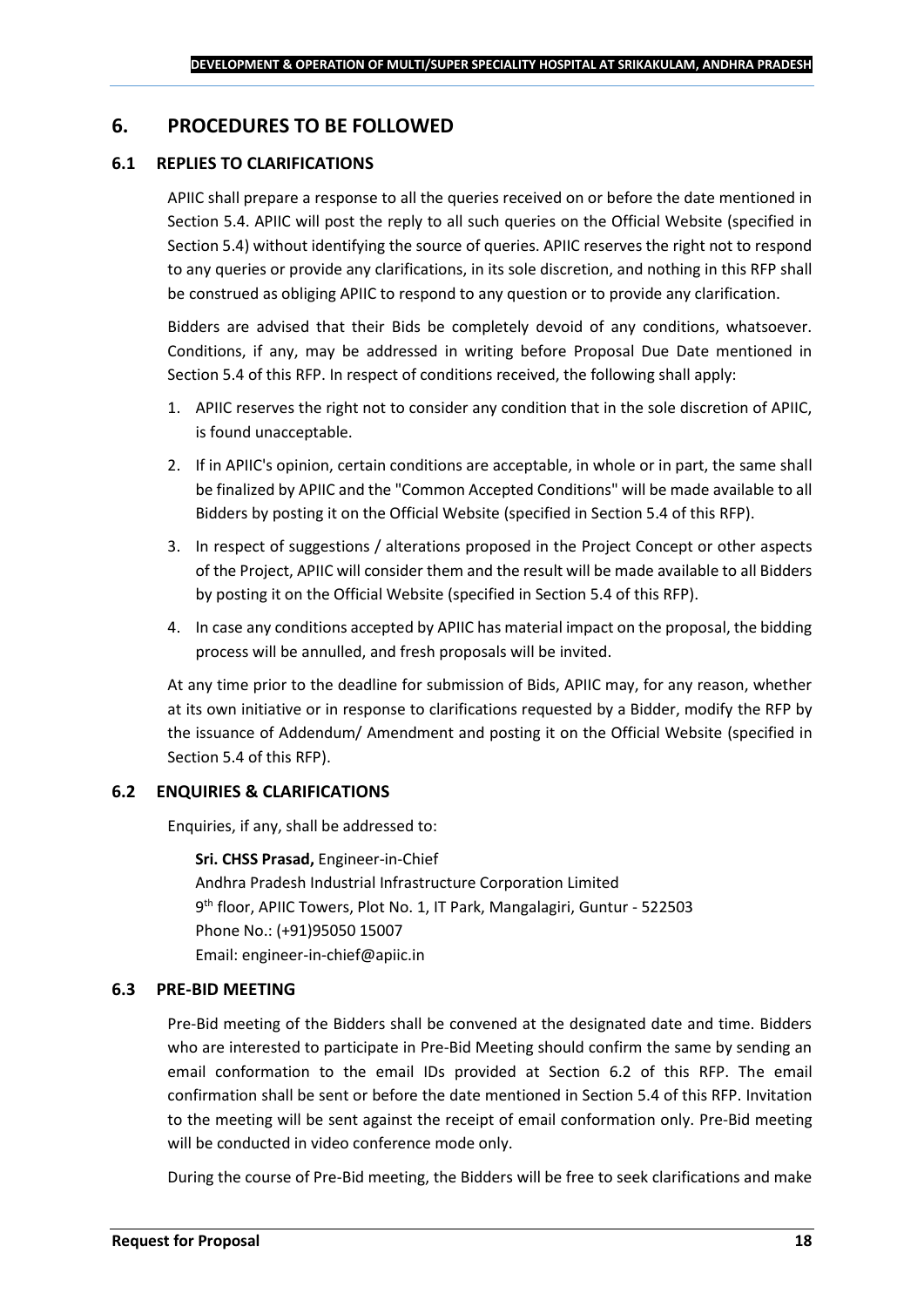suggestions for consideration of APIIC. APIIC shall endeavor to provide clarifications and such further information as it may, in its sole discretion, consider appropriate for facilitating a fair, transparent and competitive Bidding Process.

## **6.4 SITE VISIT AND SURVEY**

Bidders may prior to submitting their Bid for the Project, visit and inspect the site of the Project and its surroundings at their own expense and obtain and ascertain for themselves, at their own responsibility, all technical data, market data and any other information necessary for preparing their Bids including, inter alia, the actual nature and conditions at the site, availability of materials, stores, labour, probable sites for labour camps, etc. and the extent of lead and lift required for the execution of the work over the entire duration of the construction period, after taking into account the local conditions, traffic restrictions, obstructions in work, if any, etc.

For the above purpose, APIIC will endorse prospective Bidders' request for permission for a site visit. APIIC may or may not depute a representative to accompany the Bidder. The Bidders shall be responsible for all arrangements and shall release and indemnify APIIC and/or its agents from and against all liability in respect thereof and shall be responsible for any personal injury, loss of or damage to property or any other loss, damage, costs or expenses, however caused, which, but for the exercise of such permission, would not have arisen.

The Bidders shall be deemed to have full knowledge of the site, whether physically inspected or not.

## **6.5 SUBMISSION OF THE BID**

#### **6.5.1 Cover: Technical Proposal**

The information to be submitted by the Bidders in its Proposal is described in Section 7 of this RFP.

The Bidder shall place one (1) original + one (1) copy of its Proposal in a sealed envelope, which shall be inscribed as under:

#### **"Cover - Proposal**

**Submitted by: \_\_\_\_\_\_\_\_\_\_\_\_\_\_\_\_\_\_\_\_\_\_\_\_\_\_\_\_\_\_\_\_\_\_\_\_\_\_. (Name of Bidder)"**

## **6.5.2 Submission of the Bid**

The cover of the Bid organized as above, shall be placed in a sealed outer envelope with the following inscription:

**"RFP for Selection of Developer of Development & Operation of Multi/Super Specialty Hospital at Srikakulam, Andhra Pradesh"**

Name of the Bidder: **We are also asset to the Bidder**:

The cover should be addressed to: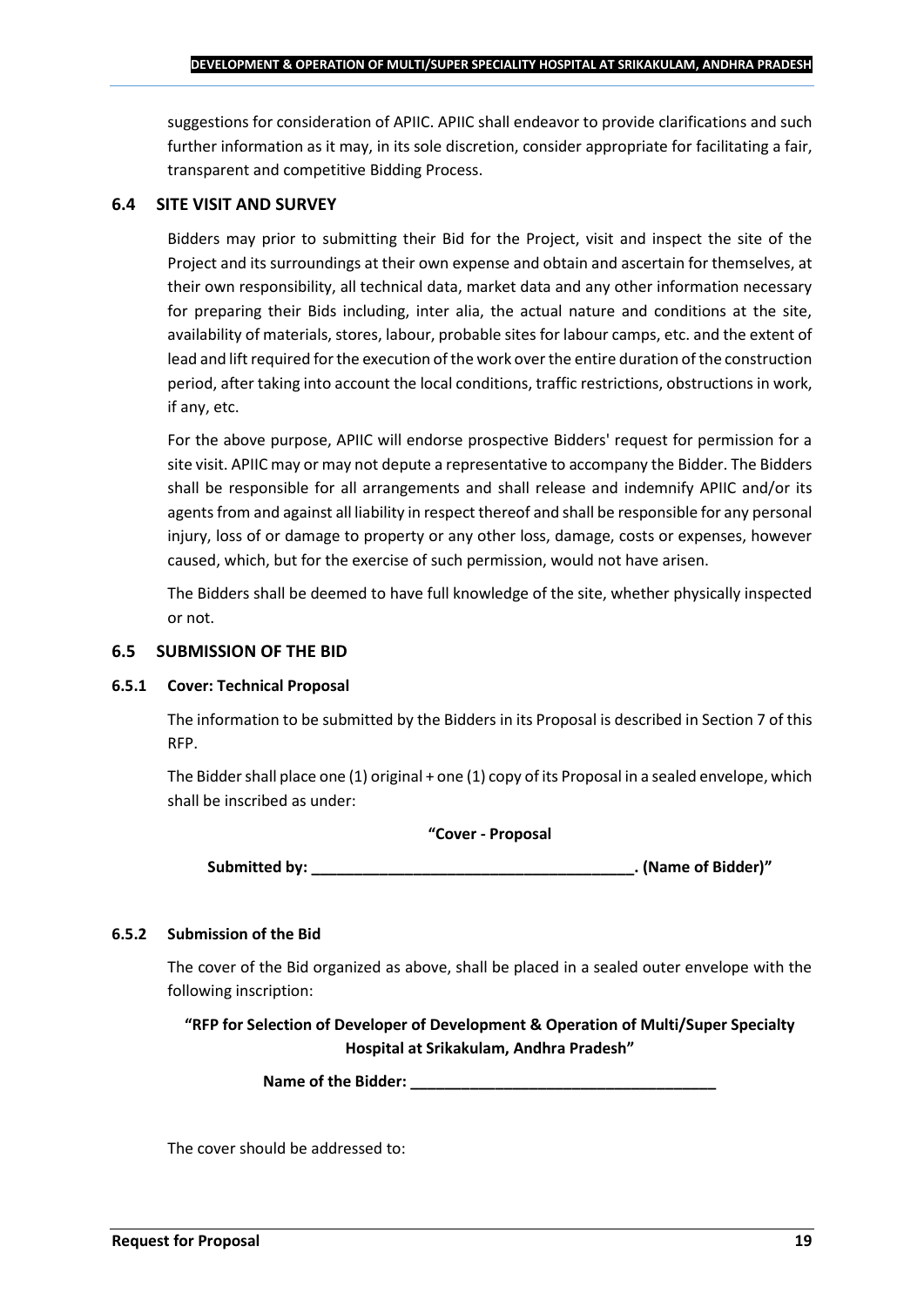Sri. CHSS Prasad, Engineer-in-Chief Andhra Pradesh Industrial Infrastructure Corporation Limited 9 th floor, APIIC Towers, Plot No. 1, IT Park, Mangalagiri, Guntur – 522503 Phone No.: (+91)95050 15007 Email: engineer-in-chief@apiic.in

The envelope shall bear on top, the following:

### **"Do not open, except in presence of the Authorized Person of APIIC"**

If the envelope is not sealed and marked as instructed above, APIIC assumes no responsibility for the misplacement or premature opening of the contents of the Proposal submitted and consequent losses, if any, suffered by the Bidder.

The Bidder can submit the Bid by registered post/ courier or submit the Bid in person, so as to reach the designated address by the time and date stipulated in Section 5.4 of this RFP. APIIC shall not be responsible for any delay in submission of the Bids. Any Bid received by APIIC after the deadline for submission of the Bids stipulated in Section 5.4 of this RFP shall not be opened.

## **6.6 INITIALLING OF THE BIDS**

Each page of the Bid should be initialed by the Authorized Representative and Signatory of the Bidding Entity/ Bidding Consortium.

## **6.7 INSTRUCTIONS TO BIDDERS**

All Bidders should note the following:

- 1. Bids that are incomplete in any respect or those that are not consistent with the requirements as specified in this Request for Proposal or those that do not contain the Covering Letter or Letters of Acceptance as per the specified formats may be considered non-responsive and may be liable for rejection.
- 2. Strict adherence to formats, wherever specified, is required. Non-adherence to formats may be a ground for declaring the Bid non-responsive.
- 3. For a Bidding Consortium, the Bid submitted by the Consortium should contain signed letters submitted by each of the Consortium Members, stating that the entire Bid has been examined and each key element of the Bid is agreed to, in the format as specified in Exhibit-2.
- 4. In case a Bidding Consortium is identified as the Selected Bidder, the Lead Member shall continue to remain the representative of the Developer and shall be responsible to APIIC for the fulfilment of all contractual obligations binding on the Developer.
- 5. All communications and information should be provided in writing and in English language only.
- 6. The metric system shall be followed for all units of measurement.
- 7. All communication and information provided should be legible, and wherever the information is given in figures, the same should also be mentioned in words. In case of conflict between amounts stated in figures and words, the amount stated in words will be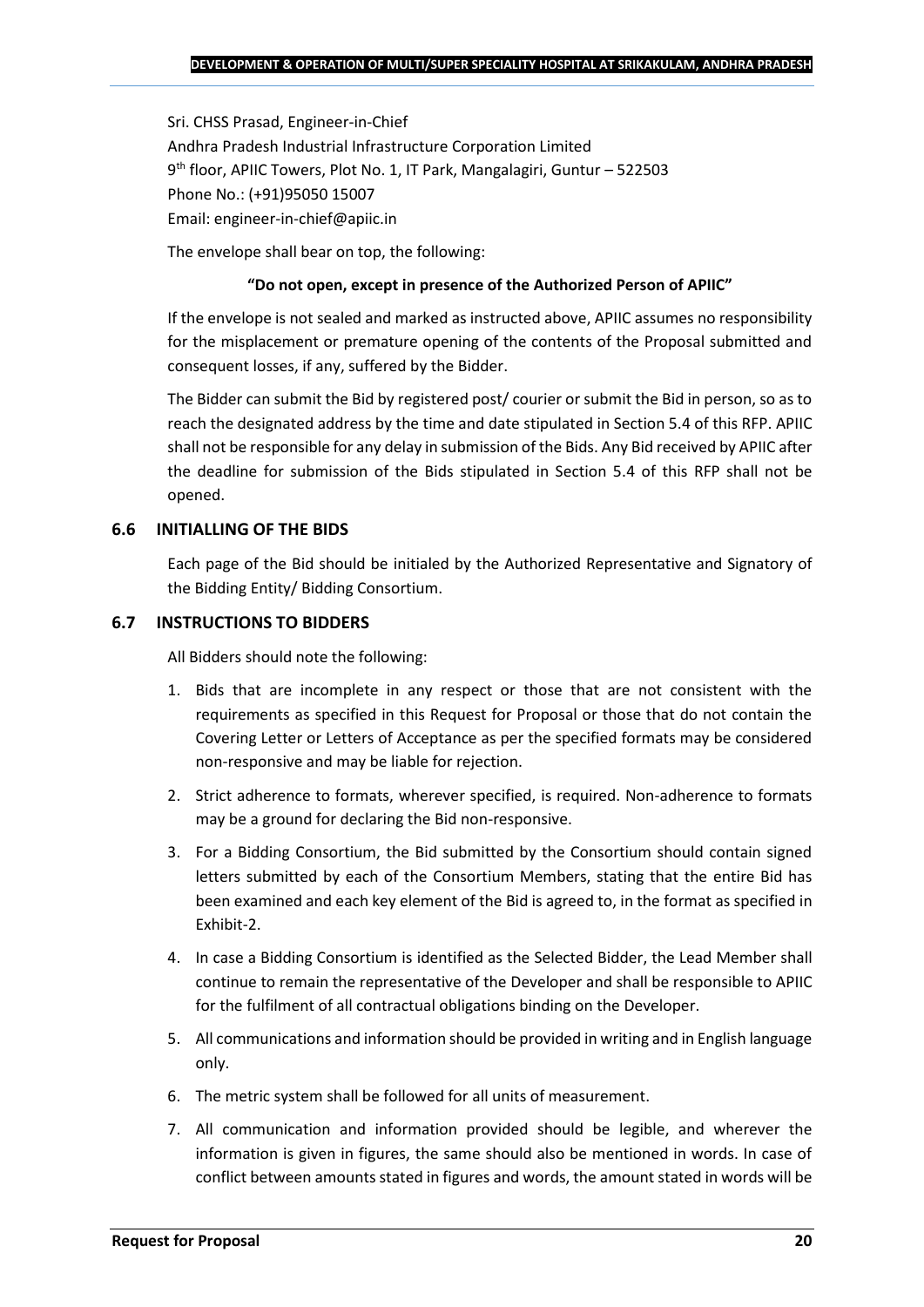taken as correct.

- 8. No change in or supplementary information to a Bid shall be accepted once submitted. However, APIIC reserves the right to seek additional information from the Bidders, if found necessary during the course of evaluation of the Bid. In case of non-submission, incomplete submission or delayed submission of such additional information or clarifications sought by APIIC, the Bid would be evaluated solely on the basis of the available information.
- 9. The Bids shall be evaluated as per the criteria specified in this RFP. However, within the broad framework of the evaluation parameters as stated in the Request for Proposal, APIIC reserves the right to make modifications to the stated evaluation criteria, which would be uniformly applied, to all the Bidders.
- 10. The Bidder should designate one person (**"Authorized Representative and Signatory"**) authorized to represent the Bidder in its dealings with APIIC. The **"Authorized Representative and Signatory"** shall hold the Power of Attorney and be authorized to perform all tasks including but not limited to providing information, responding to enquiries, entering into contractual commitments on behalf of the Bidder etc. The Covering Letter submitted by the Bidder shall be signed by the Authorized Signatory and shall bear the stamp of the entity thereof.
- 11. The Bid (and any additional information requested subsequently) shall also bear the initials of the Authorized Signatory and stamp of the entity thereof on each page of the Bid.
- 12. For a Bidding Consortium, no change in the membership of the consortium, in responsibilities or in equity commitments of any Consortium Member whose strengths are being credited for evaluation, shall be permitted after submission of the Bid.
- 13. The Bidder / Consortium should commit to hold at least 76% (seventy six percent) of the aggregate shareholding of the Developer at least till the fifth anniversary of the Project Completion Date. The equity may be brought down to 51% (fifty one percent) with the prior approval of APIIC. In case of Consortium,
	- (i) The Technical Member would be required to commit to hold a minimum equity stake equal to 26% (twenty six percent) of the aggregate shareholding of the Developer at least till the fifth anniversary of Project Completion Date.
	- (ii) The Financially Significant Consortium Member would be required to commit to hold a minimum equity stake equal to 26% (twenty six percent) of the aggregate shareholding of the Developer, at least till the fifth anniversary of Project Completion Date.
	- (iii) In case the Technical Member is also a Financially Significant Consortium Member, then such member is required to commit to hold a minimum equity stake equal to 26% (twenty six percent) of the aggregate shareholding of the Developer, at least till the fifth anniversary of Project Completion Date.
	- (iv) In any case, notwithstanding the above, the Lead Member, shall not be allowed to change its equity contribution, if it results in its equity holding becoming less than 51%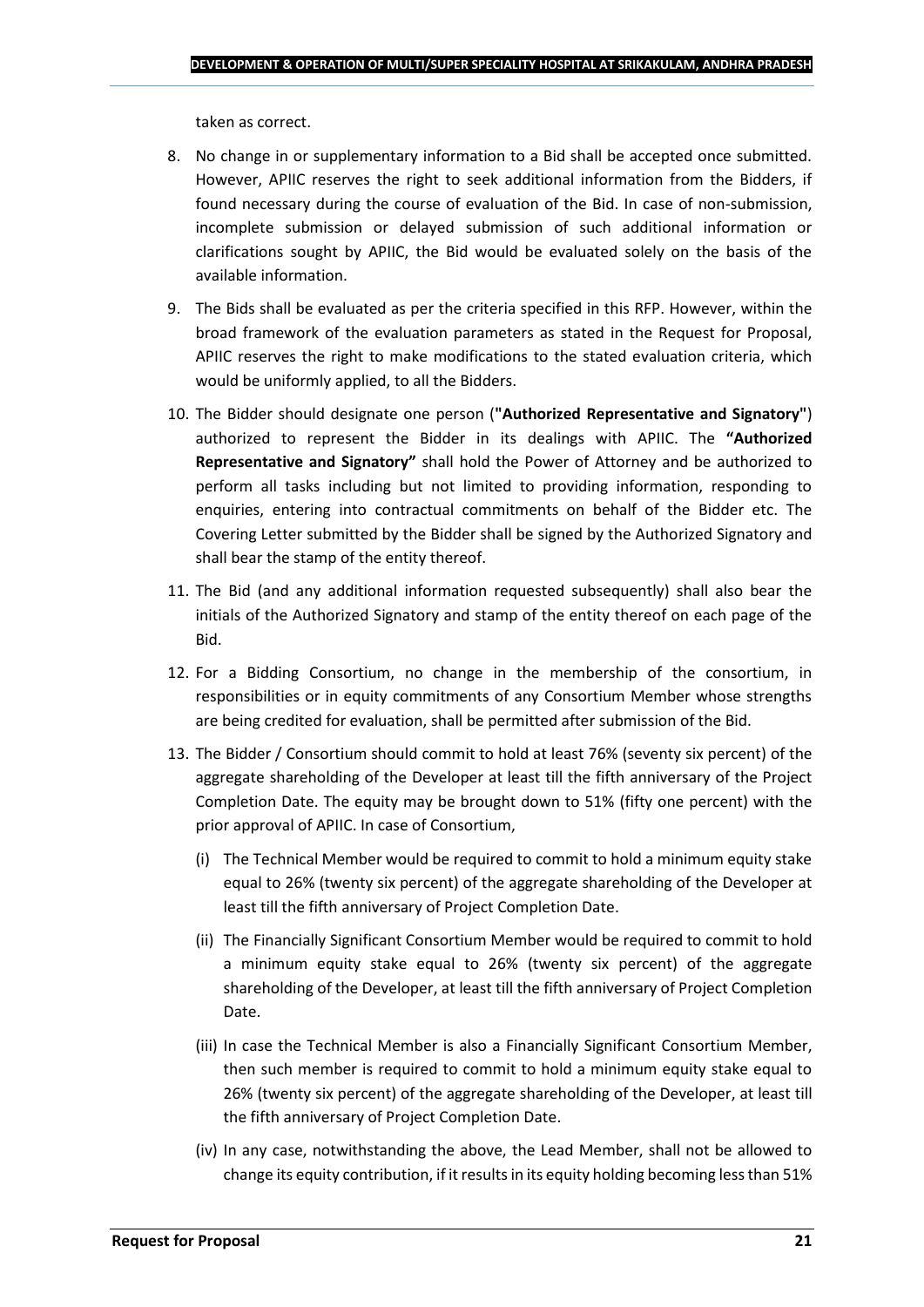(fifty one percent) at any time till the fifth anniversary of Project Completion Date.

- 14. APIIC reserves the right to vet and verify any or all information submitted by the Bidder.
- 15. If any claim made or information provided by the Bidder in the Bid or any information provided by the Bidder in response to any subsequent query by APIIC, is found to be incorrect or is a material misrepresentation of facts, then the Bid will be liable for rejection. Mere clerical errors or bona-fide mistakes may be treated as an exception at the sole discretion of APIIC and if APIIC is adequately satisfied.
- 16. The Selected Bidder would be required to form a Special Purpose Vehicle of the nature of the 'Developer' as was defined in the Section 3.9 of this RFP for the implementation and operations of the project.
- 17. The Bidder shall be responsible for all the costs associated with the preparation of the Bid. APIIC shall not be responsible in any way for such costs, regardless of the conduct or outcome of this process.
- 18. A Bidder shall not have a conflict of interest (the **"Conflict of Interest"**) that affects the bidding process. Any Bidder found to have a Conflict of Interest shall be disqualified. In the event of disqualification, APIIC shall be entitled to forfeit and appropriate the Bid Security or the Performance Security paid by the Selected Bidder, as the case may be, as mutually agreed genuine pre-estimated loss and damage likely to be suffered and incurred by APIIC and not by way of penalty for, inter alia, the time, cost and effort of APIIC, including consideration of such Bidder's proposal (the **"Damages"**), without prejudice to any other right or remedy that may be available to APIIC under the Bidding Documents and/ or the Agreement or otherwise. Without limiting the generality of the above, a Bidder shall be deemed to have a Conflict of Interest affecting the bidding process, if:
	- i. the Bidder, its Consortium Member or Associate (or any constituent thereof) and any other Bidder, its Consortium Member or any Associate thereof (or any constituent thereof) have common controlling shareholders or other ownership interest; provided that this disqualification shall not apply in cases where the direct or indirect shareholding of a Bidder, its Consortium Member or an Associate thereof (or any shareholder thereof having a shareholding of more than 5% (five percent) of the paid up and subscribed share capital of such Bidder, Consortium Member or Associate, as the case may be) in the other Bidder, its Consortium Member or Associate, is less than 5% (five per cent) of the subscribed and paid up equity share capital thereof; provided further that this disqualification shall not apply to any ownership by a bank, insurance company, pension fund or a public financial institution referred to in sub-section (72) of section 2 of the Companies Act, 2013. For the purposes of this Section 6.6.(19), indirect shareholding held through one or more intermediate persons shall be computed as follows: (a) where any intermediary is controlled by a person through management control or otherwise, the entire shareholding held by such controlled intermediary in any other person (the **"Subject Person"**) shall be taken into account for computing the shareholding of such controlling person in the Subject Person; and (b) subject always to sub-section (a) above, where a person does not exercise control over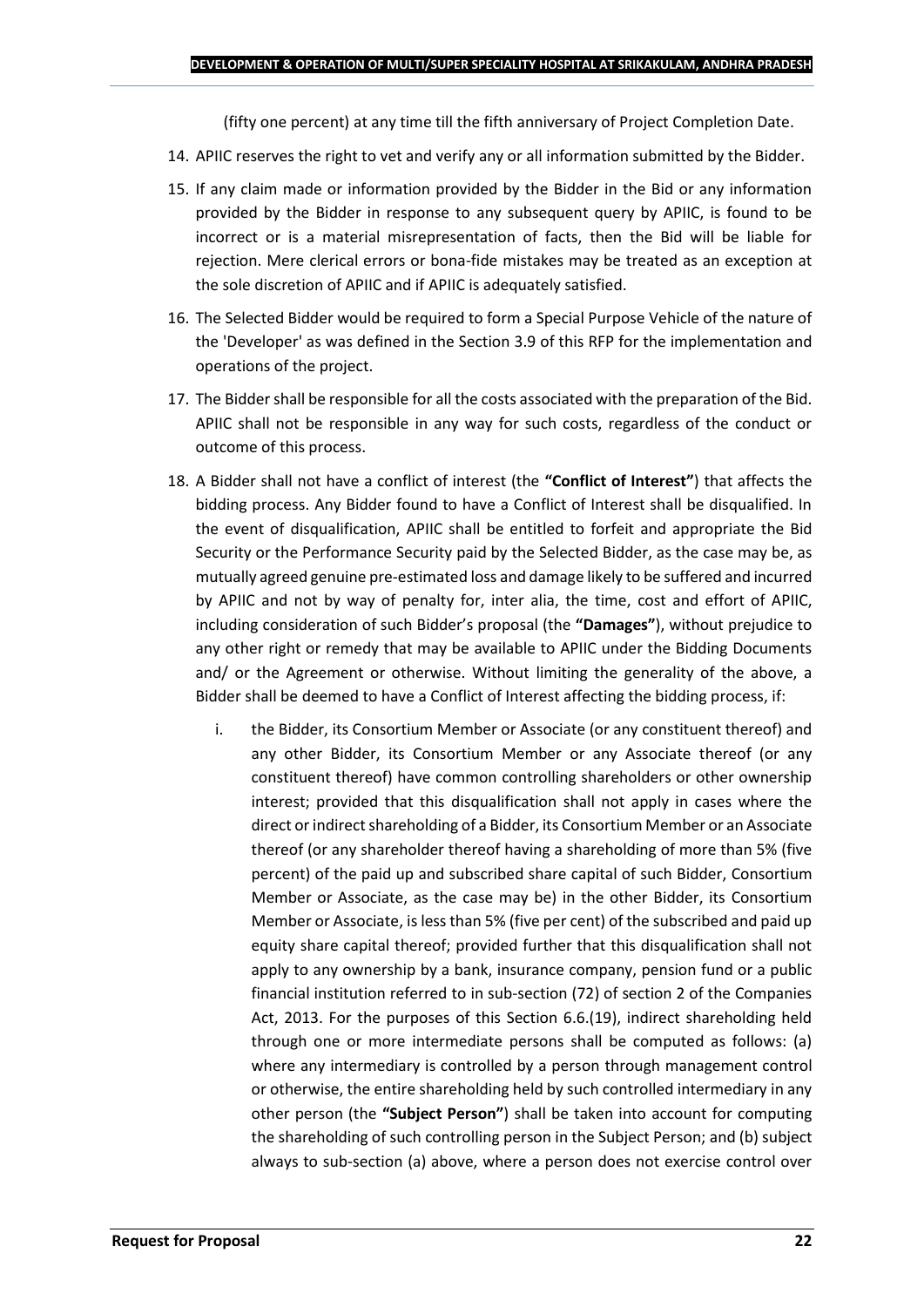an intermediary, which has shareholding in the Subject Person, the computation of indirect shareholding of such person in the Subject Person shall be undertaken on a proportionate basis; provided, however, that no such shareholding shall be reckoned under this sub-section (b) if the shareholding of such person in the intermediary is less than 26% of the subscribed and paid up equity shareholding of such intermediary; or

- ii. a constituent of such Bidder is also a constituent of another Bidder; or
- iii. such Bidder, its Consortium Member or any Associate thereof receives or has received any direct or indirect subsidy, grant, concessional loan or subordinated debt from any other Bidder, its Consortium Member or Associate, or has provided any such subsidy, grant, concessional loan or subordinated debt to any other Bidder, its Consortium Member or any Associate thereof; or
- iv. such Bidder has the same legal representative for purposes of this Bid as any other Bidder; or
- v. such Bidder, or any Associate thereof, has a relationship with another Bidder, or any Associate thereof, directly or through common third party/ parties, that puts either or both of them in a position to have access to each other's information about, or to influence the Bid of either or each other; or
- vi. such Bidder or any Associate thereof has participated as a consultant to APIIC in the preparation of any documents, design or technical specifications of the Project.

For purposes of this RFP, Associate means, in relation to the Bidder, a person who controls, is controlled by, or is under the common control with such Bidder, or is deemed or published as an **"Associate Office"**; or has a formal arrangement such as tie up for client referral or technology sharing, joint venture with the Bidder (the **"Associate"**); provided, however, that if the Bidder has any formal arrangement such as consortium membership in a consortium of advisers/ consultants for a particular assignment/ project, not being this project, with any other person, then such other person shall not be treated to be an Associate of the Bidder solely due to the reason of forming such consortium. As used in this definition, the expression **"control"**  means, with respect to a person which is a company or corporation, the ownership, directly or indirectly, of more than 50% (fifty percent) of the voting shares of such person, and with respect to a person which is not a company or corporation, the power to direct the management and policies of such person by operation of law or by contract.

## **6.8 FRAUD AND CORRUPT PRACTICES**

The Bidders and their respective officers, employees, agents and advisers shall observe the highest standard of ethics during the bidding process and subsequent to the issue of the Letter of Award (LoA) and during the subsistence of the Agreement. Notwithstanding anything to the contrary contained herein, or in the LoA or the Agreement, APIIC may reject a Bid, withdraw the LoA, or terminate the Agreement, as the case may be, without being liable in any manner whatsoever to the Bidder or Selected Bidder, as the case may be, if it determines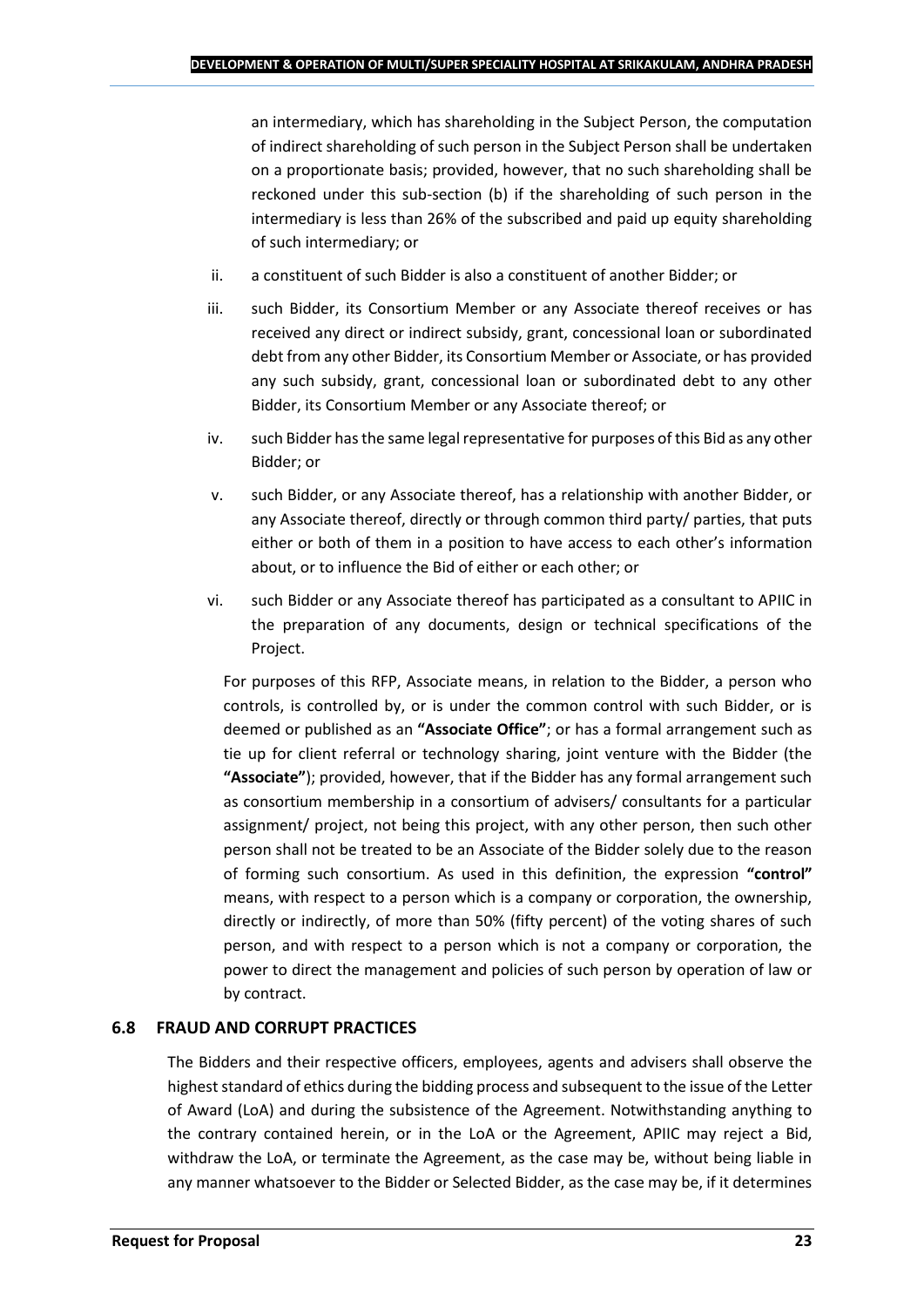that the Bidder or Selected Bidder, as the case may be, has, directly or indirectly or through an agent, engaged in corrupt practice, fraudulent practice, coercive practice, undesirable practice, false statement, misrepresentation, restrictive practice in the bidding process or has violated the terms of the Bid. In such an event, APIIC shall be entitled to cancel the Bid and forfeit and appropriate the Bid Security or the Performance Security paid by the Selected Bidder, as the case may be, as Damages, without prejudice to any other right or remedy that may be available to APIIC under the Bidding Documents and/or the Agreement, or otherwise. In such an event, the Bidder will not be entitled to any compensation whatsoever, or refund of any other amount.

Without prejudice to the rights of APIIC hereinabove and the rights and remedies which APIIC may have under the LoA or the Agreement, or otherwise if a Bidder or Selected Bidder, as the case may be, is found by APIIC to have directly or indirectly or through an agent, engaged or indulged in any corrupt practice, fraudulent practice, coercive practice, undesirable practice or restrictive practice during the bidding process, or after the issue of the LoA or the execution of the Agreement, such Bidder or Selected Bidder, as the case may be, shall not be eligible to participate in any tender or RFP issued by APIIC during a period of 2 (two) years from the date such Bidder or Selected Bidder, as the case may be, is found by APIIC to have directly or indirectly or through an agent, engaged or indulged in any corrupt practice, fraudulent practice, coercive practice, undesirable practice or restrictive practices, as the case may be.

For the purposes of this Section 6.8, the following terms shall have the meaning hereinafter respectively assigned to them:

- (a) **"corrupt practice"** means the offering, giving, receiving, or soliciting, directly or indirectly, of anything of value to influence the actions of any person connected with the bidding process (for avoidance of doubt, offering of employment to or employing or engaging in any manner whatsoever, directly or indirectly, any official of APIIC who is or has been associated in any manner, directly or indirectly, with the bidding process or the LoA or has dealt with matters concerning the Agreement or arising therefrom, before or after the execution thereof, at any time prior to the expiry of one year from the date such official resigns or retires from or otherwise ceases to be in the service of APIIC, shall be deemed to constitute influencing the actions of a person connected with the bidding process);
- (b) **"fraudulent practice"** means a misrepresentation or omission of facts or suppression of facts or disclosure of incomplete facts, to influence the bidding process.
- (c) **"coercive practice"** means impairing or harming, or threatening to impair or harm, directly or indirectly, any person or property to influence any person's participation or action in the bidding process;
- (d) **"undesirable practice"** means (i) establishing contact with any person connected with or employed or engaged by APIIC with the objective of canvassing, lobbying or in any manner influencing or attempting to influence the bidding process; or (ii) having a Conflict of Interest; and
- (e) **"restrictive practice"** means forming a cartel or arriving at any understanding or arrangement among Bidders with the objective of restricting or manipulating a full and fair competition in the bidding process.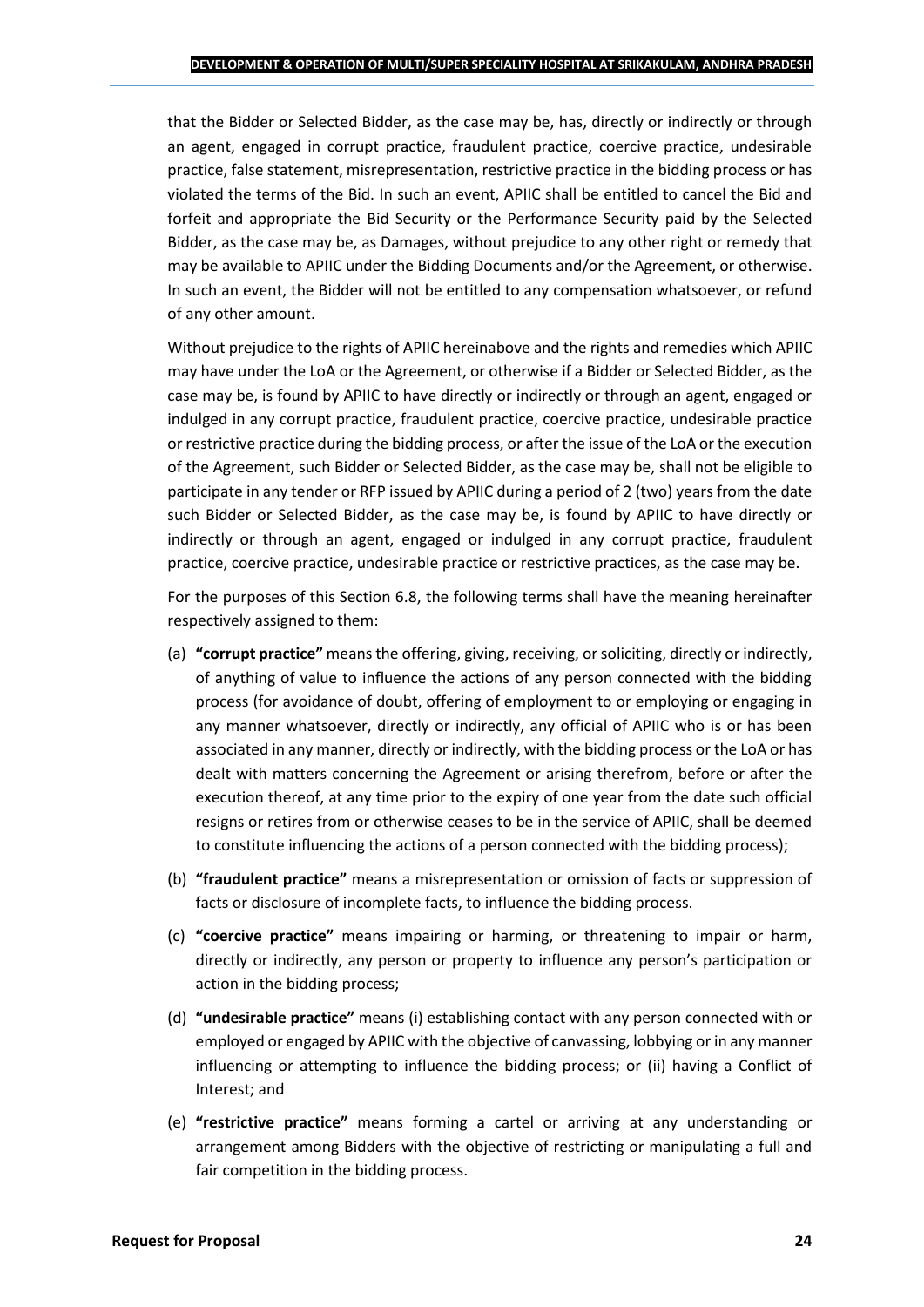#### **6.9 VALIDITY OF TERMS OF THE BID**

Each Bid shall indicate that it is a firm and irrevocable offer and shall remain valid and open for a period of not less than 6 (six) months from the last date for submission of the Bid. Nonadherence to this requirement may be a ground for declaring the Bid as non-responsive. However, APIIC may solicit the Bidder's consent for extension of the period of validity. Requests for additional Information or for extension of validity are procedural and do not indicate qualification of the Bidder in the process. The Bidder agrees to reasonably consider such a request. The request and response shall be in writing. A Bidder accepting APIIC's request for extension of validity shall not be permitted to modify his Bid in any other respect.

#### **6.10 FEES AND DEPOSITS TO BE PAID BY THE BIDDERS**

#### **6.10.1 Bid Processing Fee**

Bidders are requested to pay a non-refundable Bid Processing Fee for an amount specified in the **Annexure-2** of this RFP. This will be paid in the form of a Demand Draft Payable to APIIC and must accompany Cover 1. Bids that are not accompanied by the above bid-processing fee shall be rejected by APIIC as non-responsive.

#### **6.10.2 Bid Security**

Bidders are required to submit a Bid Security for an amount specified in the Annexure-2 of this RFP valid for 6 (six) months from the last date for submission of the Bid and shall accompany Cover 1. The Bid Security shall be in the form of a Bank Guarantee from any Scheduled Bank. In case of Foreign Bidders, the Bank Guarantee shall have to be from the corresponding local branch of the Foreign Bank. The form of the Bank Guarantee shall be as per the Format indicated in Exhibit-3.

Bids, which are not accompanied by the above bid security, shall be rejected by APIIC as nonresponsive. APIIC shall reserve the right to forfeit the Bid Security (by invoking the Bank Guarantee) under the following circumstances:

- a) If the Bidder engages in a corrupt practice, fraudulent practice, coercive practice, undesirable practice or restrictive practice as specified in Section 6.8 of this RFP;
- b) If the Bidder withdraws the bid at any time during the stipulated period of Bid validity as per Section 6.9 of this RFP (or as may be extended)
- c) If the Bidder, for the period of Bid validity: (i) In APIIC's opinion, commits a material breach of any of the terms and/or conditions contained in the RFP and/or subsequent communication from APIIC in this regard and/or (ii) Fails or refuses to execute the Letter of Award (in the event of the award of the Project to it) and/or (iii) Fails or refuses to pay the Performance Security within the stipulated time and/or (iv) Fails or refuses to sign the Agreement.

The Bid Security of the unsuccessful Bidders can cease to be in force after 30 (thirty) days following the announcement of award of the Project to the Selected Bidder and the issuance of the Letter of Award.

The Bid Security of the Selected Bidder shall be returned on issuance of Letter of Award as specified in the Annexure-2 of this RFP.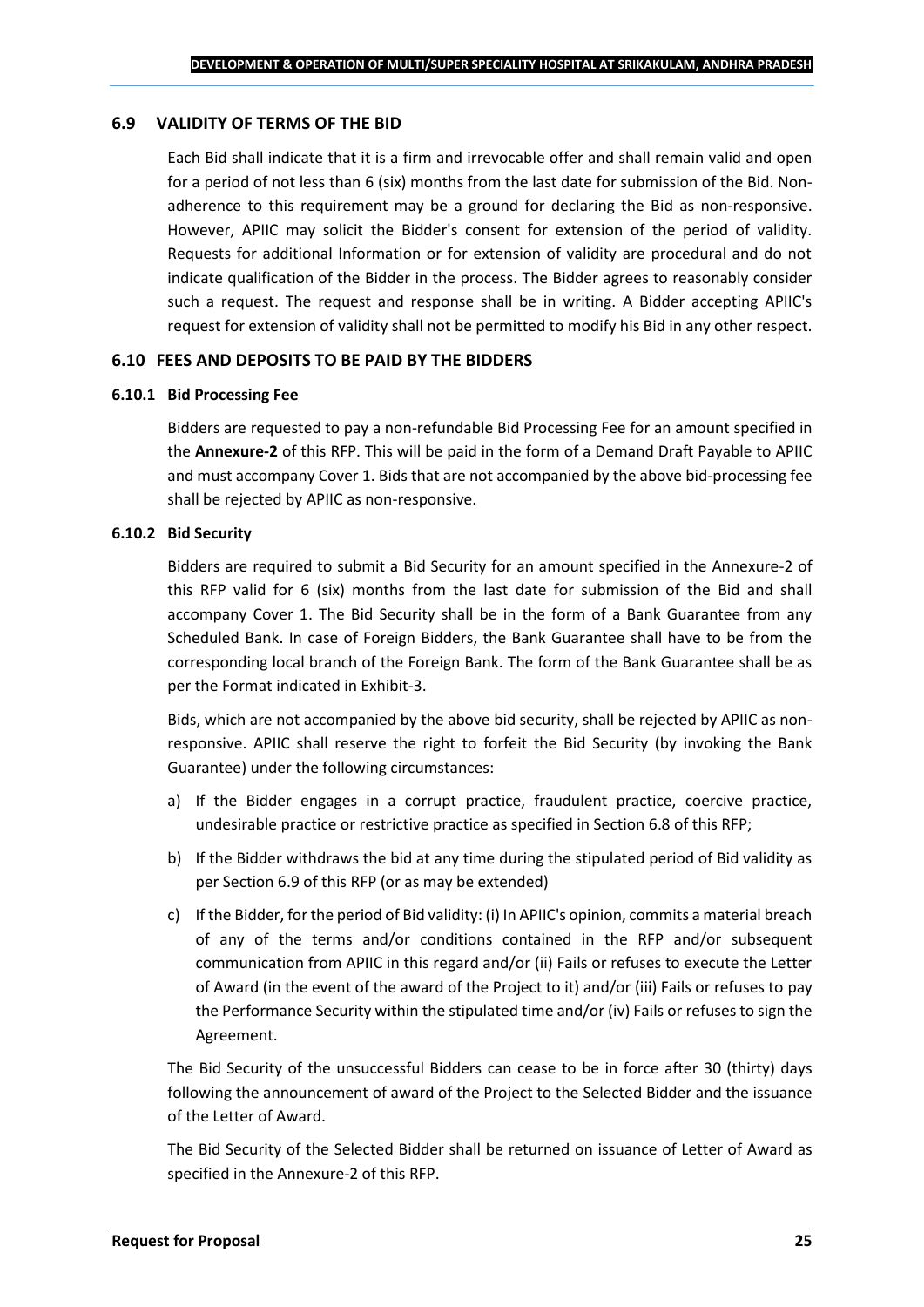## <span id="page-25-0"></span>**7. COVER: TECHNICAL PROPOSAL EVALUATION**

## **7.1 THE OBJECTIVE OF THE TECHNICAL EVALUATION**

The objective of the Technical evaluation is to check whether the Bidder:

- Committed at least ₹100 crore investment in the proposed hospital in its Proposal
- Committed to operationalize at least 100 beds in the proposed hospital in its Proposal
- Has proposed at least 2 specialty/super-specialty treatment in the proposed hospital.
- Has proposed at least 40% equity contribution in the financing of the proposed project
- If any Bidder fails to satisfy even one of the above-mentioned criteria, then it shall be disqualified. All the Bidders who shall meet the above stated criteria shall be shortlisted for scoring to identify the Selected Bidder

## **7.2 ELIGIBILITY CRITERIA**

#### **7.2.1 Entities Eligible to bid for the project**

The following entities would be eligible to bid for the project either individually or as a Consortium.

- Individuals
- Proprietorship Firm
- Partnership Firm
- Private Limited Company
- Public Limited Company
- Not for Profit organizations
- Trusts
- Joint Venture
- **Consortium**

However, the conditions prescribed in this RFP apply to the Bidding Entity or the Bidding Consortium.

#### **7.3 TECHNICAL PROPOSAL: INFORMATION FORMATS**

#### **7.3.1 INFORMATION TO BE SUBMITTED WITH THE BID:**

- (i) Bid Processing Fee for an amount specified in the Annexure-2 of this RFP;
- (ii) Covering Letter as per the format given in Exhibit-1;
- (iii) For a Bidding Consortium, Letter of Acceptance from Consortium members as per format given in Exhibit-2;
- (iv) Bid security as per the format given in Exhibit-3;
- (v) Description of the Bidder as per the format given in Exhibit-4;
- (vi) Memorandum of Understanding incorporating the Principles listed in Exhibit-5;
- (vii) Information submission as per format given in Exhibit-6.
- (viii) Performance Security as given in Exhibit-7

#### **7.3.2 BUSINESS PROPOSAL: EVALUATION CRITERIA**

The objective of the Business Proposal is to ascertain the profile of the Bidder and to assess the plan of the Bidder for execution of proposed project which can be evaluated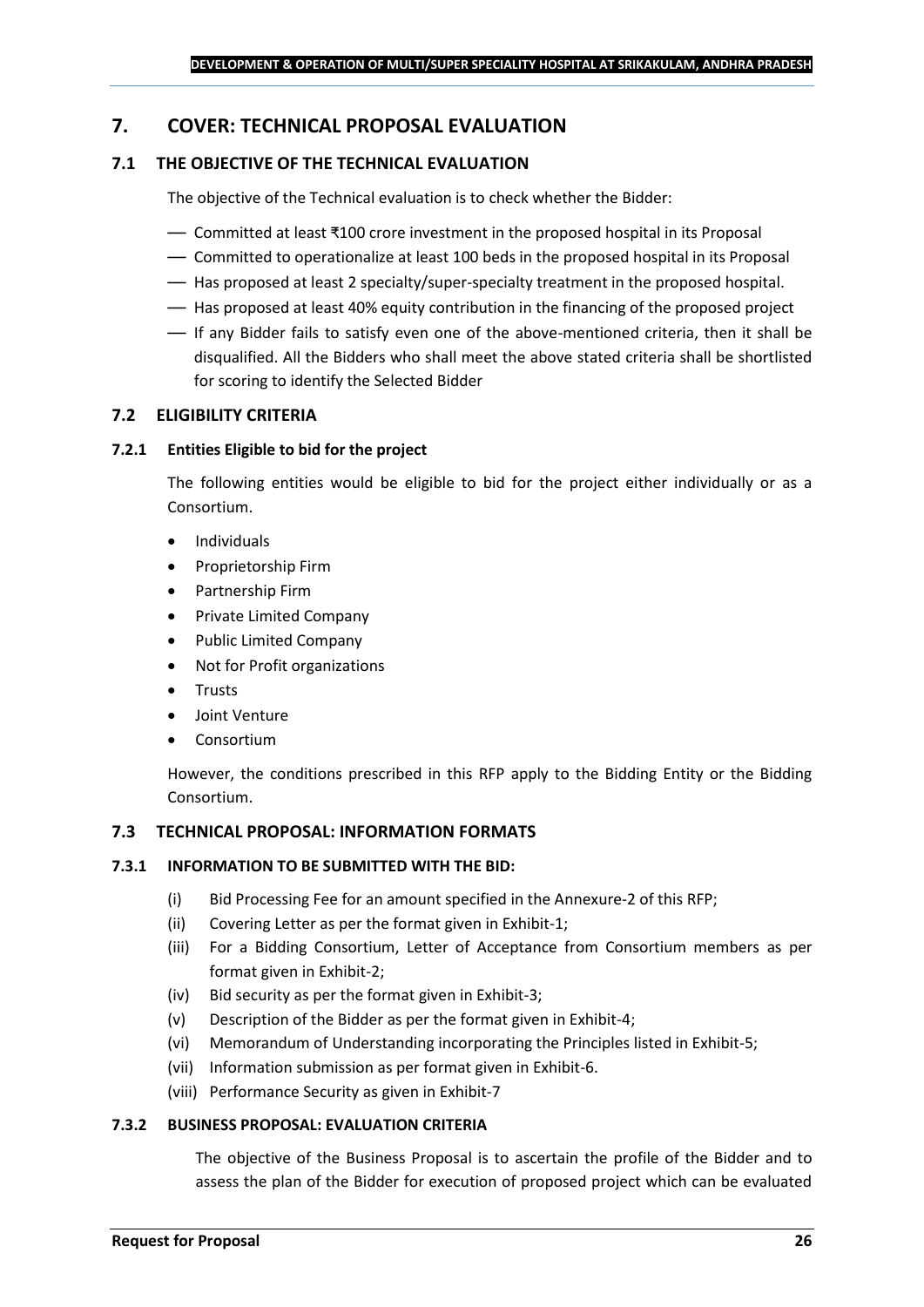on the basis of the criteria outlined in Section 5.3 of this RFP.

### **7.4 EVALUATION PROCESS**

In evaluating the Business Proposal, APIIC reserves the right to seek clarifications from the Bidders. The Bidders shall be required to furnish such clarifications.

Further to the evaluation, if in APIIC's opinion, the Business Proposal is materially deficient or inconsistent in any aspect; the Bid shall be declared Non-Responsive and shall not be considered for further evaluation.

Only the Qualified Bidders shall be considered for evaluation of the Financial Proposals.

## **7.5 BUSINESS PROPOSAL: INFORMATION FORMATS**

The information requirements for submission of the Business Proposal are detailed in Exhibit-6.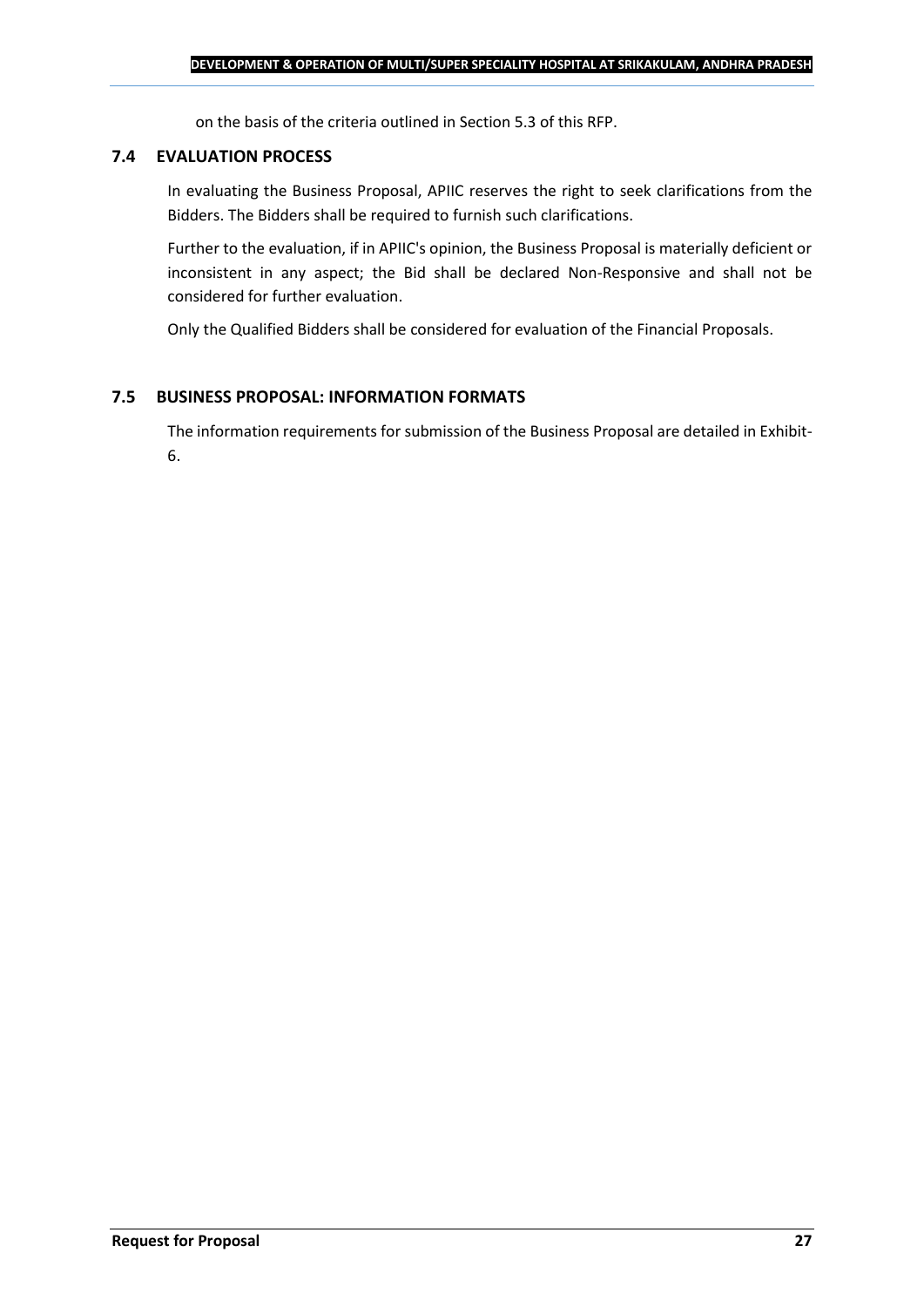## <span id="page-27-0"></span>**8. EXHIBIT-1: FORMAT OF THE COVERING LETTER**

*(The covering letter is to be submitted by the Bidding entity or the Lead Member of a Bidding Consortium, along with the Cover 1 of the Bid)*

Date:

Place:

**To,**

The Vice Chairman & Managing Director Andhra Pradesh Industrial Infrastructure Corporation Limited 11<sup>th</sup> floor, APIIC Towers, Plot No. 1, IT Park, Mangalagiri, Guntur Andhra Pradesh - 522503

Dear Sir,

## **Sub: Bid for Development & Operation of Multi/Super Specialty Hospital at Srikakulam, Andhra Pradesh**

Please find enclosed, our Bid for Development & Operation of Multi/Super Specialty Hospital at Srikakulam, Andhra Pradesh in response to the Request for Proposal (RFP) dated issued by Andhra Pradesh Industrial Infrastructure Corporation Limited (APIIC).

We hereby confirm the following:

1. The Bid is being submitted by **the intervalle in the Sidding entity**) who is the Bidder in accordance with the conditions stipulated in the RFP.

The Bid is being submitted by **the inclusive in the Solution Contract Contract Contract Contract Contract Contract Contract Contract Contract Contract Contract Contract Contract Contract Contract Contract Contract Contract** the Lead Member of the Bidding Consortium comprising *(mention the names of the entities who are the Consortium Members)*, in accordance with the conditions stipulated in the RFP. Our Bid includes the Letter(s) of Acceptance in the format specified in the RFP.

- 2. We have examined in detail and have understood its content and the terms and conditions stipulated in the RFP issued by APIIC and in any subsequent communication sent by APIIC. We agree and undertake to abide by all these terms and conditions. Our Bid is consistent with all the requirements of submission as stated in the RFP or in any of the subsequent communications from APIIC.
- 3. The information submitted in our Bid is complete, is strictly as per the requirements as stipulated in the RFP and is correct to the best of our knowledge and understanding. We

*Please strike out whichever is not applicable*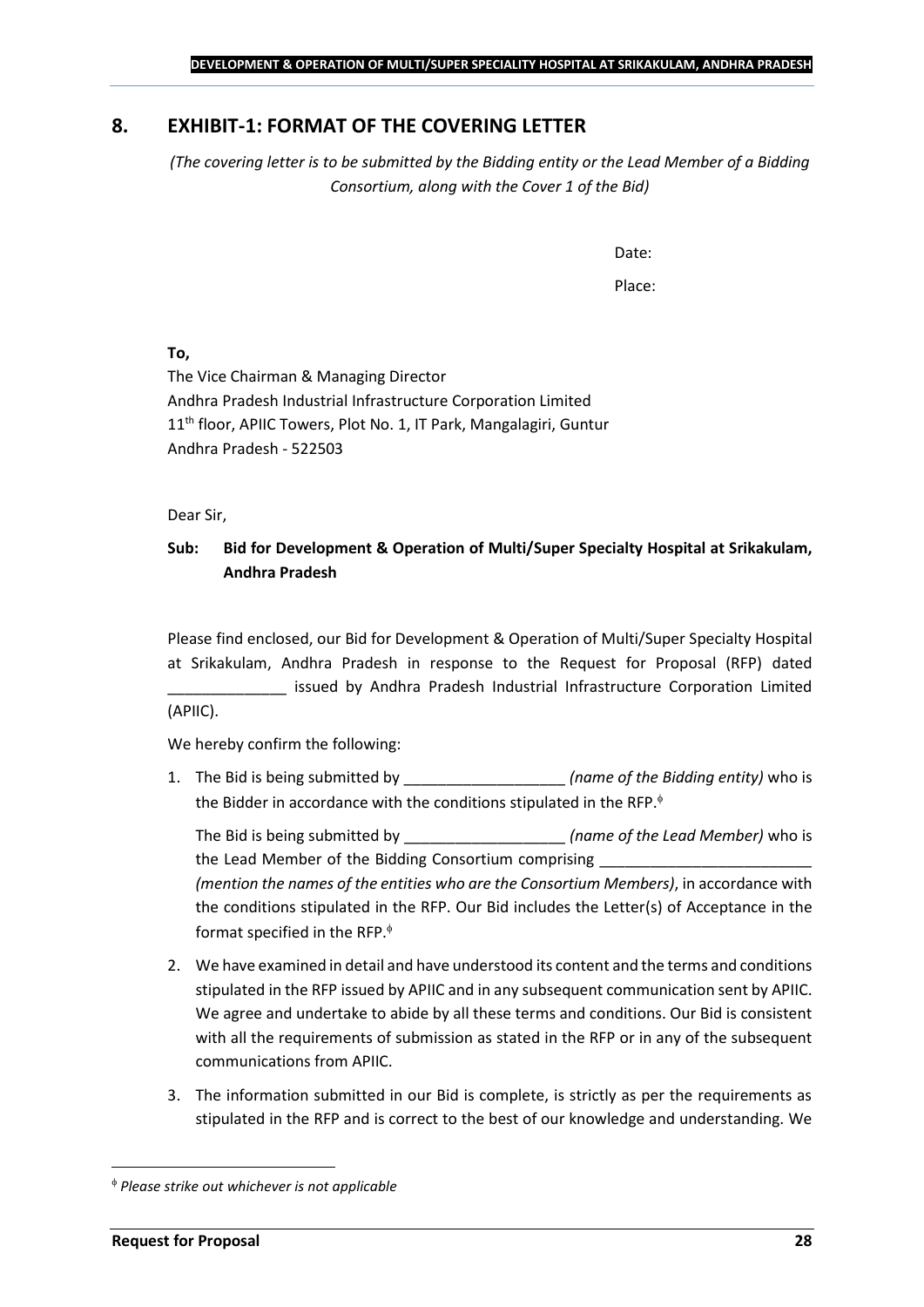would be solely responsible for any errors or omissions in our Bid.

4. The Bidding Company satisfies the legal requirements and meets all the eligibility criteria laid down in the RFP.  $\phi$ 

The Bidding Consortium of which we are the Lead Member satisfies the legal requirements and meets all the eligibility criteria laid down in the RFP.

5. We as the Bidding Company/ Lead Member<sup> $\phi$ </sup>, designate Mr./ Ms.  $\frac{1}{\sqrt{1-\frac{1}{2}}\sqrt{1-\frac{1}{2}}\sqrt{1-\frac{1}{2}}\sqrt{1-\frac{1}{2}}\sqrt{1-\frac{1}{2}}\sqrt{1-\frac{1}{2}}\sqrt{1-\frac{1}{2}}\sqrt{1-\frac{1}{2}}\sqrt{1-\frac{1}{2}}\sqrt{1-\frac{1}{2}}\sqrt{1-\frac{1}{2}}\sqrt{1-\frac{1}{2}}\sqrt{1-\frac{1}{2}}\sqrt{1$ *(mention name, designation, contact address, phone no., fax no., etc.)*, as our Authorized Representative and Signatory who is authorized to perform all tasks including, but not limited to providing information, responding to enquiries, entering into contractual commitments etc. on behalf of the us in respect of the Project.

For and on behalf of : Signature : the state of the state of the state of the state of the state of the state of the state of the state of the state of the state of the state of the state of the state of the state of the state of the state of th

(Authorized Representative and Signatory of the Bidding Entity or Lead Member of the Bidding Consortium)

Name of the Person : Designation : Company Seal :

*Note: Power of Attorney authorizing the Representative is to be attached.*

*Please strike out whichever is not applicable*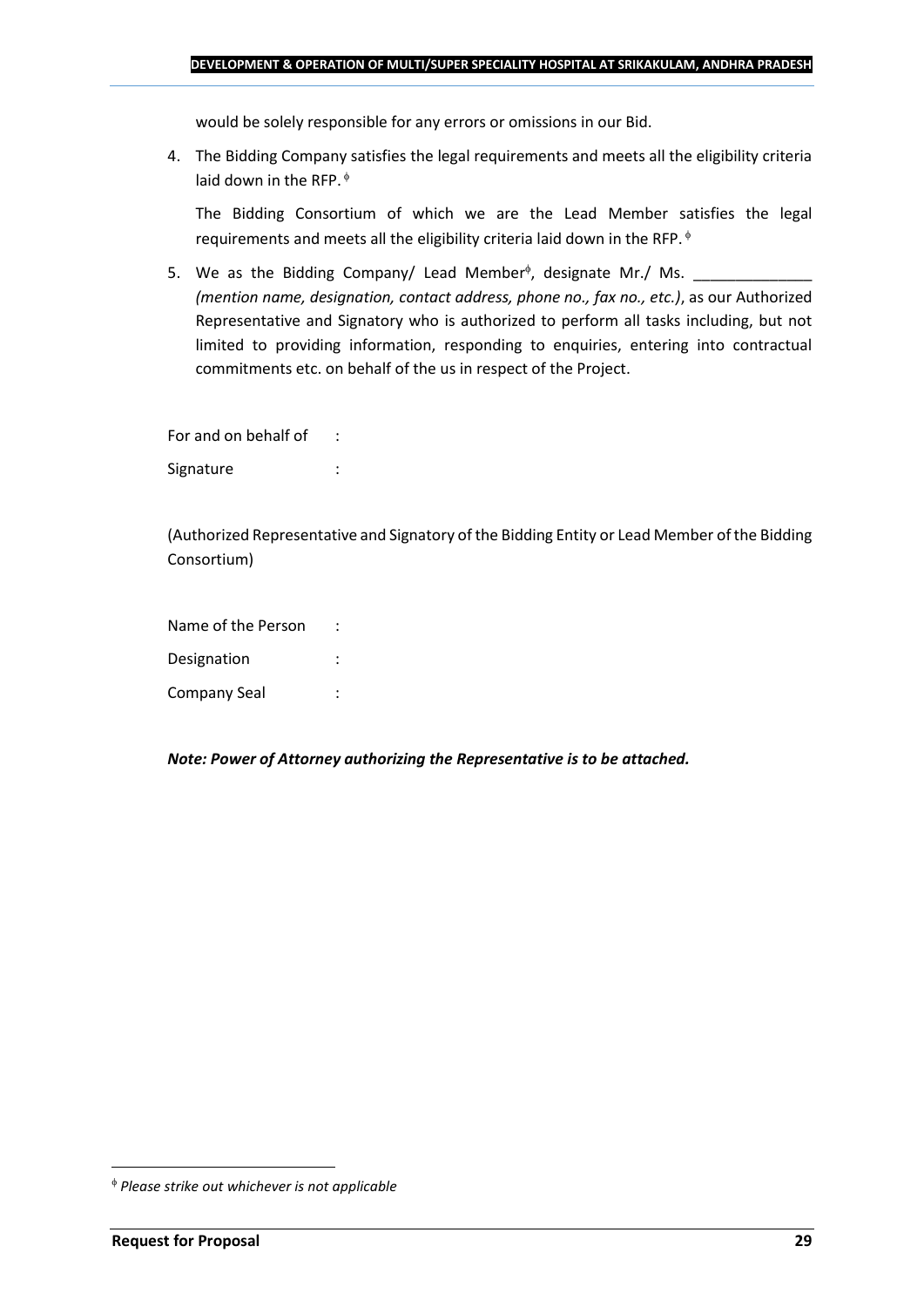#### **Format for Power of Attorney for Authorized Representative**

*(To be executed by the Bidding Entity or by all members in case of Consortium)*

Know all men by these presents, We, the state of the firm and address of the registered office) do hereby irrevocably constitute, nominate, appoint and authorise Mr. / Ms (Name), son/daughter/wife of \_\_\_\_\_\_\_\_\_\_\_\_\_\_\_\_\_\_\_\_\_\_\_\_ and presently residing at who is [presently employed with us/ the Lead Member of our Consortium and holding the position of  $\Box$  . The position of  $\Box$  as our true and lawful attorney (hereinafter referred to as the "Attorney") to do in our name and on our behalf, all such acts, deeds and things as are necessary or required in connection with or incidental to submission of our Bid for the Development & Operation of Multi/Super Specialty Hospital at Srikakulam, Andhra Pradesh proposed by Andhra Pradesh Industrial Infrastructure Corporation Limited (APIIC) (the "Authority") including but not limited to signing and submission of all applications, Bids and other documents and writings, participate in Bidders' and other conferences and providing information / responses to the Authority, representing us in all matters before the Authority, signing and execution of all contracts/agreements and undertakings consequent to acceptance of our Bid, and generally dealing with the Authority in all matters in connection with or relating to or arising out of our Bid for the said Project and/or upon award thereof to us and/or till the entering into the Agreement with the Authority.

AND we hereby agree to ratify and confirm and do hereby ratify and confirm all acts, deeds and things lawfully done or caused to be done by our said Attorney pursuant to and in exercise of the powers conferred by this Power of Attorney and that all acts, deeds and things done by our said Attorney in exercise of the powers hereby conferred shall and shall always be deemed to have been done by us.

| IN WITNESS WHEREOF WE,                  |        | THE ABOVE NAMED PRINCIPAL HAVE |  |
|-----------------------------------------|--------|--------------------------------|--|
| EXECUTED THIS POWER OF ATTORNEY ON THIS | DAY OF | $20**$                         |  |

For  $\Box$ 

(Signature)

(Name, Title and Address)

Witnesses:

Accepted [Notarised]

(Signature)

(Name, Title and Address of the Attorney)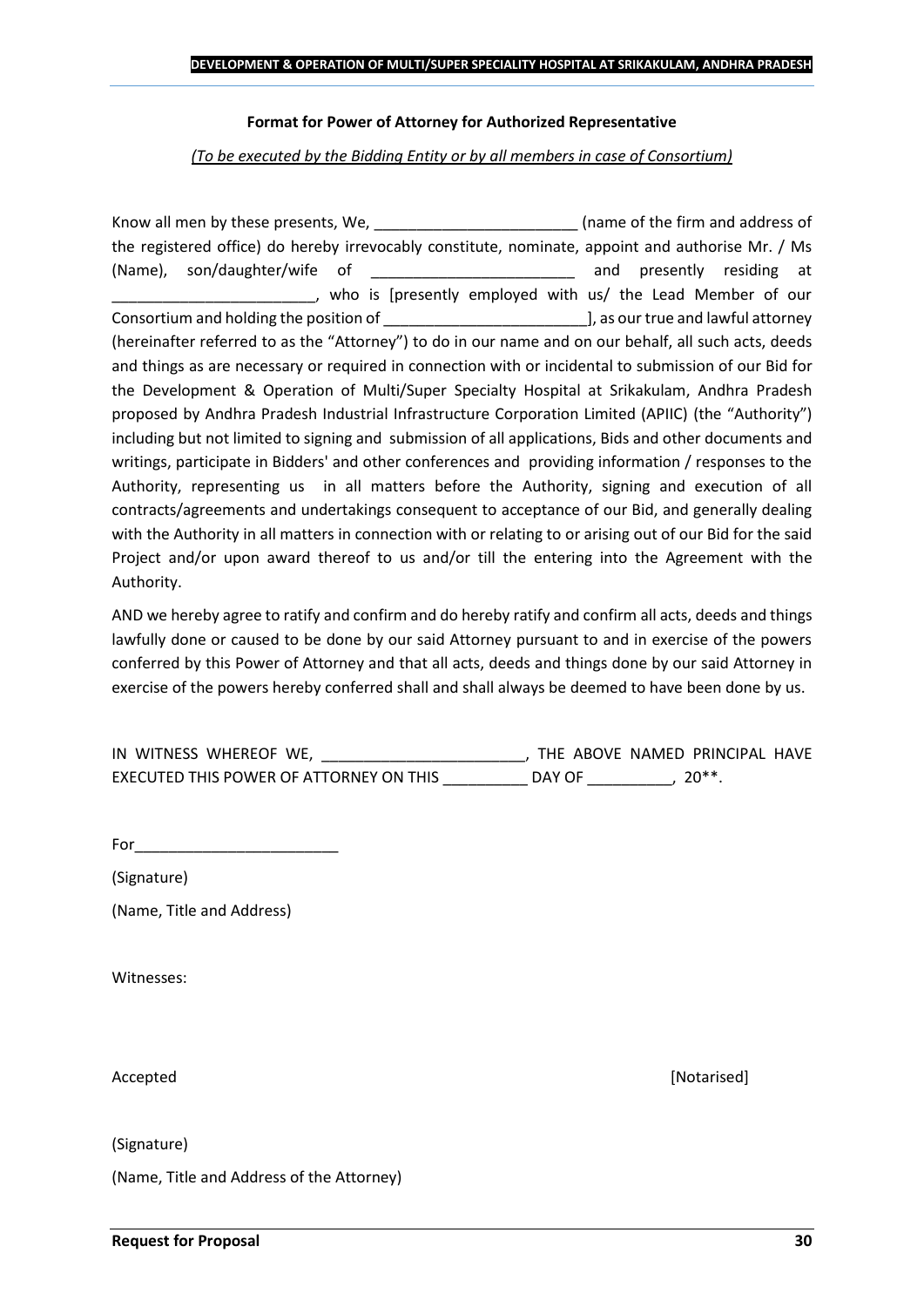#### *Notes:*

*The mode of execution of the Power of Attorney should be in accordance with the procedure, if any, laid down by the applicable law and the charter documents of the executant(s) and when it is so required, the same should be under common seal affixed in accordance with the required procedure*.

*Also, wherever required, the Bidder should submit for verification the extract of the charter documents and documents such as a resolution/power of attorney in favour of the person executing this Power of Attorney for the delegation of power hereunder on behalf of the Bidder.* 

For a Power of Attorney executed and issued overseas, the document will also have to be legalised by the *Indian Embassy and notarised in the jurisdiction where the Power of Attorney is being issued.*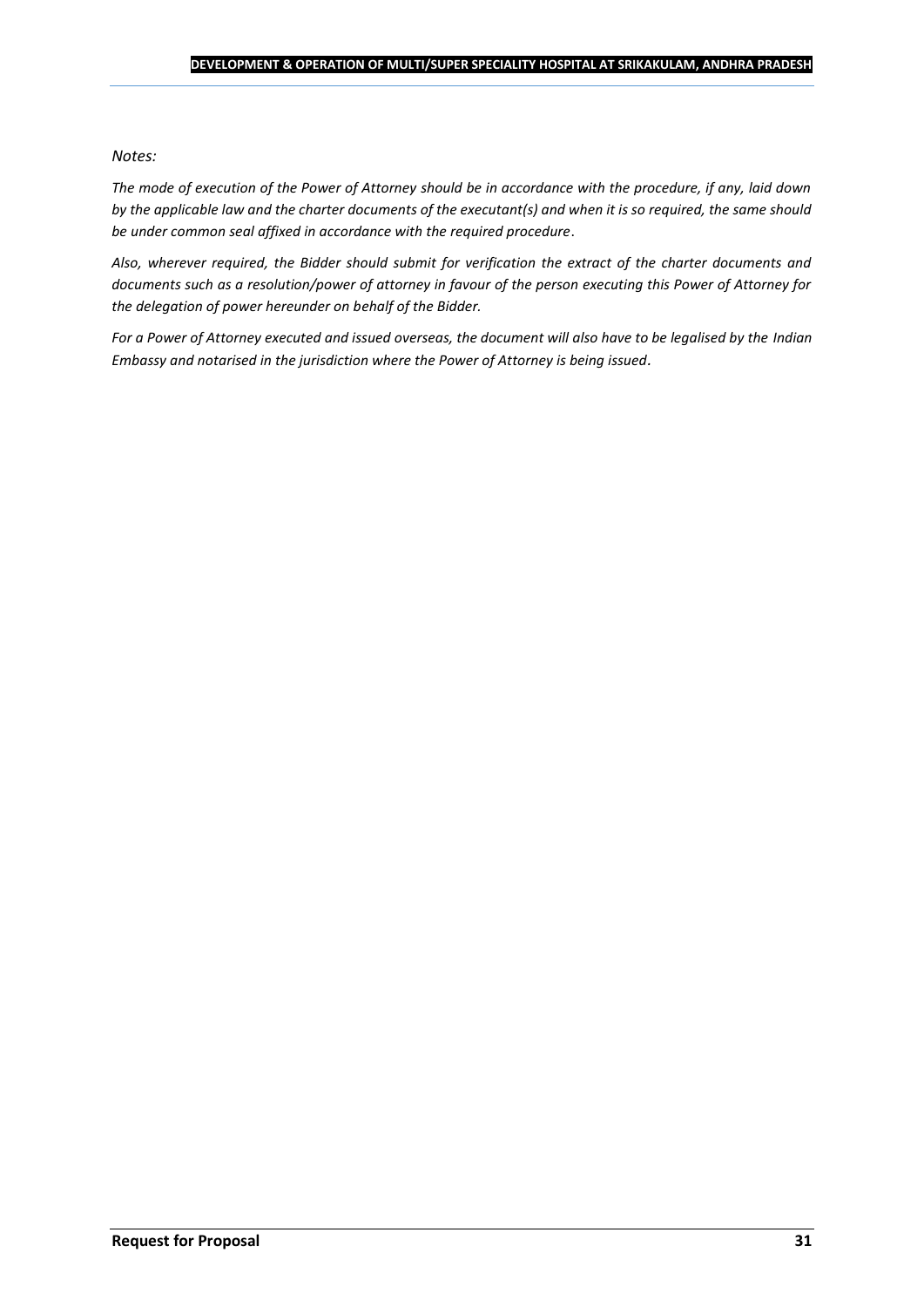## **Format for Power of Attorney for Lead Member of Consortium**

*(To be executed by all members in case of Consortium)*

Whereas Andhra Pradesh Industrial Infrastructure Corporation Limited (APIIC) ("the Authority") has invited Bids for the Development & Operation of Multi/Super Specialty Hospital at Srikakulam, Andhra Pradesh ("the Project").

Whereas, \_\_\_\_\_\_\_\_\_\_\_\_, \_\_\_\_\_\_\_\_\_\_\_, and \_\_\_\_\_\_\_\_\_\_\_\_ (collectively the "Consortium") being Members of the Consortium are interested in bidding for the Project in accordance with the terms and conditions of the Request for Proposal and other connected documents in respect of the Project, and

Whereas, it is necessary for the Members of the Consortium to designate one of them as the Lead Member with all necessary power and authority to do for and on behalf of the Consortium, all acts, deeds and things as may be necessary in connection with the Consortium's Bid for the Project and its execution.

## NOW THEREFORE KNOW ALL MEN BY THESE PRESENTS

We, \_\_\_\_\_\_\_\_\_\_\_\_\_ having our registered office at \_\_\_\_\_\_\_\_\_\_\_\_\_, M/s. \_\_\_\_\_\_\_\_\_\_\_, having our registered office at \_\_\_\_\_\_\_\_\_\_, and M/s. \_\_\_\_\_\_\_\_\_\_, having our registered office at \_\_\_\_\_\_\_\_\_\_\_\_, [the respective names and addresses of the registered office] (hereinafter collectively referred to as the "Principals") do hereby irrevocably designate, nominate, constitute, appoint and authorise M/s \_\_\_\_\_\_\_\_\_\_\_, having its registered office at  $\qquad \qquad$ , being one of the Members of the Consortium, as the Lead Member and true and lawful attorney of the Consortium (hereinafter referred to as the "Attorney") and hereby irrevocably authorise the Attorney (with power to sub-delegate) to conduct all business for and on behalf of the Consortium and any one of us during the bidding process and, in the event the Consortium is awarded the Right/ Contract, during the execution of the Project, and in this regard, to do on our behalf and on behalf of the Consortium, all or any of such acts, deeds or things as are necessary or required or incidental to the submission of its Bid for the Project, including but not limited to signing and submission of all applications, Bids and other documents and writings, participate in Bidders' and other conferences, respond to queries, submit information/ documents, sign and execute contracts/agreements and undertakings consequent to acceptance of the Bid of the Consortium and generally to represent the Consortium in all its dealings with the Authority, and/ or any other Government Agency or any person, in all matters in connection with or relating to or arising out of the Consortium's Bid for the Project and/ or upon award thereof till the Agreement is entered into with the Authority.

AND hereby agree to ratify and confirm and do hereby ratify and confirm all acts, deeds and things lawfully done or caused to be done by our said Attorney pursuant to and in exercise of the powers conferred by this Power of Attorney and that all acts, deeds and things done by our said Attorney in exercise of the powers hereby conferred shall and shall always be deemed to have been done by us/ Consortium.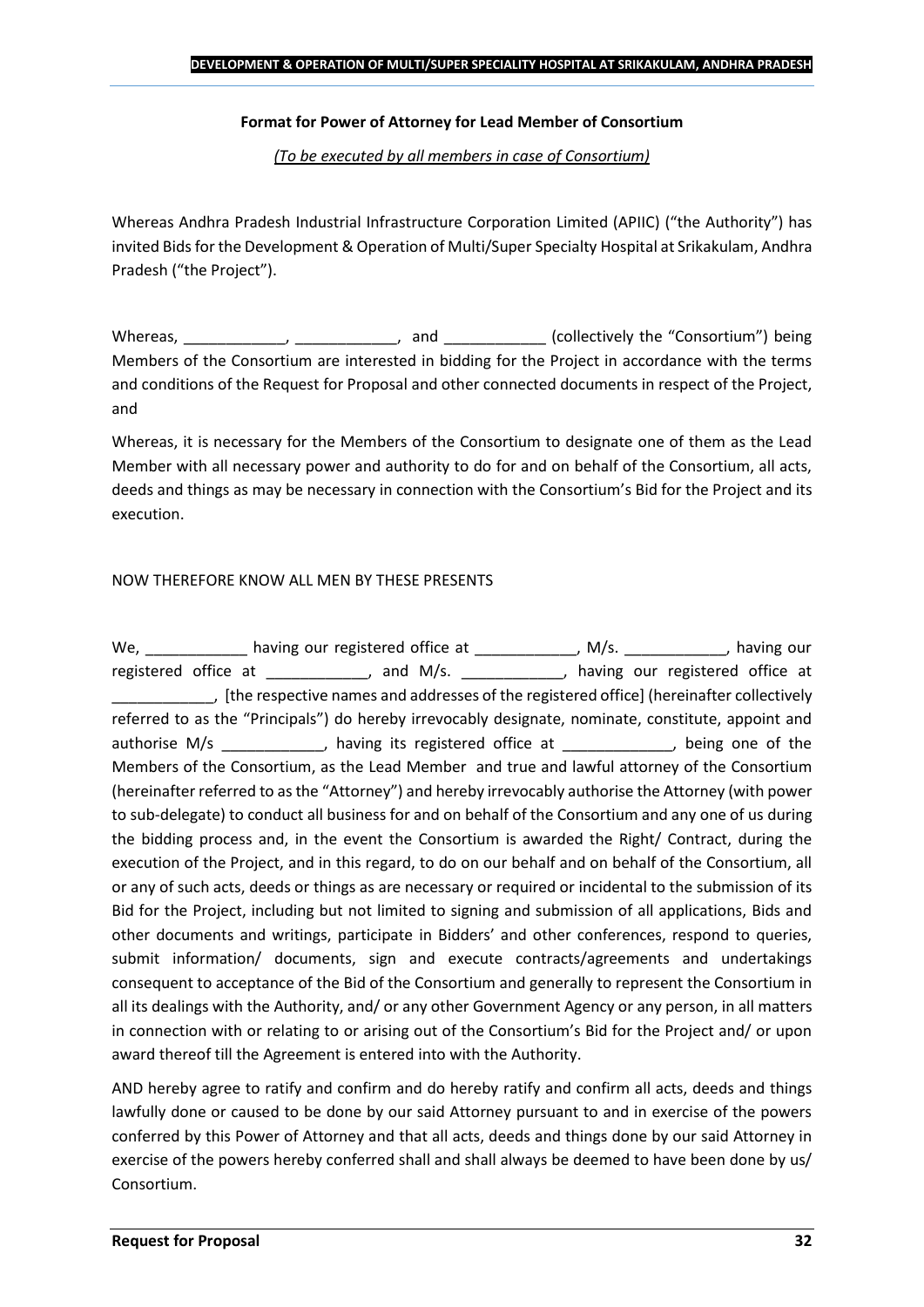IN WITNESS WHEREOF WE THE PRINCIPALS ABOVE NAMED HAVE EXECUTED THIS POWER OF ATTORNEY ON THIS \_\_\_\_\_\_\_\_ DAY OF \_\_\_\_\_\_\_ 20\*\*.

For \_\_\_\_\_\_\_\_\_\_\_\_ (Name & Title)

For  $(Name & Title)$ 

Witnesses:

1

2

## (Executants)

(To be executed by all the Members of the Consortium)

#### *Notes:*

*The mode of execution of the Power of Attorney should be in accordance with the procedure, if any, laid down by the applicable law and the charter documents of the executant(s) and when it is so required, the same should be under common seal affixed in accordance with the required procedure*.

*Also, wherever required, the Bidder should submit for verification the extract of the charter documents and documents such as a resolution/ power of attorney in favour of the person executing this Power of Attorney for the delegation of power hereunder on behalf of the Bidder.* 

*For a Power of Attorney executed and issued overseas, the document will also have to be legalised by the Indian Embassy and notarised in the jurisdiction where the Power of Attorney is being issued. However, the Power of Attorney provided by Bidders from countries that have signed the Hague Legislation Convention 1961 are not required to be legalised by the Indian Embassy if it carries a conforming Appostille certificate.*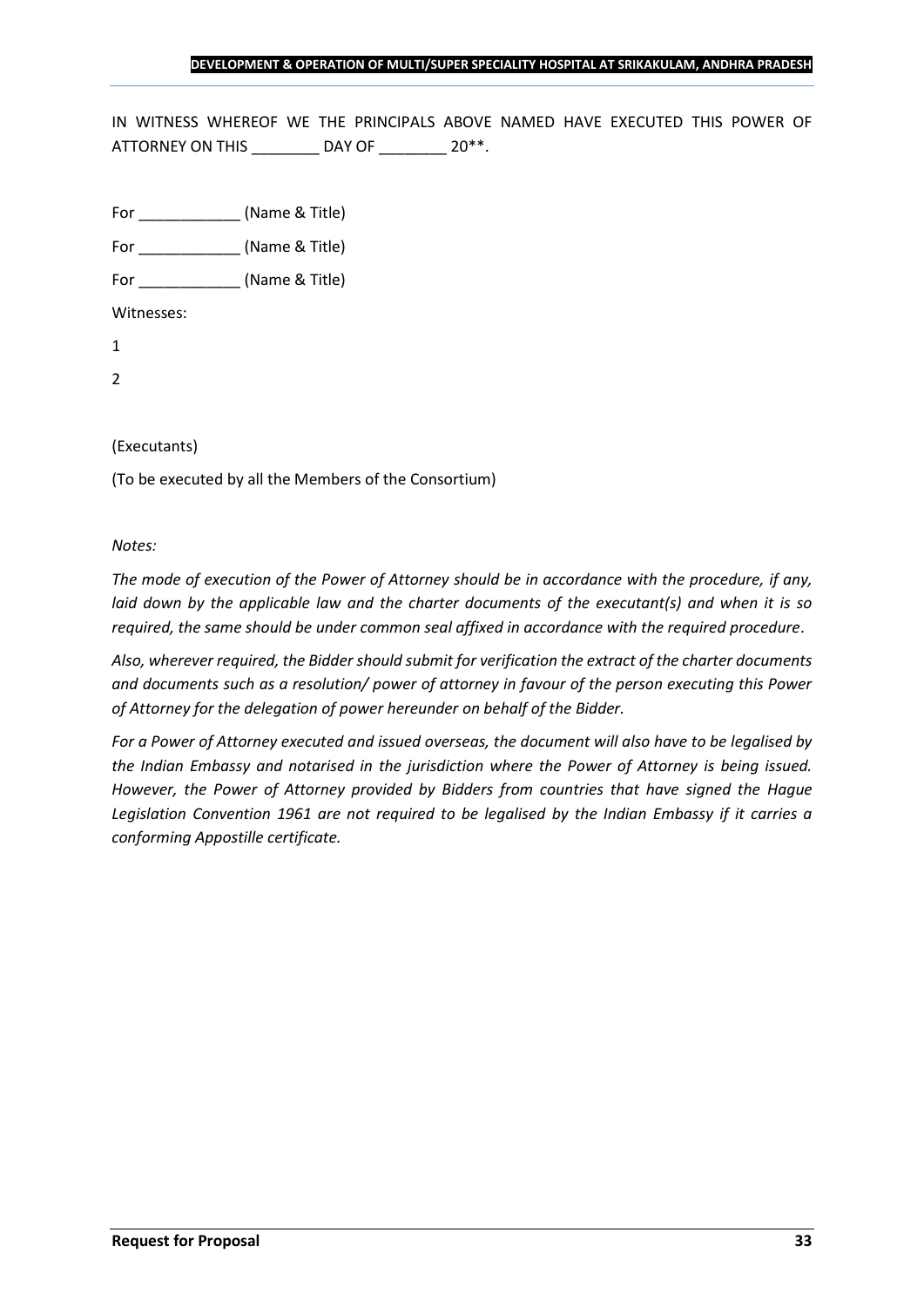## <span id="page-33-0"></span>**9. EXHIBIT-2: FORMAT OF LETTER OF ACCEPTANCE (IN CASE OF A BIDDING CONSORITUM)**

*(The Letter of Acceptance is to be submitted by each Consortium Member of the Bidding Consortium)*

Date:

Place:

**To,**

Vice Chairman & Managing Director Andhra Pradesh Industrial Infrastructure Corporation Limited APIIC Towers, Plot No. 1, IT Park, Mangalagiri, Guntur - 522503 Andhra Pradesh

Dear Sir,

## **Sub: Bid for Development and Operation of Multi/Super Specialty Hospital at Srikakulam, Andhra Pradesh**

This has reference to the Bid being submitted by *(mention the name of the Lead Member of the Bidding Consortium)*, as Lead Member of the Bidding Consortium comprising *(mention name of the Consortium Members)* for Development and Operation of Multi/Super Specialty Hospital at Srikakulam, Andhra Pradesh in response to the Request for Proposal (RFP) dated

issued by Andhra Pradesh Industrial Infrastructure Corporation Limited (APIIC).

We hereby confirm the following:

- 1. We \_\_\_\_\_\_\_\_\_\_\_\_\_\_\_\_\_\_\_\_\_\_\_\_\_\_\_\_\_\_\_\_\_\_ *(name of the Consortium Member furnishing the Letter of Acceptance)*, have examined in detail and have understood and satisfied ourselves regarding the contents including in respect of the following:
	- The RFP issued by APIIC;
	- All subsequent communications between APIIC and the Bidder, represented by \_\_\_\_\_\_\_\_\_\_\_\_\_ *(Mention name of the Lead Member)*.
	- The MoU signed between/ among \_\_\_\_\_\_\_\_\_\_\_\_\_\_\_\_\_\_\_\_\_\_\_\_\_\_ *(names of the Consortium Members)*, as members of the Bidding Consortium; and
	- The Bid being submitted by \_\_\_\_\_\_\_\_\_\_\_\_\_\_\_\_\_\_\_\_\_\_\_\_\_\_\_\_\_\_\_\_ *(name of the Lead Member)*
- 2. We have satisfied ourselves regarding our role (as specified in the Bid) in the Project. If the Bidding Consortium is awarded the Project, we shall perform our role as outlined in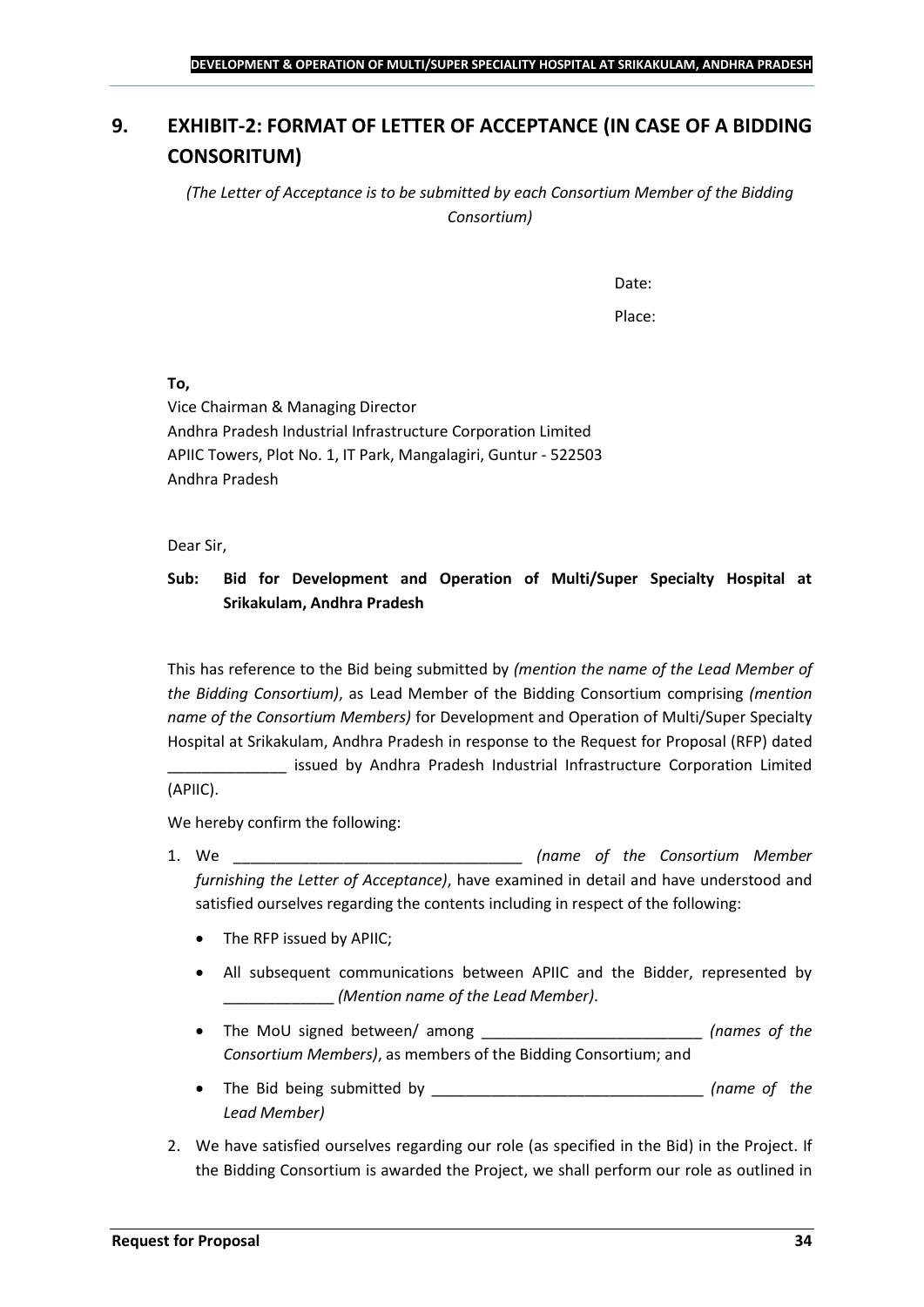the Bid to the best of our abilities. We have examined the Bid in detail and the commitments made in the same. We agree and undertake to abide by the Bid and the commitments made therein.

- 3. We authorize \_\_\_\_\_\_\_\_\_\_\_\_\_\_\_\_\_\_\_\_\_\_\_\_\_\_\_\_\_\_\_\_\_\_\_\_\_\_ *(name of the Lead Member)*, as the Lead Member and authorize the same to perform all tasks including, but not limited to providing information, responding to enquiries, entering into contractual commitments etc. on behalf of the consortium in respect of this Project.
- 4. We understand that, no change in the membership in the Bidding Consortium, in the role and form of responsibility of any Consortium Member shall be permitted after submission of the Bid. After selection, if any change in the equity in the Consortium (whose strengths have been credited for evaluation) is desired, it would need to be communicated to APIIC in writing for its approval. APIIC would reserve the right to reject such requests for a change of consortium structure, if in its opinion; it would adversely affect the same.
- 5. [Notwithstanding the above, we undertake that our equity stake in the Bidding Consortium shall not be less than 51% (fifty one percent) for the period of the Lock-in as detailed in the RFP] $\triangleq$ .

For and on behalf of :

Signature : :

(Authorized Signatory of respective Consortium Member)

| Name of the Person |  |
|--------------------|--|
| Designation        |  |
| Company Seal       |  |

To be inserted only in the Acceptance Letter to be submitted by Lead Member of the Bidding Consortium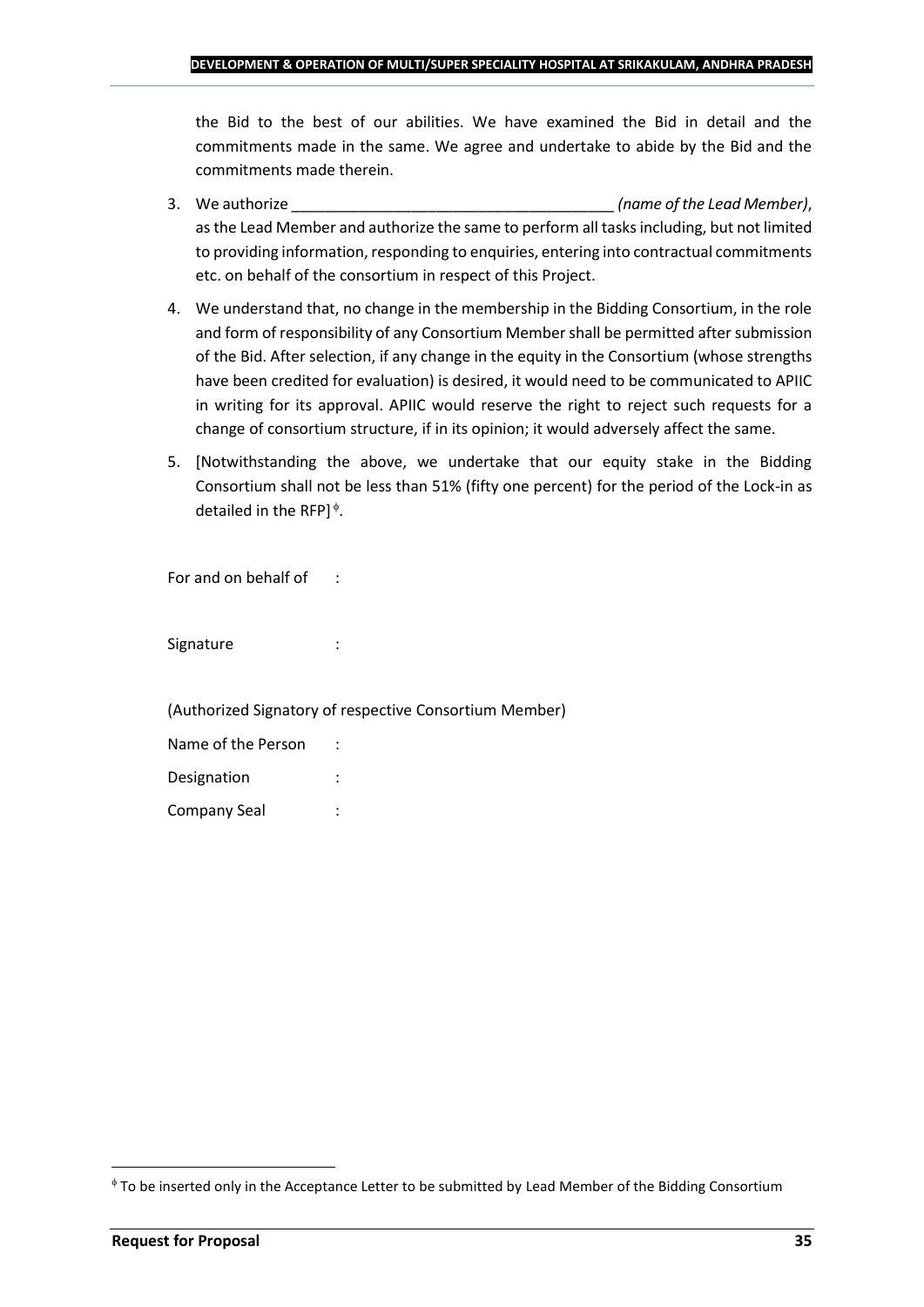## <span id="page-35-0"></span>**10. EXHIBIT-3: PROFORMA OF BANK GUARANTEE FOR BID SECURITY**

*(To be executed on appropriate value of Non-Judicial Stamp Paper as per Stamp Act prevailing in the State of Andhra Pradesh)*

WHEREAS, \_\_\_\_\_\_\_\_\_\_\_\_\_\_\_\_\_\_\_\_\_\_\_\_\_\_\_ *(name of the Bidding Entity / Lead Member of the Bidding Consortium)*, hereinafter called "the Bidder", wishes to submit his Bid for, Development and Operation of Multi/Super Specialty Hospital at Srikakulam, Andhra Pradesh in response to the Request for Proposal (RFP) issued by Andhra Pradesh Industrial Infrastructure Corporation Limited (APIIC), hereinafter called "the Bid",

| KNOW ALL MEN by these presents that we                                                      |           |        |     |                                                                | (name of bank) |         |
|---------------------------------------------------------------------------------------------|-----------|--------|-----|----------------------------------------------------------------|----------------|---------|
| 0f                                                                                          | (country) | having | our | registered                                                     | office         | at      |
|                                                                                             |           |        |     | (hereinafter called "the                                       |                |         |
| bank") are bound to the Andhra Pradesh Industrial Infrastructure Limited, or its successor, |           |        |     |                                                                |                |         |
| (hereinafter referred to as "APIIC") in the sum of Rs.                                      |           |        |     |                                                                |                | (Rupees |
|                                                                                             |           |        |     | only) which payment can truly be made to APIIC. The Bank binds |                |         |
| themselves, their successors and assigns by these presents.                                 |           |        |     |                                                                |                |         |

Sealed with the Common Seal of the Bank this day of  $\qquad \qquad$  2021.

THE CONDITIONS of this obligation for invoking the guarantee (APIIC) are:

- (a) If the Bidder engages in a corrupt practice, fraudulent practice, coercive practice, undesirable practice or restrictive practice as specified in Section 6.8 of the RFP;
- (b) If the Bidder withdraws its Bid at any time during the stipulated period of 6 (six) months of Bid Validity specified in the Request for Proposal (or such period of validity as may be extended as per Section 6.8 of the RFP)
- (c) If the Bidder, for the period of the Bid Validity as per Section 6.9 of the RFP:
	- (i) in APIIC's opinion, commits a material breach of any of the terms and/ or conditions contained in the RFP and/ or subsequent communication from APIIC in this regard; and/ or
	- (ii) fails or refuses to accept the Letter of Award (in the event of the award of the Project to it); and/or
	- (iii) Fails or refuses to pay the Performance Security within the stipulated time; and/or
	- (iv) Fails or refuses to sign the Agreement as defined in the RFP.

The Guarantee will remain in force up to and including the date of expiry of the period of Bid Validity as stated in the RFP or as extended by APIIC at any time as per Section 6.9 of the RFP, notice of which extension to the Bank being hereby waived.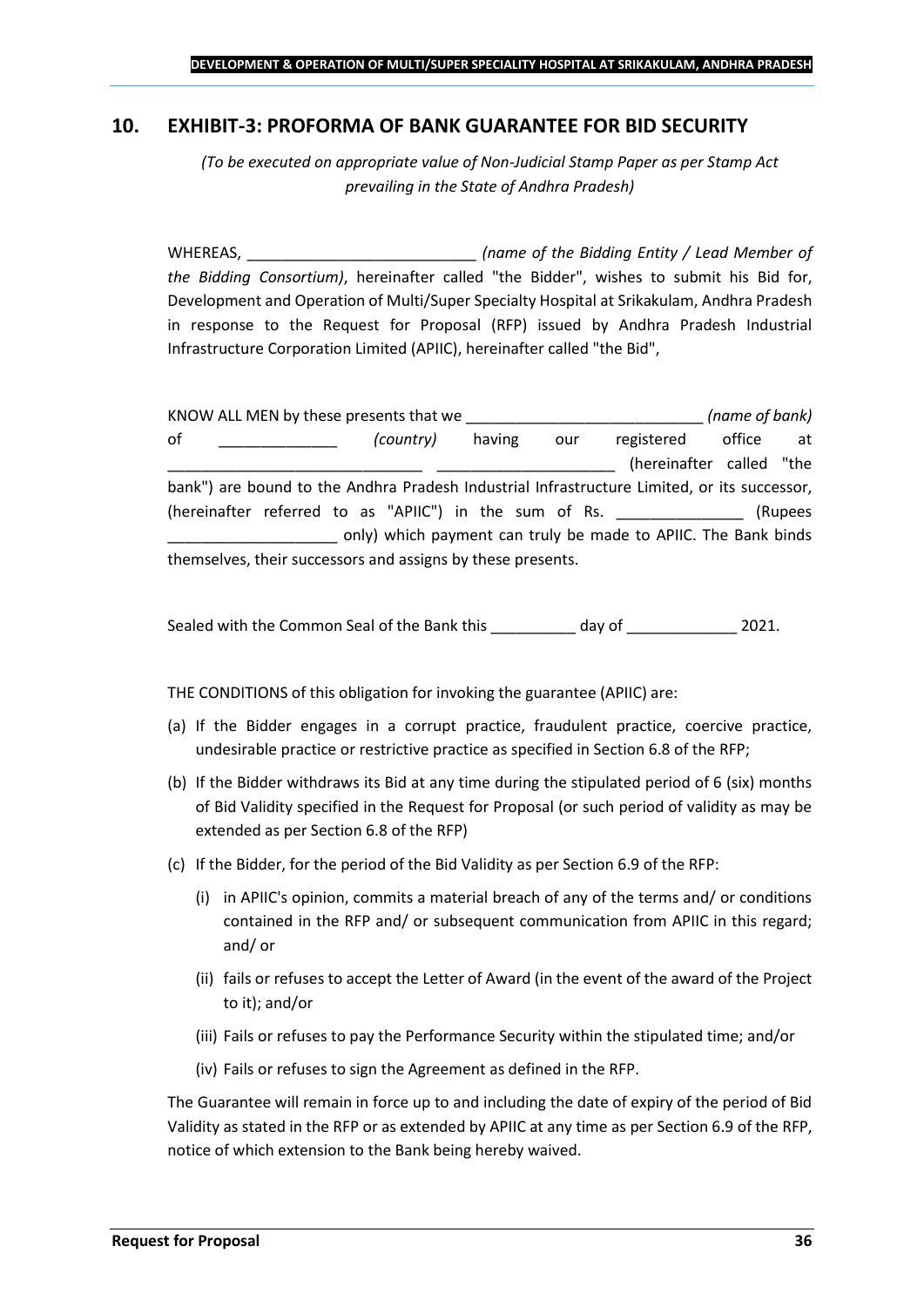Provided however, that

• In the event that Bidder is selected for award of the Project through the issuance of the Letter of Award, the Bid Security shall remain in force until the payment of Performance Security by such Bidder.

OR

• In the event this Bidder is not selected for award of the Project, the Bid Security shall remain in force up to and including a period of 30 (thirty) days after the announcement of award of the Project to the Selected Bidder and the issuance of the Letter of Award awarding the same.

Notwithstanding anything contained herein above:

- 1. our liability under this guarantee shall not exceed Rs. \_\_\_\_\_\_\_\_\_\_\_\_\_\_\_ (Rupees  $\begin{array}{c} \begin{array}{c} \begin{array}{c} \end{array} \end{array}$
- 2. this guarantee is valid from to be to to to the state of the state of the state of the state of the state o
- 3. we are liable to pay guaranteed amount or part thereof only if you serve upon us a written claim or demand on or before

Any demand in respect this Guarantee should reach the Bank not later than the date of expiry (as defined above) of this Guarantee.

| Signature of Authorized Representative of the Bank | $\mathcal{L}=\frac{1}{\sqrt{2\pi}}\left\{ \frac{1}{\sqrt{2\pi}}\right\}$                                                              |
|----------------------------------------------------|---------------------------------------------------------------------------------------------------------------------------------------|
| Name and Designation                               | the contract of the contract of the contract of the contract of the contract of the contract of                                       |
| Seal of the Bank                                   | the control of the control of the control of the control of the control of                                                            |
| Signature of the Witness                           |                                                                                                                                       |
| Name of the Witness                                | en de la componentación de la componentación de la componentación de la componentación de la componentación de<br>A la componentación |
| Address of the Witness                             |                                                                                                                                       |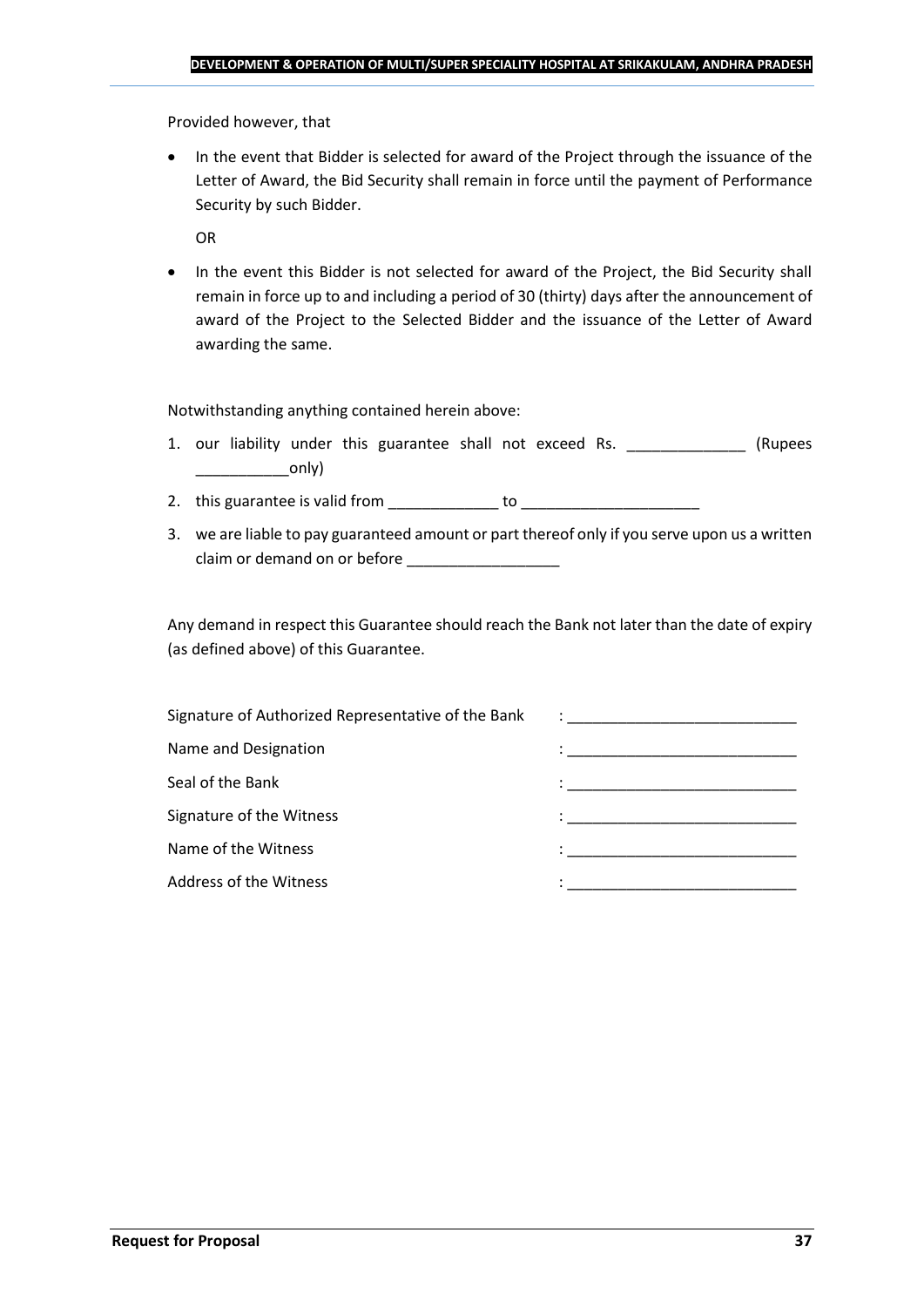## <span id="page-37-0"></span>**11. EXHIBIT-4: DESCRIPTION OF THE BIDDING ENTITY/ BIDDING CONSORTIUM**

| Name of the Bidding Entity / Bidding<br>Consortium                  |  |
|---------------------------------------------------------------------|--|
| Name of the Lead Member (In case of a<br><b>Bidding Consortium)</b> |  |

## In case of a Bidding Consortium:

| S.<br>No. | Name of Each Consortium   Proposed % equity   Role as per the MOU<br>Member | contribution into the<br>project | signed by and between<br>all the consortium<br>members |
|-----------|-----------------------------------------------------------------------------|----------------------------------|--------------------------------------------------------|
|           |                                                                             |                                  |                                                        |
|           |                                                                             |                                  |                                                        |
|           |                                                                             |                                  |                                                        |
|           |                                                                             |                                  |                                                        |
|           |                                                                             |                                  |                                                        |
|           |                                                                             |                                  |                                                        |
|           |                                                                             |                                  |                                                        |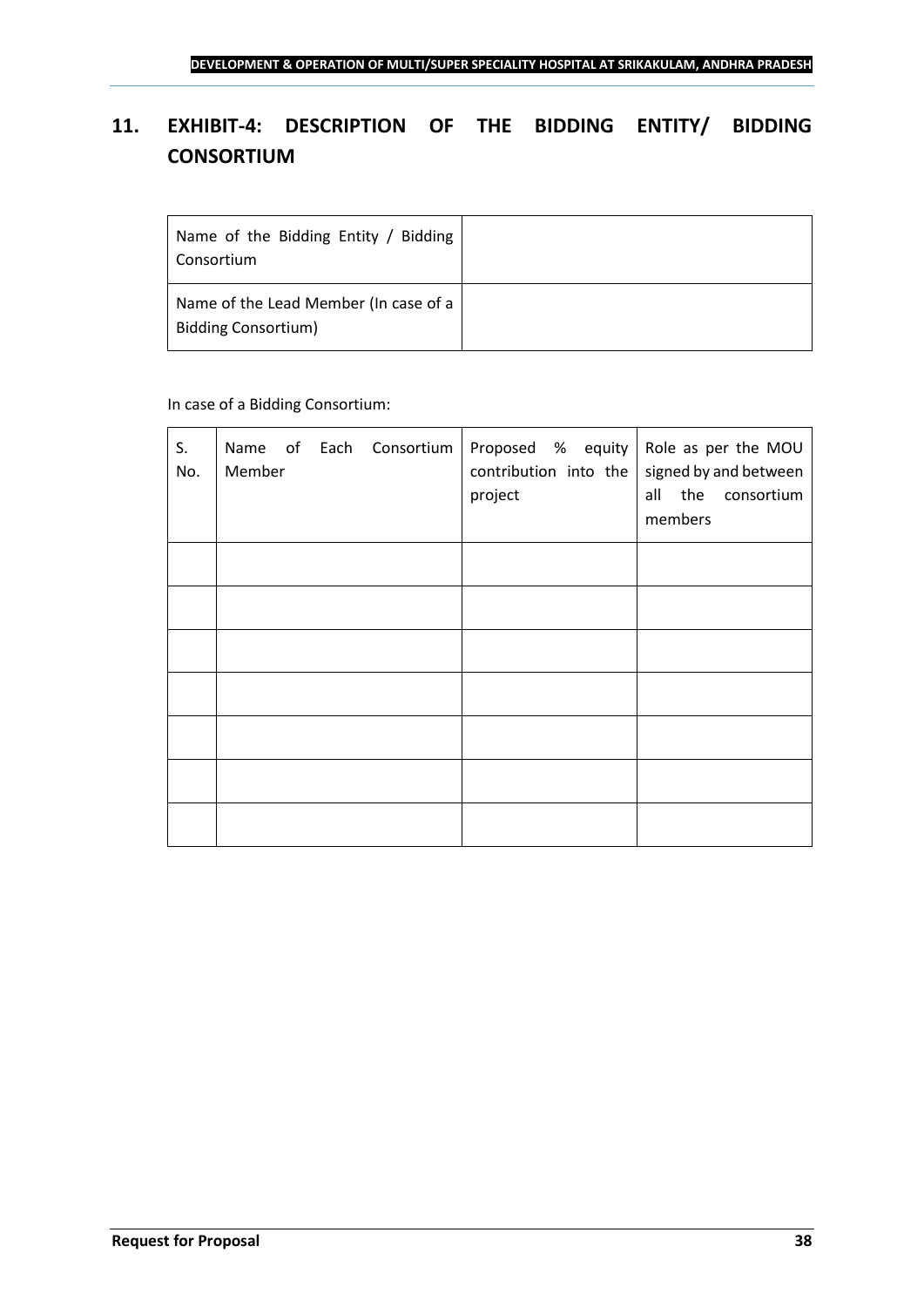## <span id="page-38-0"></span>**12. EXHIBIT-5: PRINCIPLES OF THE MEMORANDUM OF UNDERSTANDING (MOU) TO BE EXECUTED BETWEEN THE MEMBERS OF A CONSORTIUM**

The principles based on which the Memorandum of Understanding (MOU) shall be executed between/ among the Consortium Members, are stated below:

- 1. The MOU should clearly specify the roles and responsibilities of each of the Members. It is expected that the individual members have role definitions not conflicting with that of the other members of the consortium. The operational responsibility should be assigned to only one of the Members.
- 2. The MOU should clearly designate one of the Members as the Lead Member.
- 3. The Lead Member shall be responsible for tying up the complete financing required for the Project.
- 4. All Members of the Bidding Consortium shall be jointly and severally liable for the execution of the Project
- 5. The Technical Member of the bidding consortium should hold equity not less than 26% (twenty six percent) in the Developer at least till the fifth anniversary of Project Completion Date.
- 6. The Financially Significant Consortium Member should hold equity not less than 26% (twenty six percent) of the aggregate shareholding of the Developer, at least till the fifth anniversary of Project Completion Date.
- 7. In case the Technical Member is also a Financially Significant Consortium Member, then such member is required to commit to hold equity not less than 26% (twenty six percent) of the aggregate shareholding of the Developer, at least till the fifth anniversary of Project Completion Date.
- 8. The Lead Member should hold equity not less than 51% (fifty one percent) of the aggregate shareholding of the Developer, at least till the fifth anniversary of Project Completion Date.
- 9. The Lead Member should be authorized to perform all tasks including, but not limited to providing information, responding to enquiries, entering into contractual commitments on behalf of the Bidders, etc. in respect of the Project
- 10. The MOU should be duly signed by each Member of the consortium.
- 11. The MOU should be executed on an appropriate stamp paper.
- 12. The MOU should be specific to the Project
- 13. The MOU should be valid for a minimum of 9 (nine) months from the last date for submission of the Bid. The validity period of the MOU should be extendible on the original terms, if required by APIIC.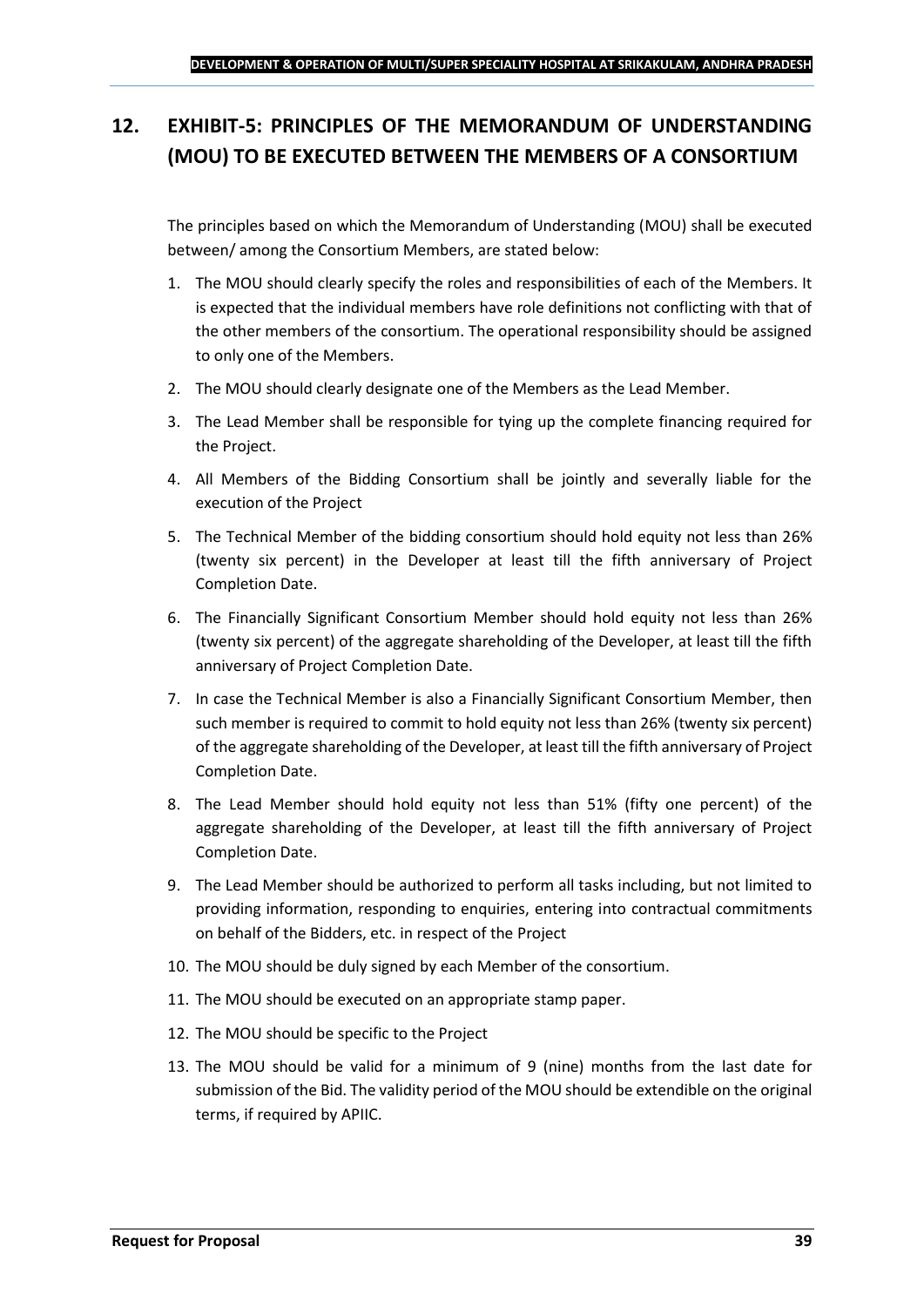## <span id="page-39-0"></span>**13. EXHIBIT-6: FORMAT FOR INFORMATION SUBMISSION FOR BUSINESS PROPOSAL** *(Refer Clause 5.3 of the RFP)*

The Business Proposal shall consist of following information and be presented as per the below produced format:

## **1. Brief summary on the profile of Bidder.**

- i. Year of incorporation
- ii. Promoters and shareholding
- iii. Experience in healthcare sector
- iv. Geographic presence
- v. Details of specialist doctors on rolls of the Bidder as on Bid Submission Date:

| <b>S. No.</b> | <b>Doctor Name</b> | Specialization | <b>Educational</b><br>qualification | Yrs. of<br>experience |
|---------------|--------------------|----------------|-------------------------------------|-----------------------|
|               |                    |                |                                     |                       |
| 2.            |                    |                |                                     |                       |
| 3.            |                    |                |                                     |                       |
| 4.            |                    |                |                                     |                       |
| n.            |                    |                |                                     |                       |

#### **2. Plan for execution of proposed hospital project**

i. Proposed bed capacity in the Project

Bed Capacity in number

ii. Percentage of bed capacity in the Project to be reserved for the Dr. YSR Aarogyasri Scheme

Percentage of Bed Capacity reserved for patients enrolled through Dr. YSR Aarogyasri Scheme

iii. Details of specialty/ super specialty treatments proposed including any organ transplant specialty

| <b>S. No.</b> | List of Proposed Specialty /<br><b>Super Specialty / Organ</b><br><b>Transplant Specialty</b> | <b>Bed Capacity dedicated against</b><br>each proposed Specialty / Super<br><b>Specialty</b><br><b>Transplant</b><br>Organ<br><b>Specialty</b> |
|---------------|-----------------------------------------------------------------------------------------------|------------------------------------------------------------------------------------------------------------------------------------------------|
|               |                                                                                               |                                                                                                                                                |
| 2.            |                                                                                               |                                                                                                                                                |
| 3.            |                                                                                               |                                                                                                                                                |
|               |                                                                                               |                                                                                                                                                |
| n.            |                                                                                               |                                                                                                                                                |

iv. Number of Specialist Doctors proposed to be employed in the Project at Srikakulam

Number of Specialist Doctors proposed to be employed in the Project at Srikakulam

v. Land extent required for the proposed hospital project in acres: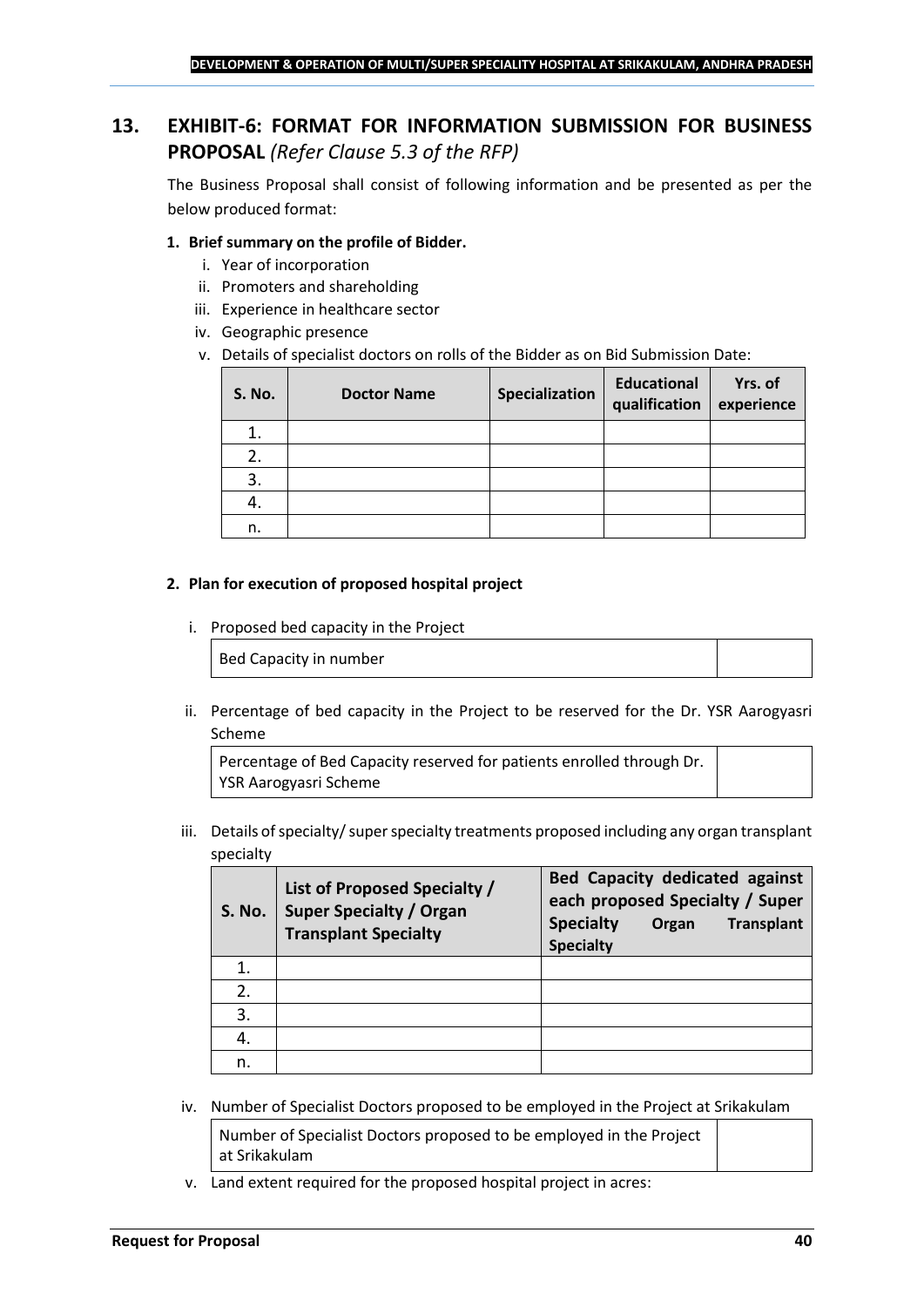#### vi. Investment committed towards proposed project:

| <b>Details of Project Cost</b>                                                 | In Rs. Lakhs |
|--------------------------------------------------------------------------------|--------------|
| Site development                                                               |              |
| Civil Works                                                                    |              |
| Hospital Equipment & Machinery                                                 |              |
| Consultancy Expenses (Architectural / Technical / Project<br>Management, etc.) |              |
| <b>Interest During Construction</b>                                            |              |
| Any other, please specify                                                      |              |
| TOTAL                                                                          |              |

## *a. Proposed means of finance*

The proposed capital structure shall be given in the following format:

| <b>Capital Structure</b> | <b>Amount (Rs)</b> |
|--------------------------|--------------------|
| Equity                   |                    |
| Debt                     |                    |
|                          |                    |

Details regarding proposed Equity shall be given in the following format: -

| Name of the Equity Investor | Amount (Rs) |
|-----------------------------|-------------|
|                             |             |
|                             |             |

*\*\*The Bidder shall submit either Income Tax Return for last 3 financial years preceding the proposal submission date or the certificate of net worth as on 31.03.2021 from statutory auditor / chartered accountant.*

Details regarding proposed Debt shall be given in the following format: -

| Name of the Financial Institution | Amount (Rs) |
|-----------------------------------|-------------|
|                                   |             |
|                                   |             |

*\*\*The Bidder shall submit a comfort letter from the financial institution(s) regarding the amount proposed as debt in the capital structure of the project*

Proposed Project Implementation Schedule:

| Period from the date of signing of the<br>Agreement, or the date of handing over of the<br>site, whichever is later | Percentage of<br>Work to be<br>completed in<br>physical terms | Percentage of<br>Work to be<br>completed in<br>cost terms |
|---------------------------------------------------------------------------------------------------------------------|---------------------------------------------------------------|-----------------------------------------------------------|
| At the end of 6 months                                                                                              |                                                               |                                                           |
| At the end of 12 months                                                                                             |                                                               |                                                           |
| At the end of 18 months                                                                                             |                                                               |                                                           |
| At the end of 24 months                                                                                             |                                                               |                                                           |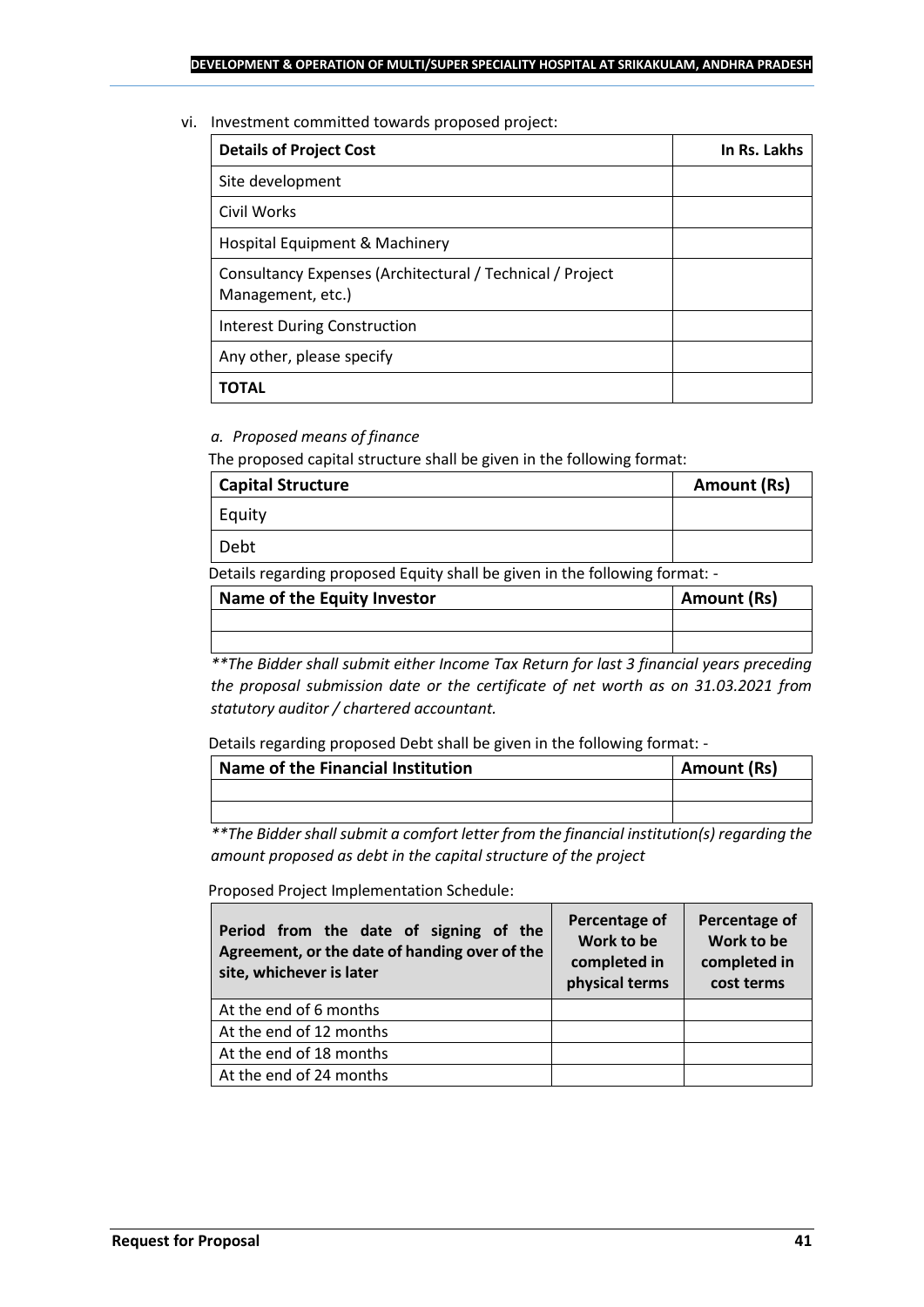## <span id="page-41-0"></span>**14. EXHIBIT-7: PROFORMA OF BANK GUARANTEE FOR PERFORMANCE SECURITY**

### To,

Vice Chairman & Managing Director Andhra Pradesh Industrial Infrastructure Corporation Limited 11<sup>th</sup> floor, APIIC Towers, Plot No. 1, IT Park, Mangalagiri, Guntur - 522503 Andhra Pradesh

## WHEREAS:

- (A) ……………….. (the **"Selected Bidder"**) and the ……………… (the **"APIIC"**) have entered into a Sale Agreement dated …………….. (the "Agreement") whereby the APIIC has agreed to the Selected Bidder undertaking the development of the Project, subject to and in accordance with the provisions of the Agreement.
- (B) The Agreement requires the Selected Bidder to furnish a Performance Security to the APIIC in a sum of Rs. 2.42 Crore (Indian Rupees two crore and forty two lakh only) (the **"Guarantee Amount"**) as security for due and faithful performance of its obligations, under and in accordance with the Sale Agreement entered into with APIIC.
- (C) We,………………….. through our Branch at…………………. (the "Bank") have agreed to furnish this Bank Guarantee by way of Performance Security.

NOW, THEREFORE, the Bank hereby, unconditionally and irrevocably, guarantees and affirms as follows:

- 1. The Bank hereby unconditionally and irrevocably guarantees and undertakes to pay to the APIIC upon occurrence of any failure or default in due and faithful performance of all or any of the Selected Bidder's obligations, under and in accordance with the provisions of the Sale Agreement, on its mere first written demand, and without any demur, reservation, recourse, contest or protest, and without any reference to the Selected Bidder, such sum or sums upto an aggregate sum of the Guarantee Amount as the APIIC shall claim, without the APIIC being required to prove or to show grounds or reasons for its demand and/or for the sum specified therein.
- 2. A letter from the APIIC, under the hand of an Officer not below the rank of Vice Chairman and Managing Director in the APIIC, that the Selected Bidder has committed default in the due and faithful performance of all or any of its obligations under and in accordance with the Agreement shall be conclusive, final and binding on the Bank. The Bank further agrees that the APIIC shall be the sole judge as to whether the Selected Bidder is in default in due and faithful performance of its obligations during the Construction Period under the Agreement and its decision that the Selected Bidder is in default shall be final, and binding on the Bank, notwithstanding any differences between the APIIC and the Selected Bidder, or any dispute between them pending before any court, tribunal, arbitrators or any other authority or body, or by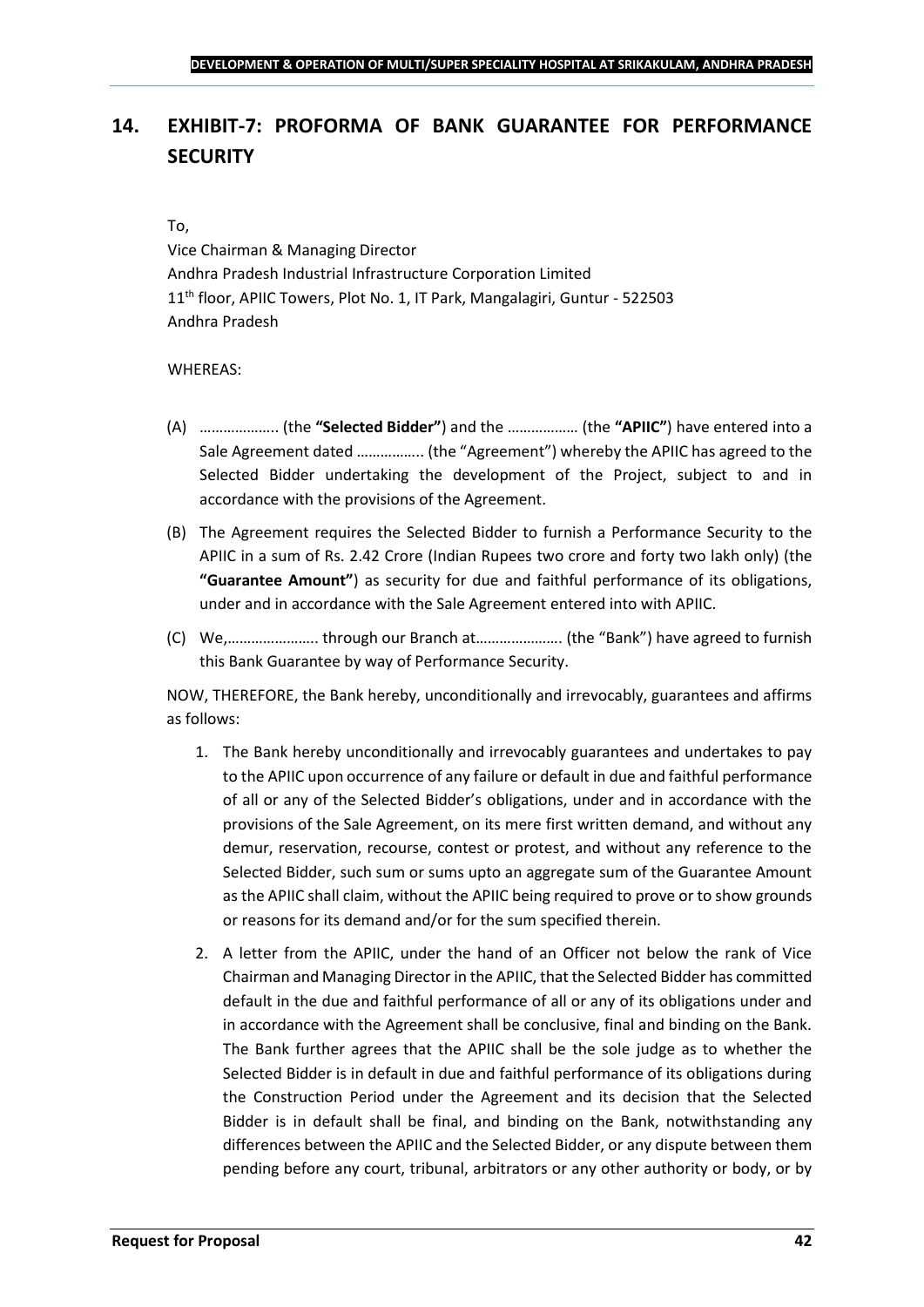the discharge of the Selected Bidder for any reason whatsoever.

- 3. In order to give effect to this Guarantee, the APIIC shall be entitled to act as if the Bank were the principal debtor and any change in the constitution of the Selected Bidder and/or the Bank, whether by their absorption with any other body or corporation or otherwise, shall not in any way or manner affect the liability or obligation of the Bank under this Guarantee.
- 4. It shall not be necessary, and the Bank hereby waives any necessity, for the APIIC to proceed against the Concessionaire before presenting to the Bank its demand under this Guarantee.
- 5. The APIIC shall have the liberty, without affecting in any manner the liability of the Bank under this Guarantee, to vary at any time, the terms and conditions of the Agreement or to extend the time or period for the compliance with, fulfilment and/ or performance of all or any of the obligations of the Selected Bidder contained in the Agreement or to postpone for any time, and from time to time, any of the rights and powers exercisable by the APIIC against the Selected Bidder, and either to enforce or forbear from enforcing any of the terms and conditions contained in the Agreement and/or the securities available to the APIIC, and the Bank shall not be released from its liability and obligation under these presents by any exercise by the APIIC of the liberty with reference to the matters aforesaid or by reason of time being given to the Selected Bidder or any other forbearance, indulgence, act or omission on the part of the APIIC or of any other matter or thing whatsoever which under any law relating to sureties and guarantors would but for this provision have the effect of releasing the Bank from its liability and obligation under this Guarantee and the Bank hereby waives all of its rights under any such law.
- 6. This Guarantee is in addition to and not in substitution of any other guarantee or security now or which may hereafter be held by the APIIC in respect of or relating to the Agreement or for the fulfilment, compliance and/or performance of all or any of the obligations of the Selected Bidder under the Agreement.
- 7. Notwithstanding anything contained hereinbefore, the liability of the Bank under this Guarantee is restricted to the Guarantee Amount and this Guarantee will remain in force until the date of signing of the Sale Deed between APIIC & the Selected Bidder and unless a demand or claim in writing is made by the APIIC on the Bank under this Guarantee, no later than 6 (six) months from the date of expiry of this Guarantee, all rights of the APIIC under this Guarantee shall be forfeited and the Bank shall be relieved from its liabilities hereunder.
- 8. The Bank undertakes not to revoke this Guarantee during its currency, except with the previous express consent of the APIIC in writing and declares and warrants that it has the power to issue this Guarantee and the undersigned has full powers to do so on behalf of the Bank.
- 9. Any notice by way of request, demand or otherwise hereunder may be sent by post addressed to the Bank at its above referred Branch, which shall be deemed to have been duly authorized to receive such notice and to effect payment thereof forthwith,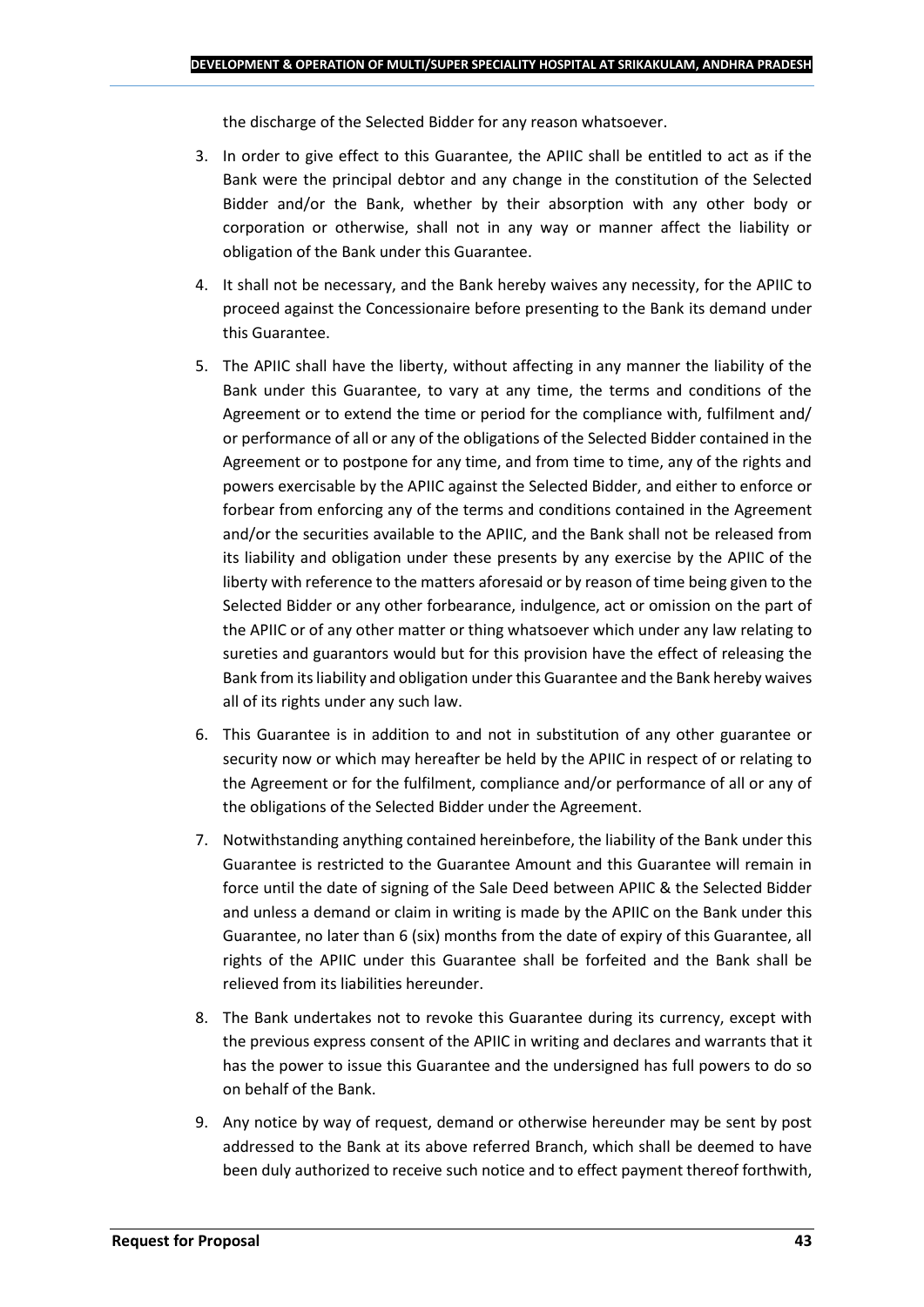and if sent by post it shall be deemed to have been given at the time when it ought to have been delivered in due course of post and in proving such notice, when given by post, it shall be sufficient to prove that the envelope containing the notice was posted and a certificate signed by an officer of the APIIC that the envelope was so posted shall be conclusive.

10. This Guarantee shall come into force with immediate effect and shall remain in force and effect for a period equivalent until the tenth  $(10<sup>th</sup>)$  anniversary of the commencement of operations of the hospital at the Project Site or until it is released earlier by the APIIC pursuant to the provisions of the Agreement.

Signed and sealed this .......... day of..........., 20......... at ...........

SIGNED, SEALED AND DELIVERED For and on behalf of the BANK by:

(Signature)

(Name)

(Designation)

(Code Number)

(Address)

Notes:

- i. The bank guarantee should contain the name, designation and code number of the officer(s) signing the guarantee.
- ii. The address, telephone number and other details of the Head Office of the Bank as well as of issuing Branch should be mentioned on the covering letter of issuing Branch.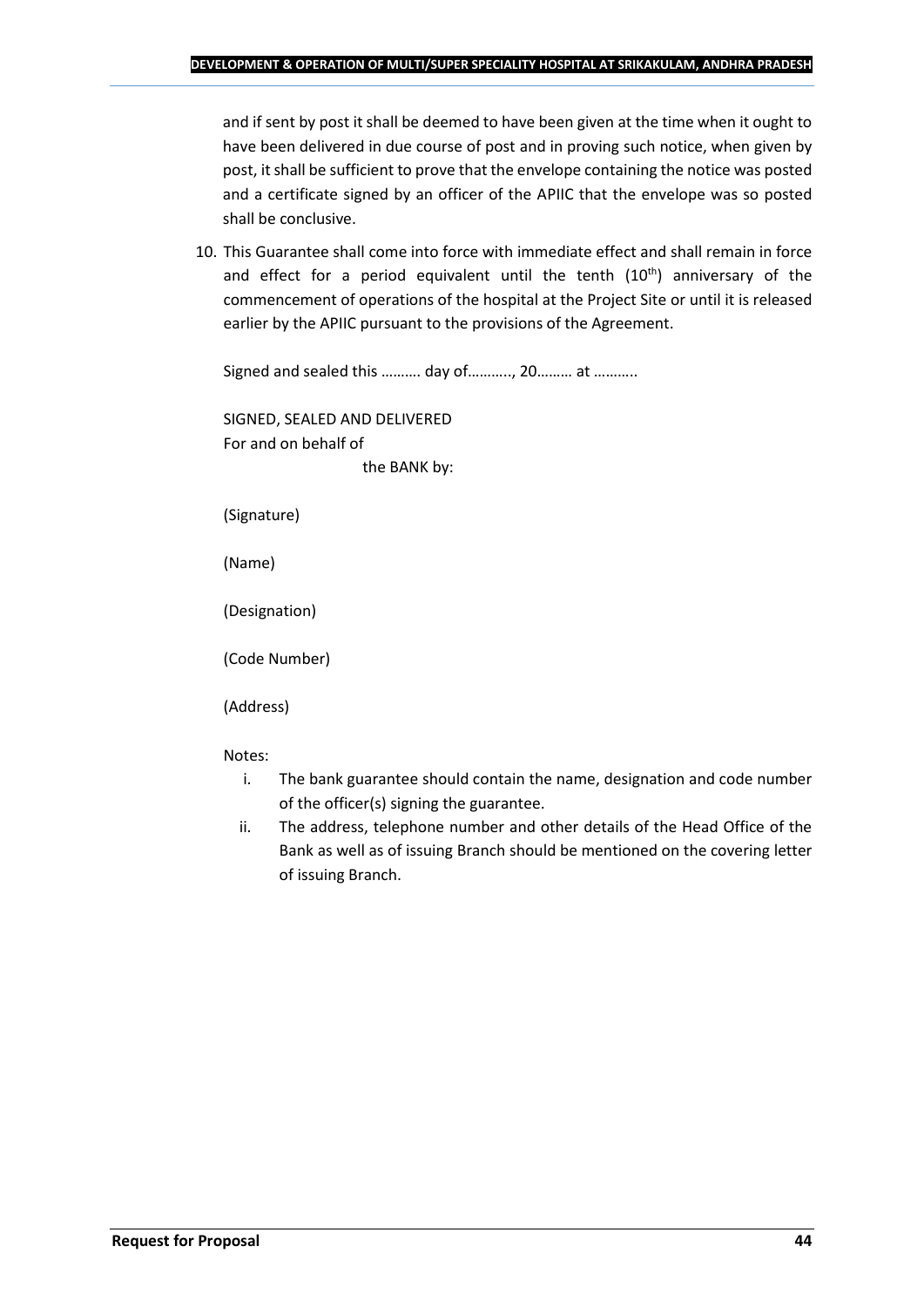## <span id="page-44-0"></span>**15. ANNEXURE-1: DETAILS OF THE PROJECT SITE**

## **15.1 Site Features**



- The land is about 2 km from the Srikakulam city.
- The land is about 200 Mts distance from NH16 (Chennai to Kolkata) with 10 m wide approach road.
- Sri Sai Dental College & Hospital, Srikakulam is about 1 KM from the proposed land.
- 33/11 KV Substation is at a distance of about 2 KM from this proposed land
- Ground Water source is near Nagavali river (1.5 KM)
- Srikakulam Railway station is about 12 km from the Project Site.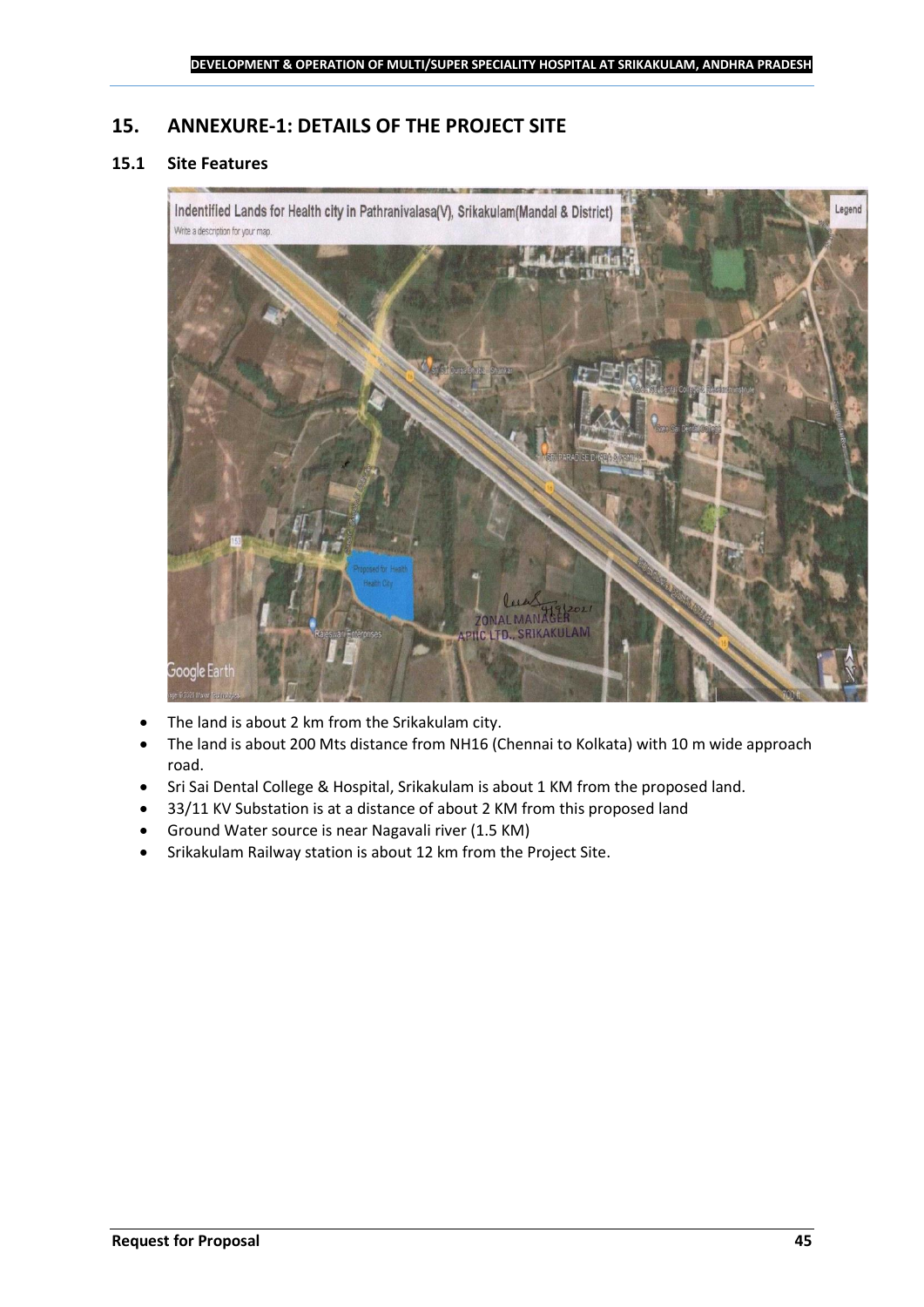## **15.2 Details of Project Site**

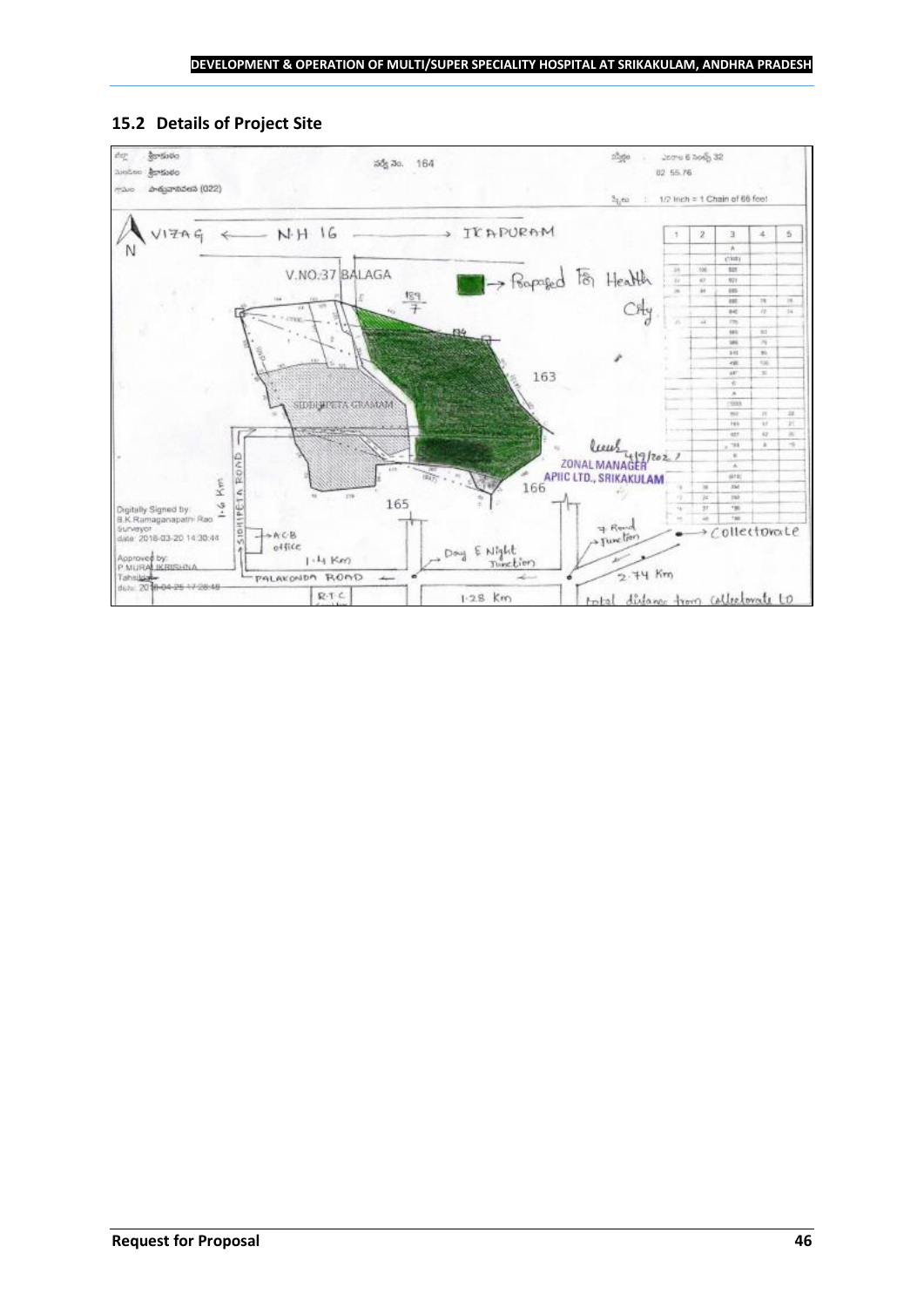## <span id="page-46-0"></span>**16. ANNEXURE-2: FEES AND DEPOSITS TO BE PAID BY THE BIDDERS FOR THE PROPOSED PROJECT**

## **1. Bid Processing Fee**

Bidders are required to pay a non-refundable Bid Processing Fee of Rs. 29,500/- (Rupees twenty-nine thousand five hundred only) i.e. Rs 25,000 + 18% GST along with the Bid. The Bid Processing Fee shall be in the form of a Demand Draft issued by one of the Nationalized/Scheduled Banks in India in favor of the Andhra Pradesh Industrial Infrastructure Corporation Limited payable at Guntur.

## **2. Bid security**

Bidders are required to submit a Bid Security for an amount equal to Rs. 1 Lakh (Rupees one lakh only). The Bid Security shall be in the form of a Bank Guarantee from any Scheduled Bank. In case of Foreign Bidders, the Bank Guarantee shall have to be from the corresponding local branch of the Foreign Bank. The form of the Bank Guarantee shall be as per the Format indicated in Exhibit-3.

## **3. Performance Security**

The Selected Bidder shall for the performance of its obligations, provide to the APIIC no later than the date of 30 days within the issue of Letter of Award (LoA), an irrevocable and unconditional guarantee from a Bank for a sum equivalent to Rs. 2.42 crore (Indian Rupees two crore and forty two lakh only), in the form set forth in Exhibit-7 (the "Performance Security"). Until such time the Performance Security is provided by the Selected Bidder pursuant hereto and the same comes into effect, the Bid Security shall remain in force and effect, and upon such provision of the Performance Security pursuant hereto, the APIIC shall release the Bid Security to the Selected Bidder. Performance Security in the form of Performance Bank Guarantee (PBG) equivalent to the value of land shall be maintained until the 10<sup>th</sup> anniversary of operations of the Hospital by the Selected Bidder / Developer.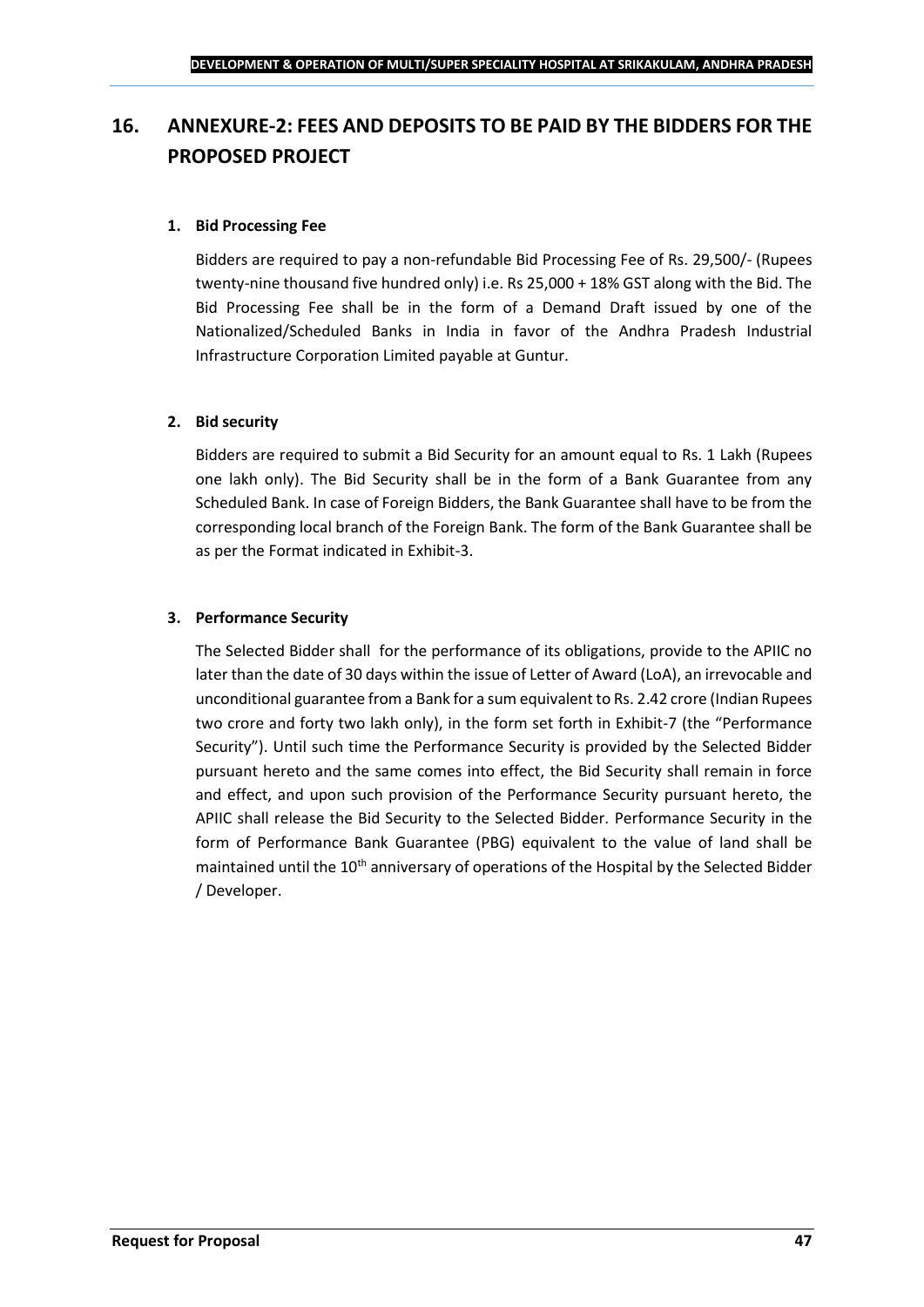## <span id="page-47-0"></span>**17. ANNEXURE-3: DRAFT AGREEMENT TO SELL**

## **AGREEMENT TO SELL**

This Agreement to Sell **("Agreement")** made on this the \_\_\_\_\_\_\_\_\_\_\_\_\_ Day of \_\_\_\_\_\_\_\_\_\_\_\_\_\_\_\_ **2021** at Guntur, Andhra Pradesh, India.

#### **BETWEEN**

Andhra Pradesh Industrial Infrastructure Corporation Limited, a Company registered under the Companies Act 1956, having its registered Office at 4th Floor, Parisrama Bhavan, Fateh Maidan Road, Basheerbagh, Hyderabad - 500004 and having its corporate office at APIIC Towers, Plot No. 1, IT Park, Mangalagiri, Guntur – 522503, represented by its \_\_\_\_\_\_\_\_\_\_\_\_\_\_\_\_\_\_\_\_\_\_\_\_\_\_\_\_\_\_\_\_<br>(Designation) (which term shall include his successors in office and assigns hereinafter referred to as **"APIIC"**).

#### **AND**

\_\_\_\_\_\_\_\_\_\_\_\_\_\_\_\_\_\_\_\_\_\_\_\_\_\_\_\_\_\_\_\_\_\_\_\_\_\_\_\_\_\_\_\_\_, a company incorporated under the Companies Act, 2013 / a society under The Societies Registration Act 1860 / a trust under the Indian Trust Act, 1882 / a Section 8 company as per Companies Act,2013 / and having its registered office at \_\_\_\_\_, represented by its \_\_\_\_\_\_\_\_\_\_\_\_\_ [insert designation of authorized representative and signatory], \_\_\_\_\_\_\_\_\_\_\_\_\_\_\_\_[insert name of authorized representative and signatory] who is authorized to sign this document as per Board Resolution /Power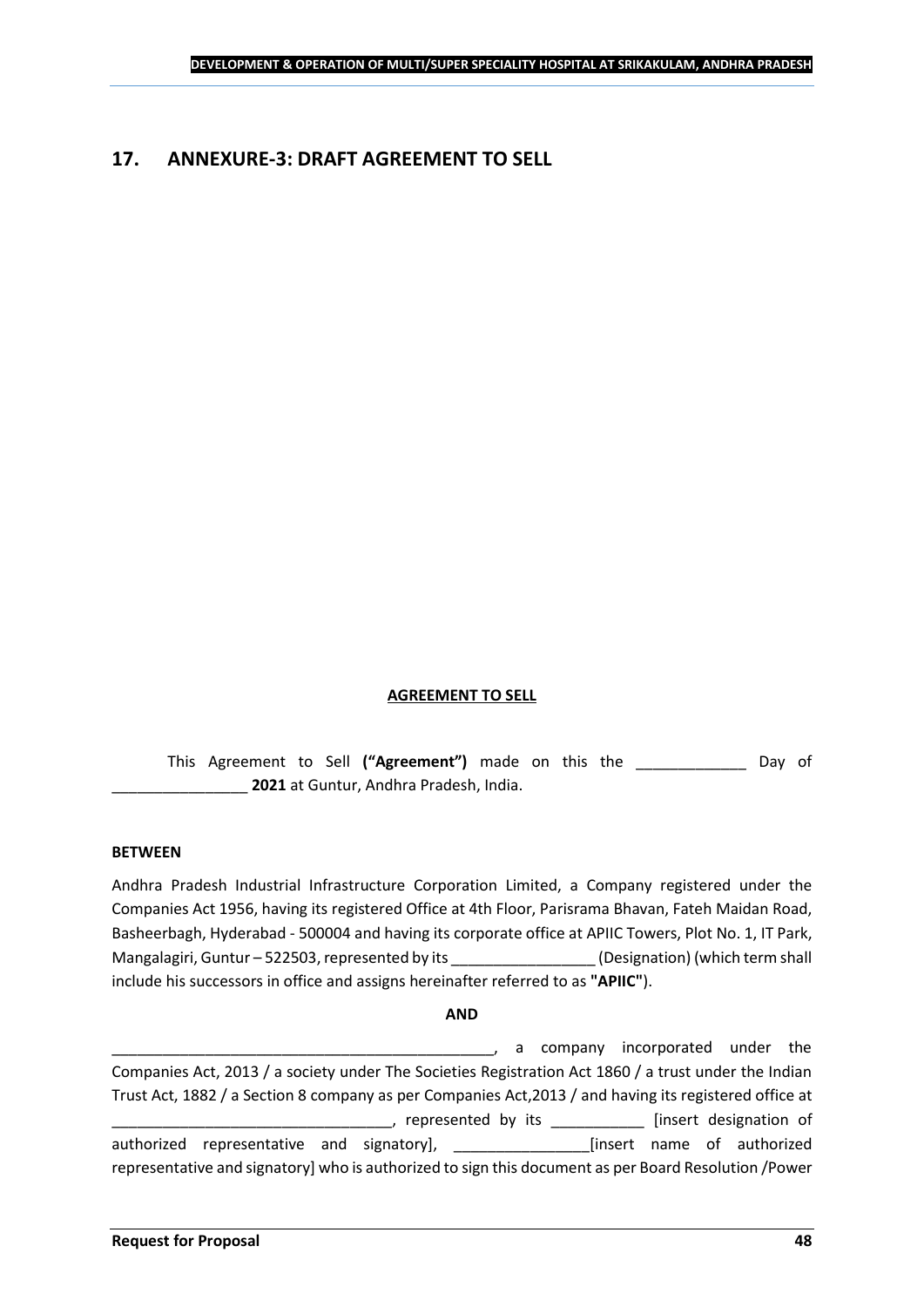of Attorney dt:  $\qquad \qquad$  (which expression shall unless context requires otherwise include their heirs, executors administrators and legal representatives hereinafter referred to as the **"Developer"**)

APIIC and the Developer are hereinafter individually referred to as a "**Party**" and collectively as the "**Parties**".

## WHEREAS:

- A. APIIC offered an extent of 4.66 Acre land situated at Siddipeta, Srikakulam District of Andhra Pradesh (hereinafter referred to as **"Project Site"**), through an Advertisement published in daily Newspaper for development and operation of Multi/Super Specialty Hospital on the Project Site (hereinafter referred to as **"Project"**), in accordance with the terms set out in this Agreement, through private sector participation by allotting the land free of cost on Outright Sale (ORS) basis. The description of the Project Site is specified in Schedule-1 of this Agreement.
- B. APIIC is the sole and absolute owner, and peaceful possessor of the Project Site.
- C. Pursuant to evaluation of the Proposals that were received, APIIC accepted the Proposal submitted by [Selected Bidder] and a Letter of Award (LoA) bearing number \_\_\_\_\_\_\_\_\_\_\_ dated \_\_\_\_\_\_\_ was issued to the \_\_\_\_\_\_\_\_\_\_\_\_ [Selected Bidder] for allotment of Project Site. APIIC acknowledges that [Selected Bidder] has signed and returned the duplicate copy of the LoA in acknowledgement thereof vide their letter bearing number dated the dated and the dated the set of  $\alpha$
- D. \_\_\_\_\_\_\_ [Selected Bidder (Bidding Entity/ Bidding Consortium)] has promoted the Developer ("Special Purpose Vehicle" or "SPV") and has requested APIIC through a letter bearing number dated to accept the Developer as the entity which shall undertake and perform the obligations and exercise the rights of the Selected Bidder under the LoA, including the obligation to enter into this Agreement pursuant to the LoA for implementing the Project.
- E. APIIC acknowledges that the [Selected Bidder / Developer] has paid an amount of Rs. \_\_\_\_\_\_\_\_\_\_\_ (Rupees \_\_\_\_\_\_\_\_\_\_\_\_\_\_\_\_ only) towards the Performance Security by means of a Bank Guarantee dated bearing number on the lame of bank].
- F. APIIC, in pursuance of the Bid Documents (Request for Proposal), LoA and the correspondence APIIC had with the Developer now agreed to execute this Agreement.
- G. Whereas the vacant physical possession of the Project Site is handed over to the Developer on \_\_\_\_\_\_ for implementation of the Project.

## NOW THESE PRESENTS WITNESSETH AND IT IS HEREBY AGREED AS FOLLOWS:

- 1. The date and time are the essence of this Agreement.
- 2. The Developer agrees and assures that they will not request for execution of the Sale Deed until project is implemented as detailed in this Agreement. The Developer expressly agrees upon intimation of its eligibility for Sale Deed by APIIC, to take the Sale Deed and take steps for registration of the same within one month of such intimation by APIIC.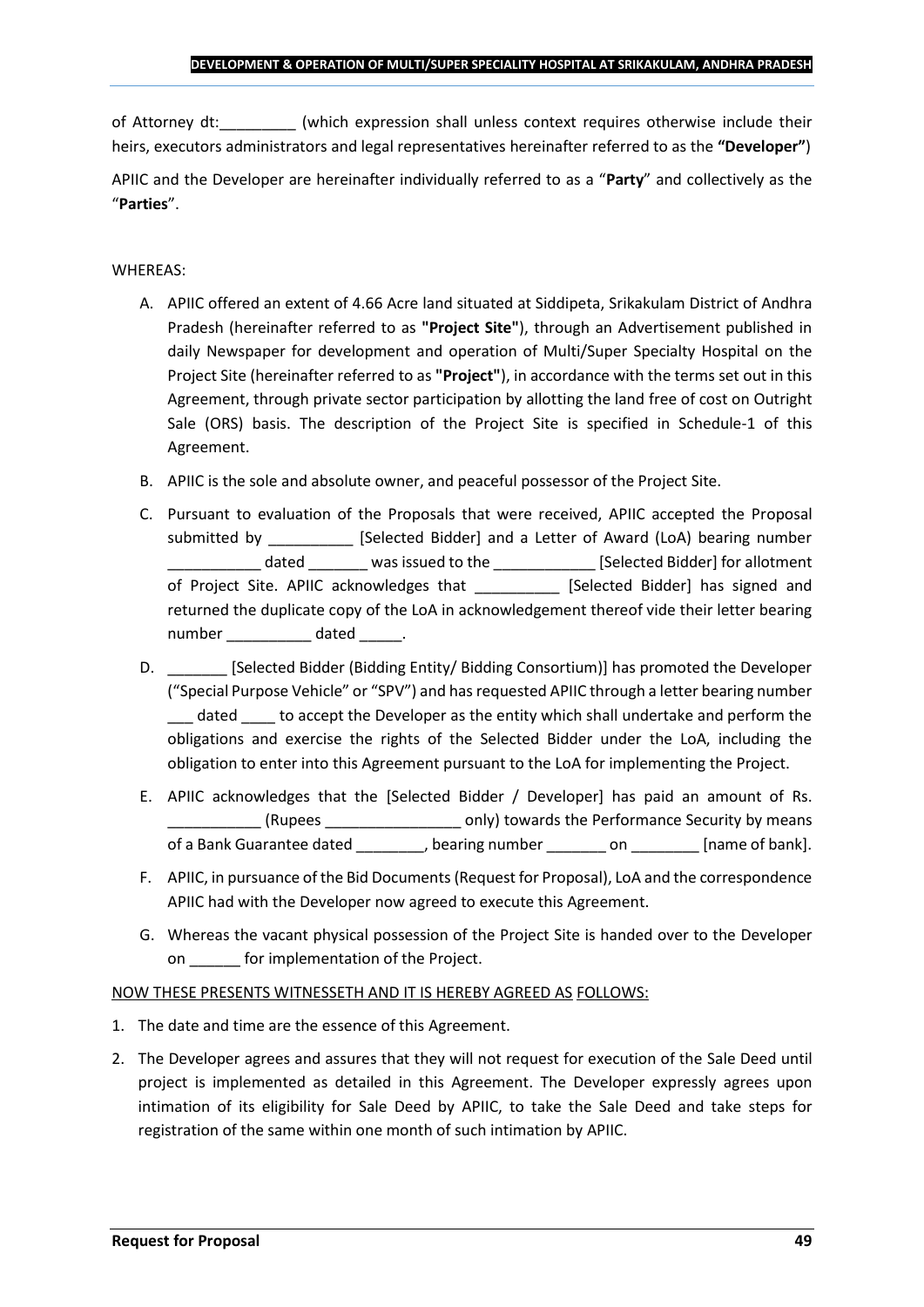- 3. APIIC has assured the Developer that APIIC has the marketable title for the Project Site, which is free from encumbrances and the Developer has verified and satisfied itself regarding the same.
- 4. The Developer shall pay charges/taxes for supply of water, electricity and other services to the administration or some other agency as the case may be as per applicable law, within the stipulated time, from the date of handing over possession of the land to the Developer, failure in respect of which would entail the services being disconnected.
- 5. The Developer shall bear, pay and discharge all existing and further amounts, duties, imposing and outgoing of whatsoever taxes imposed or charged upon the Project Site or upon the occupier in respect thereof from the date of execution of this Agreement.
- 6. The Developer having agreed to hold the Project Site on the terms and conditions hereinafter mentioned. APIIC hereby authorizes the Developer to perform its obligations as detailed in this Agreement. APIIC will not be responsible for any claims arising out of or related to the construction of hospital or healthcare services provided by the Developer from any third parties.
- 7. a) The Developer shall use the Project Site for setting up of the Project and the Developer agree that they shall not put up any structure or building other than as agreed upon through this Agreement without the prior permission in writing of APIIC.
	- b) The Developer expressly agree and undertake that the Project Site shall be utilized exclusively for the purpose set forth in this Agreement and that no change shall be made without the written sanction of APIIC.
	- c) The Developer shall mobilize funds for the Project and achieve financial closure within 3 (three) months from the date of execution of this Agreement.
	- d) Within 3 (three) months from the date of execution of this Agreement, the Developer shall apply to the competent authorities and procure all necessary approvals, sanctions, permits etc. required for commencing the construction for the Project. The Developer shall make necessary applications and sign all papers, to appear before the competent authorities to pay necessary fees/premium required and to do all other acts and things as may be necessary for getting the necessary approvals, sanctions, permits etc. APIIC shall provide reasonable support and assistance to the Developer in procuring Applicable Permits required from any Government Instrumentality for implementation and operation of the Project.
	- e) The Developer shall apply for and obtain permission for water supply, electricity supply, laying down drainage and for other amenities as are generally required. APIIC shall provide reasonable assistance to the Developer in obtaining access to all necessary infrastructure facilities and utilities, including water and electricity at rates and on terms no less favorable to the Developer than those generally available to commercial customers receiving substantially equivalent services.
	- f) The Developer shall start construction within 3 (three) months from the Commencement Date from the date of execution of this Agreement. The Developer shall implement the Project on the Project Site as per the sanctioned plans and according to specifications and other requirements of the competent authorities and shall employ contractors, architects, structural engineers, surveyors and other professionals as may be required in the construction and implementation of the Project.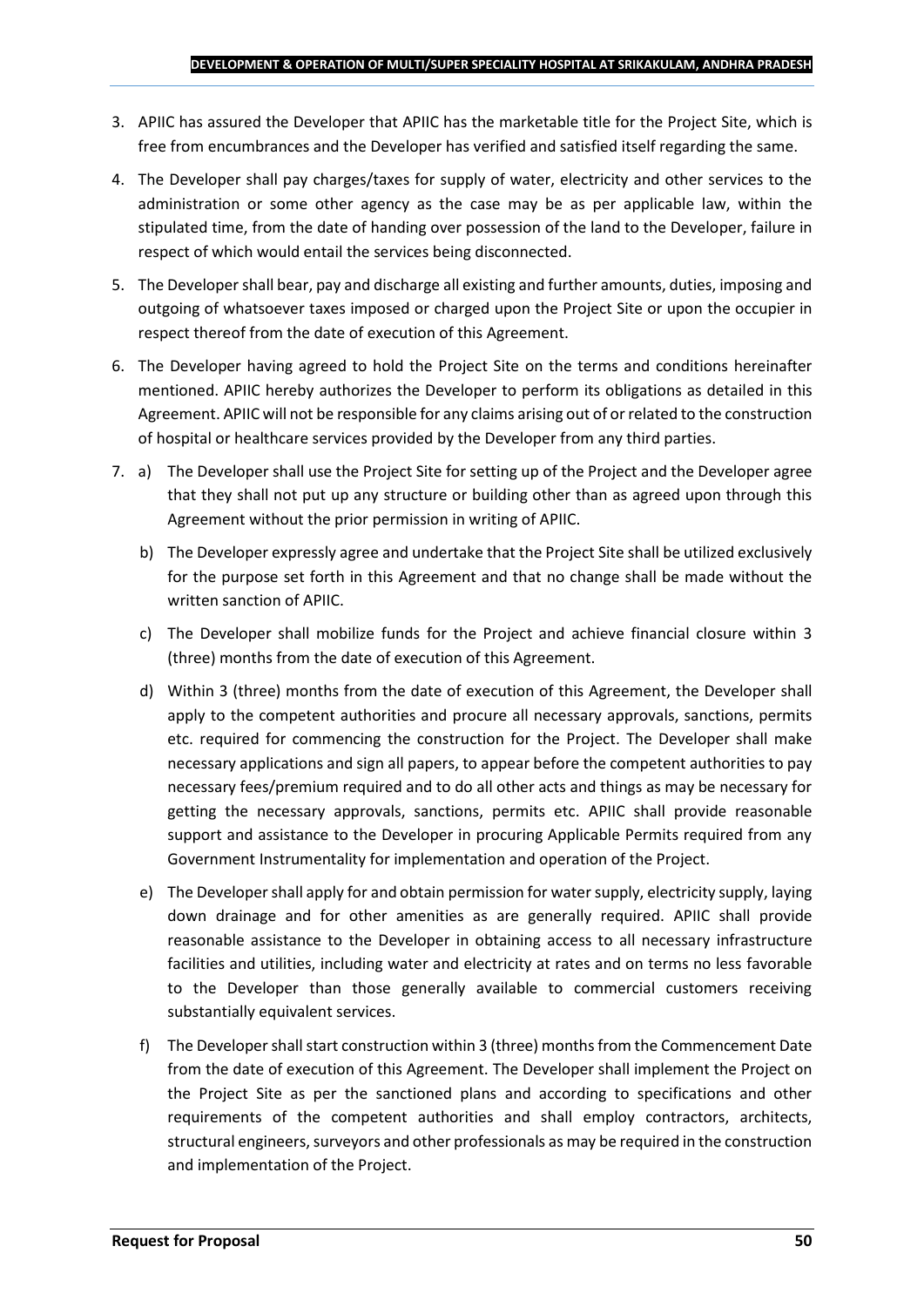- g) The Developer shall implement the Project as per specifications and time schedule given in this Agreement. The Developer shall follow the below mentioned general guidelines for development of the Project:
	- i. 100% (hundred percent) investment made in the development of the Project as committed in the Business Proposal submitted as per Exhibit-6 of the RFP. The Developer shall furnish a Chartered Accountant Certificate or Certificate from the Statutory Auditor who normally audits the accounts of the Company in support of its investment made. The Developer shall achieve Project Completion Date within 2 (two) years from the date of handover of the Project Site . In case of failure to comply with this timeline, APIIC shall have right to cancel the allotment made through 'Agreement to Sell' and to resume the Project Site apart from forfeiting the Performance Security in the form of Performance Bank Guarantee submitted by the Developer.
	- ii. Achievement of license to operate the hospital with the bed capacity as mentioned in the Business Proposal submitted as per Exhibit-6 of the RFP by the Developer within 2 (two) years from the date of handover of the Project Site . In case of failure to comply with this timeline, APIIC shall have right to cancel the allotment made through 'Agreement to Sell' and to resume the Project Site apart from forfeiting the Performance Security in the form of Performance Bank Guarantee submitted by the Developer.
	- iii. Installation of the bed capacity as per the number of Multi/Super Specialty that is committed by the Developer in its Business Proposal as per Exhibit-6 of the RFP.
	- iv. The Developer has on its rolls the number of Specialist Doctors that it committed in its Business Proposal as per Exhibit-6 of the RFP.
	- v. The Developer has created a Board of Directors to oversee the proposed project and has appointed at least one official nominated by the Government, preferably of Joint Collector or above cadre, as recommended by the Government in the Board of SPV.
	- vi. The Developer has empaneled with the Dr. YSR Aarogyasri Health Care Trust and committed % of the Bed Capacity stated in the Business Proposal as per Exhibit-6 of the RFP towards patients enrolled through the Dr. YSR Aarogyasri Health Care Scheme
	- vii. The Project is consistent with all applicable norms of the Andhra Pradesh Allopathic Private Medical Care Establishments (Registration and Regulation) Rules, 2007 published vide Notification No. G.O. Ms. No. 135, Health, Medical and Family Welfare (K2), dated 28.04.2007 and its subsequent modifications, if any.
- h) The Developer shall represent before the public, local and/or private authorities in respect of the construction of the Project and to make such of the actions and things as may be necessary for effectually commencing the construction work and completing the same.
- i) The Developer shall complete the implementation of the Project within 2 (two) years from the date of handover of the Project Site by APIIC
- j) The Developer shall apply for and obtain occupation and completion certificate from the competent authorities on completion of the Project.
- k) The Developer shall market and promote the Project.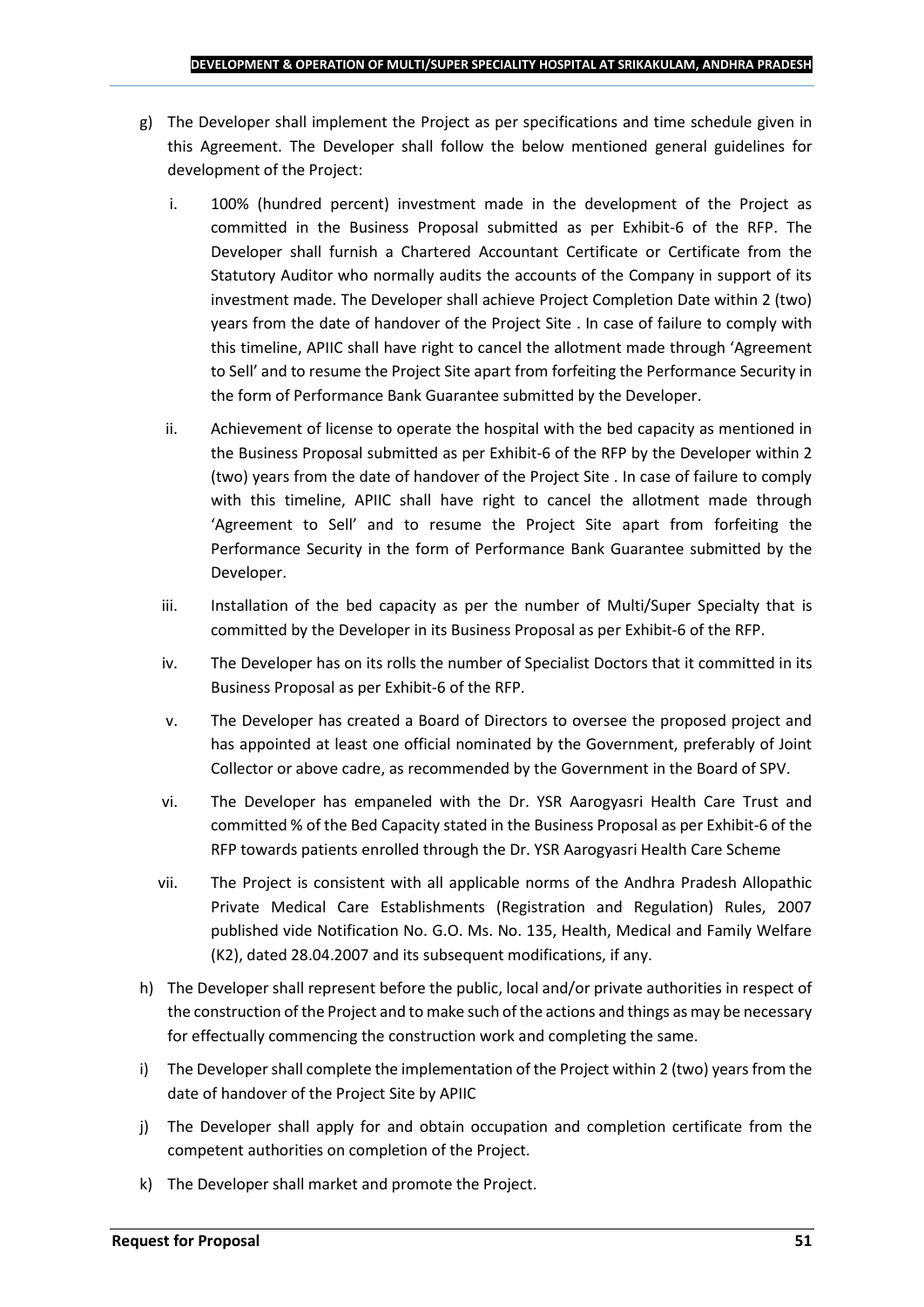- l) The Developer shall operate and maintain the Project safely and securely as per the standards to provide the required levels of service to its users.
- m) The Developer shall collect, appropriate and allocate revenue, fees, charges from the users of the Project.
- n) The Developer shall pay all dues under the Agreement to APIIC.
- o) That as and when the Project Site is no longer required by the Developer for the aforesaid purpose, the Developer shall forthwith relinquish and restore the Project Site in favor of APIIC provided such surrender of the property by the Developer is made before cancellation of the allotment by APIIC for breach of any of the covenants of this Agreement. In the event of surrender, no refunds/reimbursements shall be made by APIIC and the complete Performance Security shall be forfeited by APIIC.
- i) The Developer shall not permit any sale by auction upon the Project Site or suffer the Project Site to be used, in such a way as to cause nuisance, annoyance or inconvenience to the occupiers of the area and the patients of the hospital.
- p) The Developer shall permit APIIC or their agent or officers with or without workmen at all reasonable times, with prior notice to the Developer, to enter upon the Project Site to view the conditions thereof.
- q) The Developer shall not obstruct flow of natural courses of water flowing through the land if any existing in the Project Site.
- r) The Developer shall not transfer or change the ownership/ constitution of the business relating to the Project without obtaining specific permission in writing from APIIC.
- s) The Developer shall allow APIIC to recover the amounts in any way recoverable by it from the Developer as per law in force at the time without prejudice to the rights of the Financing Agency.
- t) That APIIC is competent to enforce the compliance with all the rules and regulations and the provisions of any other act in force in respect of the Project and the Developer shall be responsible for complying at its cost with all instructions issued from time to time in this regard.
- u) Sale Deed will be issued by APIIC in favor of the Developer on satisfying all the conditions as mentioned in the Clause 4.3.4 of the RFP within 2 years from the date of handover of the Project Site. In case of failure to comply with this timeline, APIIC shall have right to cancel the allotment made through this Agreement and to resume the Project Site apart from forfeiting the Performance Security submitted by the Developer.
- 8. That if the Developer commits breach of the any of the covenants herein contained, the allotment stands cancelled and this Agreement shall stands determined without any notice thereupon the Developer will be treated as an encroacher and a trespasser who will have no right whatsoever in the Project Site under these presents and it shall be lawful for APIIC to re-enter upon the Project Site and resume the possession thereof and also of the buildings standing thereon, the transfer made in favour of the Developer under these presents shall become null and void and all rights of the Developer in the Project Site under this Agreement and any building therein shall at once cease and determined. In event of cancellation/ resumption of the Project Site, the Performance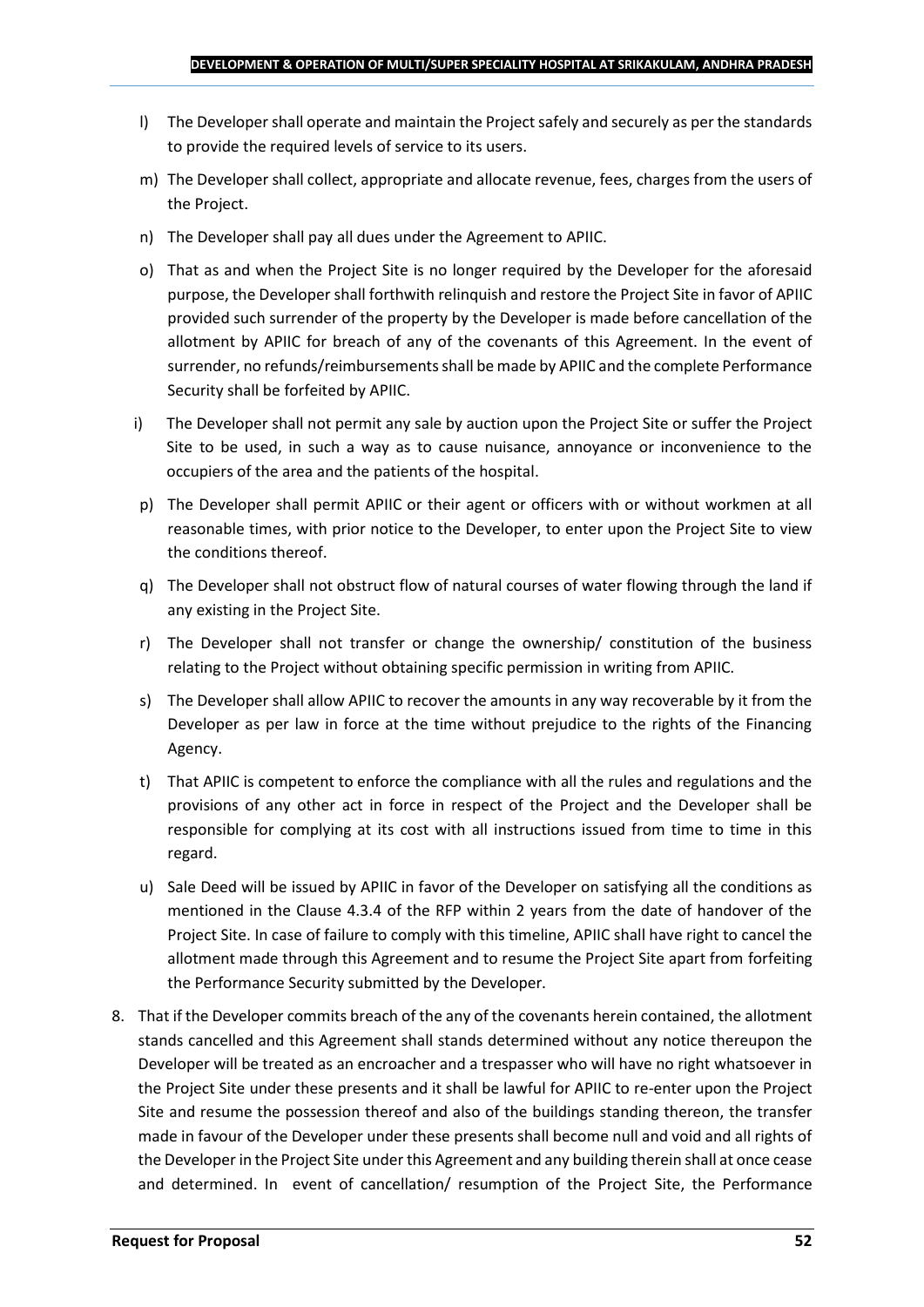#### **DEVELOPMENT & OPERATION OF MULTI/SUPER SPECIALITY HOSPITAL AT SRIKAKULAM, ANDHRA PRADESH**

Security submitted by the Developer shall remain forfeited towards use and occupation of the Project Site.

- 9. All the costs and expenses of an incidental to the preparation and execution of this Agreement shall be paid by the Developer.
- 10. In all the matters of doubts concerning and in respect of this indenture, the decision of APIIC shall be final and binding on the Developer and any default by the Developer there of shall be deemed to be breach of the terms of this indenture.

IN WITNESS WHEREOF THE PARTIES HAVE EXECUTED AND DELIVERED THIS AGREEMENT AS OF THE DATE FIRST ABOVE WRITTEN

| Signed, Sealed and Delivered | Signed, Sealed and Delivered       |
|------------------------------|------------------------------------|
| For and on behalf of APIIC   | For and on behalf of the Developer |
| Of the first part            | Of the first part                  |
|                              |                                    |
| Signature                    | Signature                          |
|                              |                                    |
| Name                         | Name                               |
|                              |                                    |
| Designation                  | Designation                        |
|                              |                                    |
| Seal:                        | Seal:                              |
|                              |                                    |
|                              |                                    |
|                              |                                    |
|                              |                                    |
| In the presence of           | In the presence of                 |
|                              |                                    |
| 1. $\qquad$                  | 1. $\qquad$                        |
|                              |                                    |
|                              |                                    |
| 2.                           | 2.                                 |
|                              |                                    |